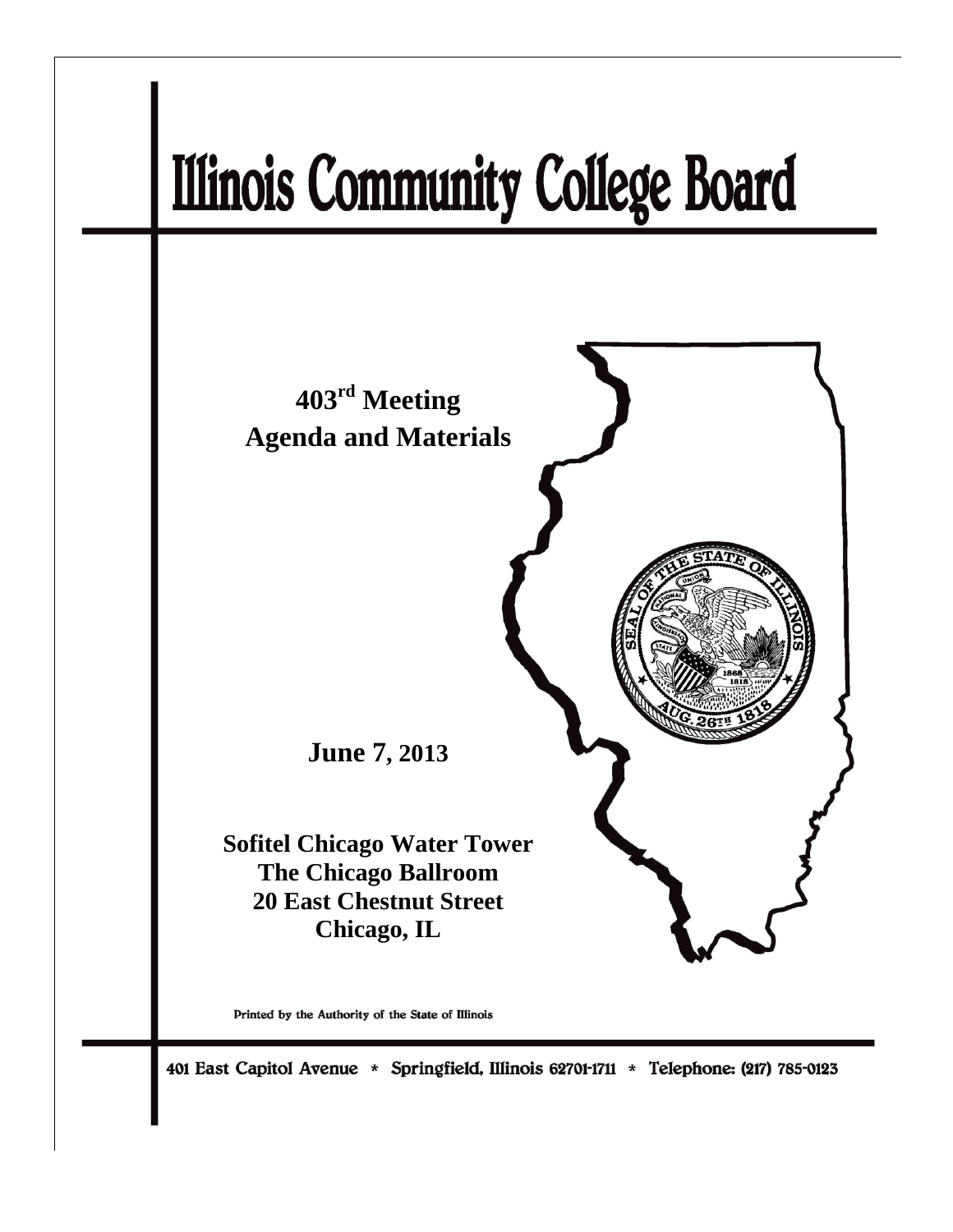## Agenda 403<sup>rd</sup> Meeting of the Illinois Community College Board Sofitel Chicago Water Tower 20 East Chestnut Street Chicago, IL

# June 7, 2013

|    |                                                                | 9:00 a.m. – Board Meeting – The Chicago Ballroom                                                                                            | <b>Page</b>    |  |  |
|----|----------------------------------------------------------------|---------------------------------------------------------------------------------------------------------------------------------------------|----------------|--|--|
| 1. |                                                                | Roll Call and Declaration of Quorum                                                                                                         |                |  |  |
| 2. | Announcements and Remarks by Alexi Giannoulias, Board Chairman |                                                                                                                                             |                |  |  |
| 3. | <b>Board Member Comments</b>                                   |                                                                                                                                             |                |  |  |
|    | 3.1                                                            | Resolution Honoring Geoffrey Obrzut, Retiring President and Chief Executive<br>Officer for the Illinois Community College Board<br>(ACTION) |                |  |  |
| 4. |                                                                | Nomination of Vice Chair (ACTION)                                                                                                           |                |  |  |
| 5. |                                                                | Acknowledgements                                                                                                                            |                |  |  |
|    | 5.1                                                            | Geoffrey Obrzut, Retiring President and Chief Executive Officer for the<br>Illinois Community College Board                                 |                |  |  |
|    | 5.2                                                            | Mr. Scott Lensink, Retiring President of Lake Land College                                                                                  |                |  |  |
|    | 5.3                                                            | Dr. Eric Radtke, Retiring President of Prairie State College                                                                                |                |  |  |
|    | 5.4                                                            | Joshua Beneze, Student, Illinois Community College Board Member                                                                             |                |  |  |
|    | 5.5                                                            | Reggie Coleman, President, Illinois Community College Trustees Association                                                                  |                |  |  |
|    | 5.6                                                            | Dr. Margaret Lee, President, Illinois Council of Community College<br>Presidents                                                            |                |  |  |
| 6. |                                                                | President/CEO Report                                                                                                                        |                |  |  |
| 7. |                                                                | <b>Advisory Organizations</b>                                                                                                               |                |  |  |
|    | 7.1                                                            | Illinois Community College Trustees Association                                                                                             |                |  |  |
|    | 7.2                                                            | Illinois Community College Faculty Association                                                                                              |                |  |  |
|    | 7.3                                                            | Illinois Community College System Foundation                                                                                                |                |  |  |
|    | 7.4                                                            | Illinois Council of Community College Presidents                                                                                            |                |  |  |
|    | 7.5                                                            | Adult Education and Family Literacy Council                                                                                                 |                |  |  |
|    | 7.6                                                            | <b>Student Advisory Council</b>                                                                                                             |                |  |  |
| 8. |                                                                | <b>Committee Reports</b>                                                                                                                    |                |  |  |
|    | 8.1                                                            | <b>External Affairs</b>                                                                                                                     | 1              |  |  |
|    | 8.2                                                            | Academic Affairs and Institutional Support                                                                                                  | $\overline{2}$ |  |  |
|    |                                                                | Illinois Longitudinal Data System Intergovernmental Agreement (ACTION)<br>8.2a                                                              | $3-4$          |  |  |
|    | 8.3                                                            | Adult Education and Workforce Development                                                                                                   | 5              |  |  |
|    |                                                                | Department of Corrections Intergovernmental Agreement (ACTION)<br>8.3a                                                                      | 6              |  |  |
|    | 8.4                                                            | Fiscal, Personnel, Ethics and Conflict of Interest                                                                                          | 7              |  |  |
|    |                                                                |                                                                                                                                             |                |  |  |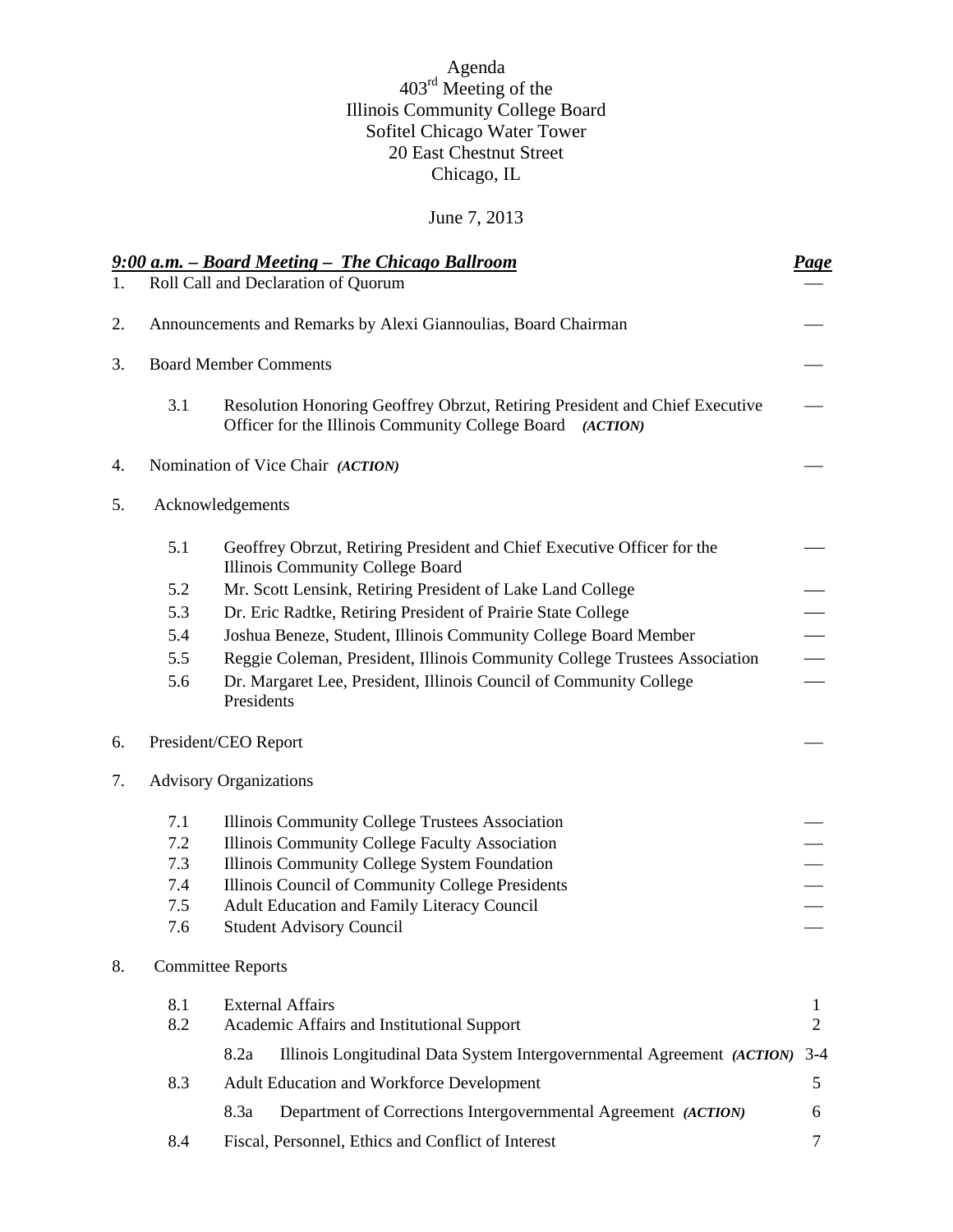| Agenda       |  |  |  |  |
|--------------|--|--|--|--|
| June 7, 2013 |  |  |  |  |

|     |                          | 9:00 a.m. - Board Meeting - The Chicago Ballroom                                                                                                                                                                                                                                                                                                                        |           |
|-----|--------------------------|-------------------------------------------------------------------------------------------------------------------------------------------------------------------------------------------------------------------------------------------------------------------------------------------------------------------------------------------------------------------------|-----------|
|     |                          | 9. Fiscal Year 2014 Budget Update                                                                                                                                                                                                                                                                                                                                       |           |
| 10. |                          | New Units of Instruction (ACTION)                                                                                                                                                                                                                                                                                                                                       |           |
|     | 10.1                     | Heartland Community College, Highland Community College, Illinois Valley<br>Community College, Lincoln Land Community College, Malcolm X College,<br>Moraine Valley Community College, William Rainey Harper College,<br>John Wood Community College, Carl Sandburg College                                                                                             | $9-19$    |
|     | 10.2                     | <b>Waubonsee Community College</b>                                                                                                                                                                                                                                                                                                                                      | $20 - 21$ |
|     | 10.3                     | Illinois Eastern Community Colleges: Olney Central College                                                                                                                                                                                                                                                                                                              | $22 - 23$ |
| 11. |                          | Consent Agenda (ACTION)                                                                                                                                                                                                                                                                                                                                                 |           |
|     | 11.1                     | Minutes of the March 22, 2013 Board Meeting                                                                                                                                                                                                                                                                                                                             | 24-36     |
|     | 11.2                     | Minutes of the March 22, 2013 Board Search Committee Meeting                                                                                                                                                                                                                                                                                                            | 37-38     |
|     | 11.3                     | Minutes of the March 22, 2013 Board Search Committee Executive Session                                                                                                                                                                                                                                                                                                  |           |
|     | 11.4                     | Calendar Year 2014 Board Meeting Dates and Locations                                                                                                                                                                                                                                                                                                                    | 39        |
|     | 11.5                     | Authorizations to Enter into Interagency Contracts and/or Agreements                                                                                                                                                                                                                                                                                                    | 40        |
|     | 11.6                     | Authorization to Transfer Funds Among Line Items                                                                                                                                                                                                                                                                                                                        | 41        |
|     | 11.7                     | Authorizations to Enter into Contracts                                                                                                                                                                                                                                                                                                                                  | $42 - 43$ |
| 12. | <b>Information Items</b> |                                                                                                                                                                                                                                                                                                                                                                         |           |
|     | 12.1                     | Fiscal Year 2013 Financial Statements                                                                                                                                                                                                                                                                                                                                   |           |
|     | 12.2<br>12.3             | <b>Recognition Status/Update</b><br>Illinois Community College System African American Employment Plan<br>Survey Results - Fiscal Year 2012; the Illinois Community College System<br>Hispanic/Latino Employment Plan Survey Results-Fiscal Year 2012; and the<br>Illinois Community College System Asian American Employment Plan Survey<br>Results – Fiscal Year 2012 | 44-45     |
|     | 13. Other Business       |                                                                                                                                                                                                                                                                                                                                                                         |           |
|     | 14. Public Comment       |                                                                                                                                                                                                                                                                                                                                                                         |           |
|     |                          | *****************                                                                                                                                                                                                                                                                                                                                                       |           |
|     |                          | Break for lunch at 11:30a.m. in conjunction with the ICCTA                                                                                                                                                                                                                                                                                                              |           |
|     |                          | *****************                                                                                                                                                                                                                                                                                                                                                       |           |
|     |                          | <u>Board Meeting to resume at 1:00 p.m. – The Marseille Room</u>                                                                                                                                                                                                                                                                                                        |           |
|     | 15. Executive Session    |                                                                                                                                                                                                                                                                                                                                                                         |           |
|     | 15.1                     | <b>Employment/Appointment Matters</b>                                                                                                                                                                                                                                                                                                                                   |           |
| 16. |                          | Selection of Executive Director (ACTION)                                                                                                                                                                                                                                                                                                                                |           |
|     | 16.1                     | Approval of Executive Director Contract (ACTION)                                                                                                                                                                                                                                                                                                                        |           |
| 17. | Adjournment              |                                                                                                                                                                                                                                                                                                                                                                         |           |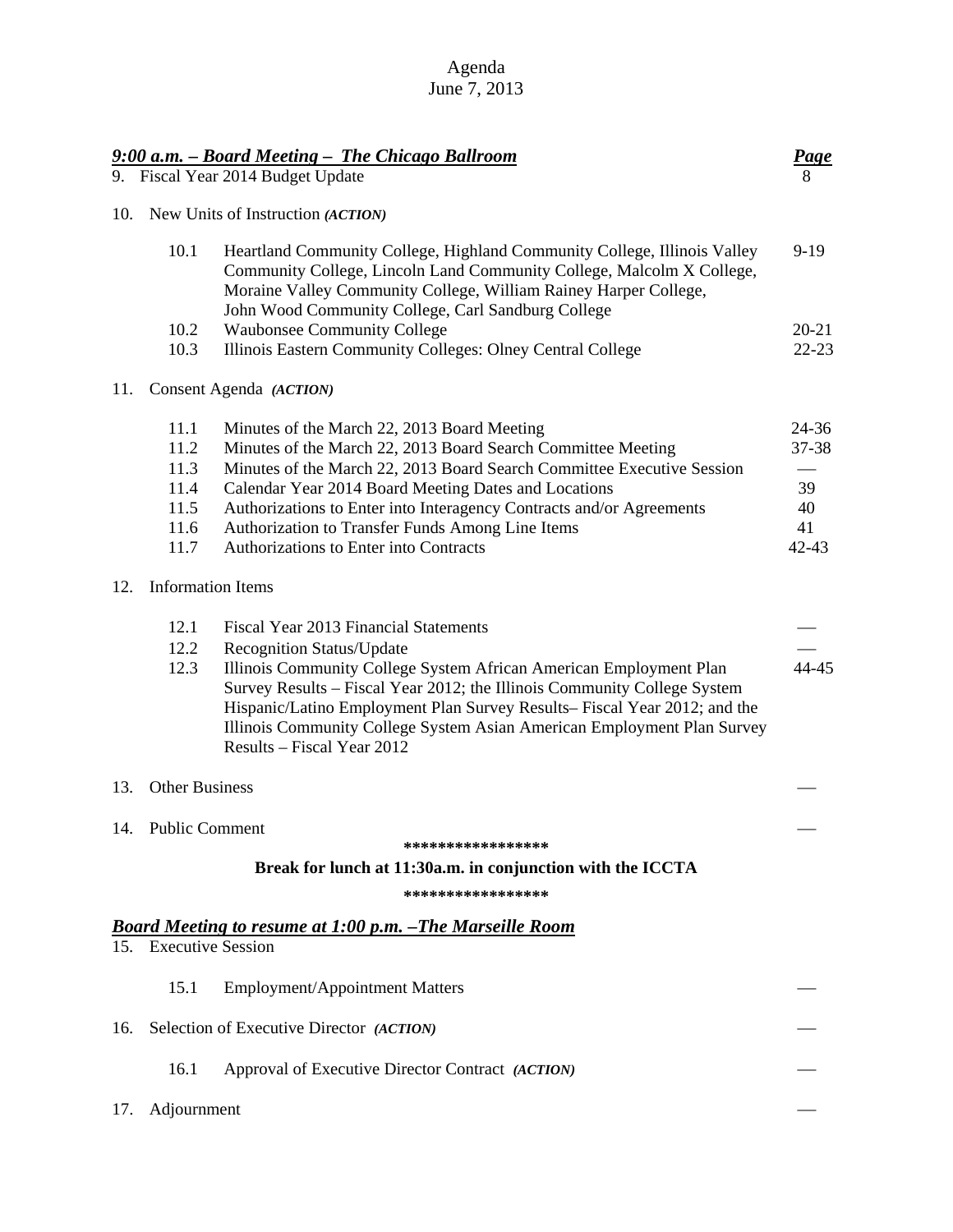## Illinois Community College Board

# **EXTERNAL AFFAIRS COMMITTEE**

An oral report will be given during the Board meeting on the discussions that took place at the committee meeting held on Thursday, June 6, 2013. The discussion items have been outlined below:

- $\triangleright$  Public Information
	- ICCB Magazine
	- Other discussion
- $\triangleright$  Legislative Affairs
	- legislative update on substantive bills and resolutions
- $\triangleright$  Other discussion and recommendations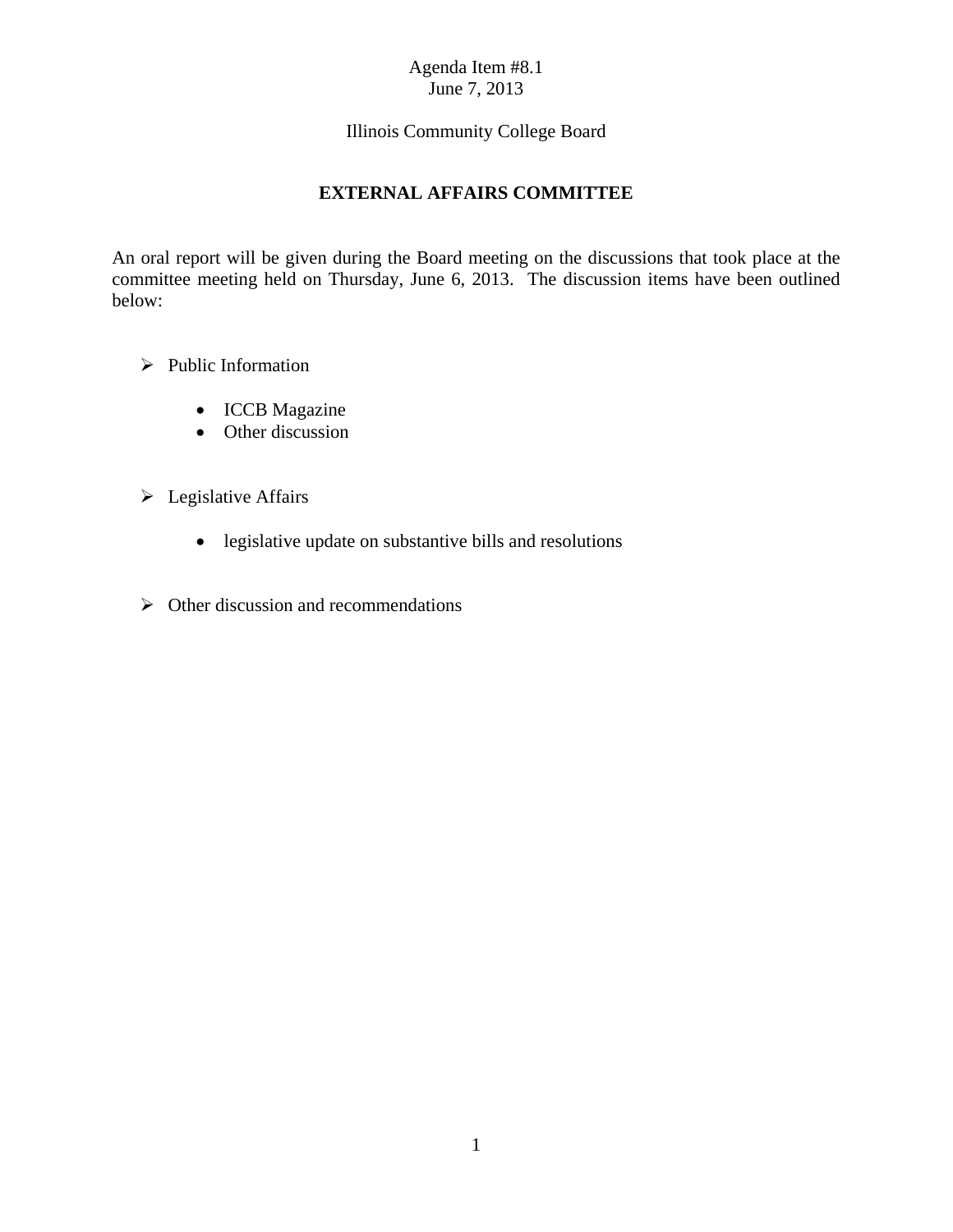### Agenda Item #8.2 June 7, 2013

### Illinois Community College Board

# **ACADEMIC AFFAIRS AND INSTITUTIONAL SUPPORT COMMITTEE**

An oral report will be given during the Board meeting on the discussions that took place at the committee meeting held on Wednesday, May 29, 2013. The discussion items have been outlined below:

- > Illinois Longitudinal Data System Intergovernmental Agreement
- Update on General Education Curriculum
- Update on the Alliance for Quality Career Pathways benchmarks
- $\triangleright$  Other discussion and recommendations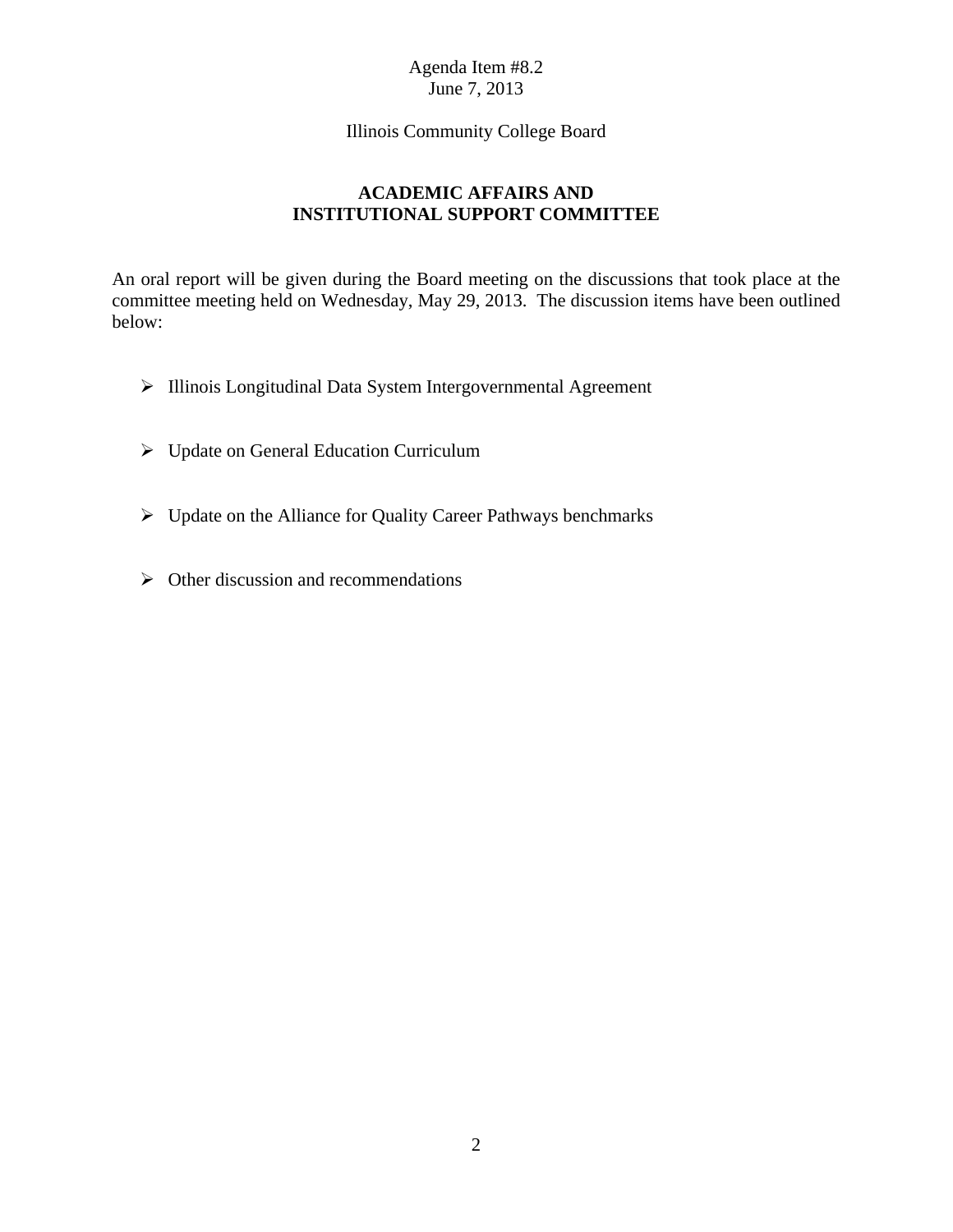### Agenda Item #8.2a June 7, 2013

### Illinois Community College Board

## **INTERGOVERNMENTAL AGREEMENT FOR THE GOVERNANCE OF THE ILLINOIS LONGITUDINAL DATA SYSTEM**

### **RECOMMENDED ACTION**

It is recommended that the following motion be adopted:

The Illinois Community College Board hereby authorizes the President/CEO to sign the Intergovernmental Agreement by and between the Illinois Community College Board and the Office of the Governor, the Illinois State Board of Education, the Illinois Board of Higher Education, the Illinois Department of Commerce and Economic Opportunity, the Illinois Department of Employment Security, the Illinois Department of Human Services, and the Illinois Student Assistance Commission on behalf of the Board to establish the governance structure of ILDS.

## **BACKGROUND**

The attached Intergovernmental Agreement (IGA) represents a negotiation between the Illinois Community College Board (ICCB) and the Office of the Governor, the Illinois State Board of Education (ISBE), the Illinois Board of Higher Education (IBHE), the Illinois Department of Commerce and Economic Opportunity (DCEO), the Illinois Department of Employment Security (IDES), the Illinois Department of Human Services (IDHS), and the Illinois Student Assistance Commission (ISAC) to establish the governance structure of the Illinois Longitudinal Data System (ILDS).

The proposed Intergovernmental Agreement will guide the development and maintenance of a longitudinal student record data system and will facilitate the sharing data and information among state agencies pursuant to the P-20 Longitudinal Education Data System Act (105 ILCS 13/1 et seq.).

The Illinois Longitudinal Data System IGA seeks to establish a governance structure across all of the LDS Agencies to address the following overall requirements, functions, and expectations for the LDS:

- $\triangleright$  Ensure robust protections for individual privacy and compliance with all pertinent state and federal laws;
- Establish a set of tools, systems, and processes internal to LDS Agencies and shared across LDS Agencies to meet the expectations and requirements of the LDS Act;
- $\triangleright$  Effectively and efficiently address audit, evaluation, and research needs that require data inputs from multiple LDS Agencies;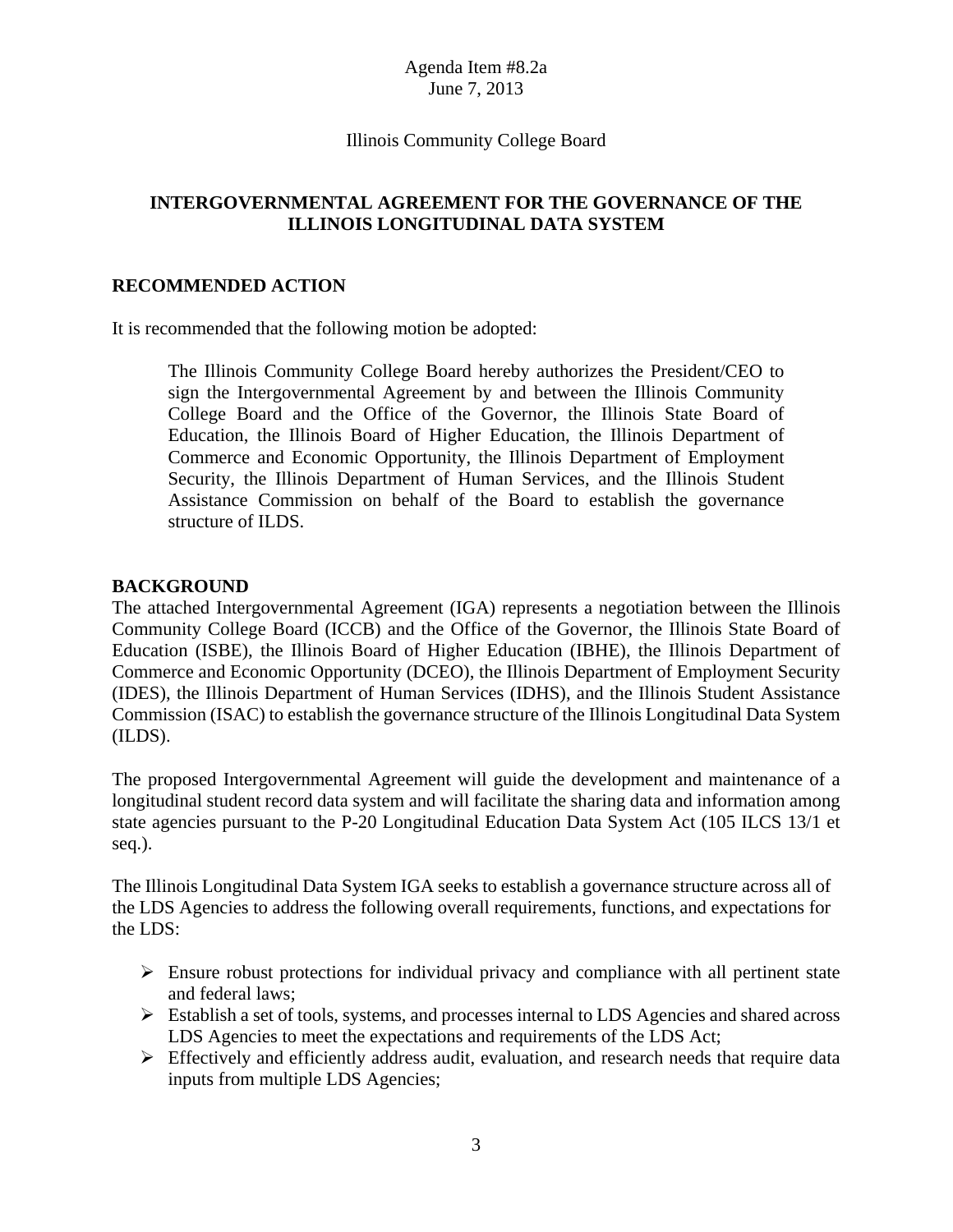- $\triangleright$  Support and advance sound, research-based decision-making within the LDS Agencies and for all State education and workforce policymakers;
- Effectively address common issues across LDS Agencies such as data access, use, and security;
- Establish the expectation that LDS Agencies share data in accordance with established procedures and protocols, subject to applicable legal restrictions;
- Develop a common process across the LDS Agencies to plan and budget for LDS implementation, improvement, and maintenance; and
- Effectively utilize knowledge and expertise relating to the LDS Functions residing at the LDS Agencies and capitalize on a cost-effective LDS Agency distributed data system model that avoids duplication and ensures sustainability.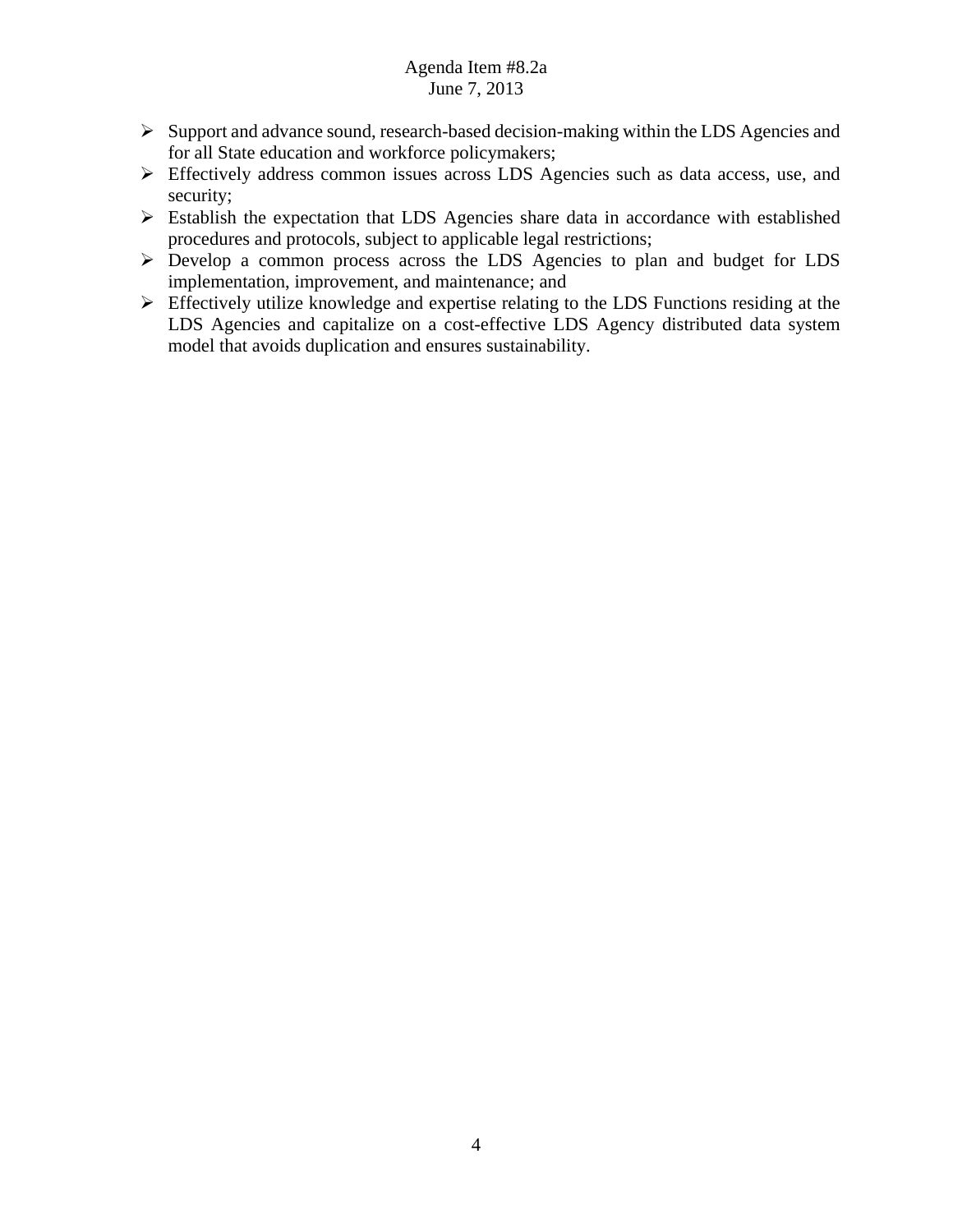### Agenda Item #8.3 June 7, 2013

#### Illinois Community College Board

## **ADULT EDUCATION AND WORKFORCE DEVELOPMENT COMMITTEE**

An oral report will be given during the Board meeting on the discussions that took place at the committee meeting held on the morning of Friday, June 7, 2013. The discussion items have been outlined below:

- Illinois Department of Correction Interagency Agreement *(Action Item on Board Agenda)*
- $\triangleright$  Strategic Plan for Workforce Education Update
- $\triangleright$  GED Testing Update
- $\triangleright$  Other discussion and recommendations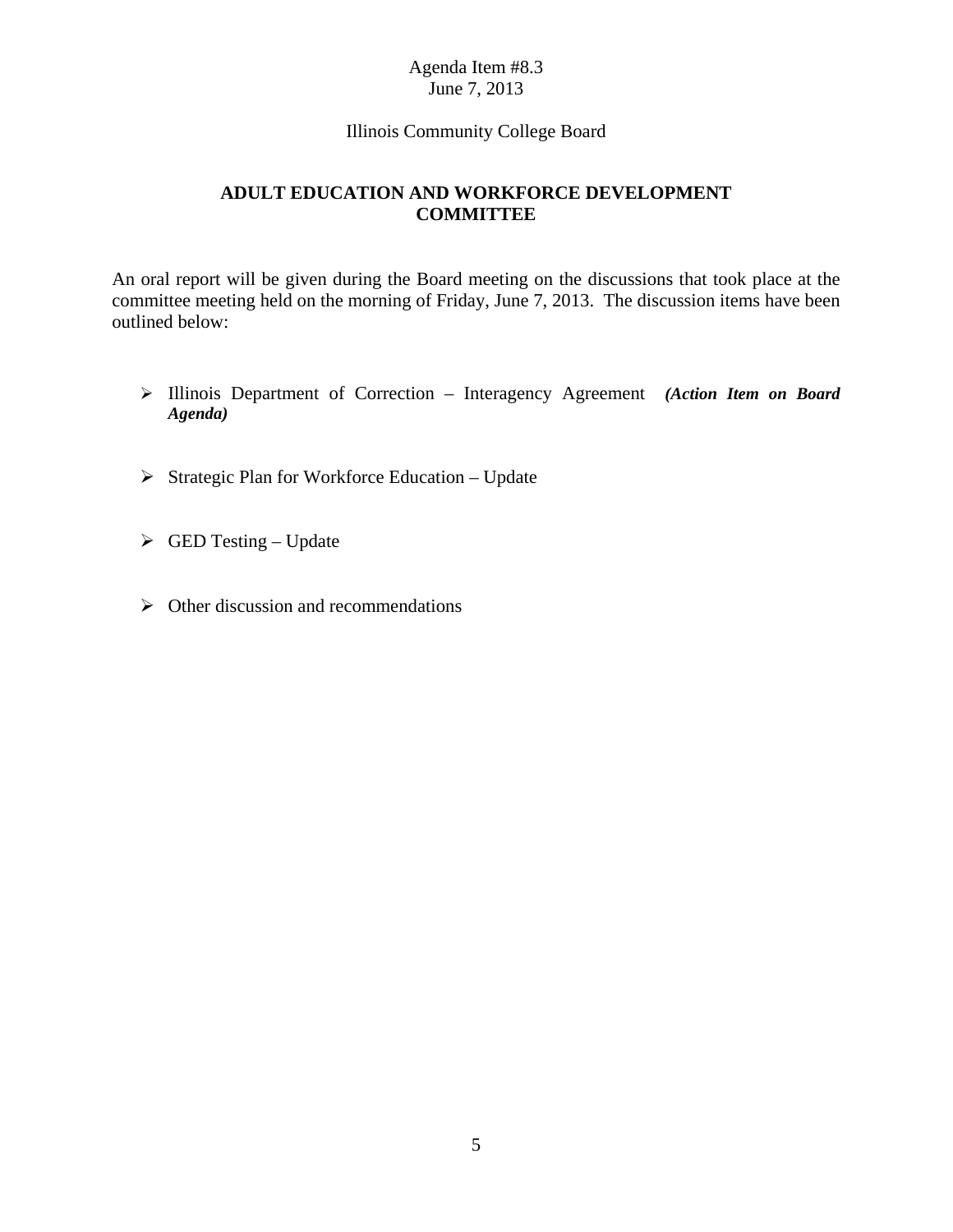## Agenda Item #8.3a June 7, 2013

## Illinois Community College Board

## **DEPARTMENT OF CORRECTIONS INTERGOVERNMENTAL AGREEMENT**

## **RECOMMENDED ACTION**

It is recommended that the following motion be adopted:

The Illinois Community College Board hereby authorizes the President/CEO to sign the Intergovernmental Agreement by and between the Illinois Community College Board and the Illinois Department of Correction on behalf of the Board.

#### **BACKGROUND**

The Illinois Department of Correction (IDOC) has begun the process of incorporating technology instruction to enhance educational opportunities for their offenders. As a part of this project, the IDOC will work with the ICCB to modify and enhance features of the ICCB i-pathways system to ensure the appropriate safety, security, policies, and procedures comply with applicable departmental rules and regulations of the IDOC.

The modifications and enhancements include:

- $\triangleright$  Removal of online chat abilities
- $\triangleright$  Removal of email access
- $\triangleright$  Removal of discussion board abilities
- $\triangleright$  Removal of access to internet websites outside i-Pathways web applications
- $\triangleright$  Other technology enhancements for the successful implementation of the project

i-Pathways was developed in 2001 and is an online state of the art technology system that is used to prepare adult education students for the GED test®. This online system is used in Illinois and in other states. The ICCB contracts with Western Illinois University – Center for the Application of Information Technology (CAIT) in the development and deployment of the system. The CAIT contract will be amended in the amount of \$31,040.00 to make the appropriate modifications for use in the IDOC system.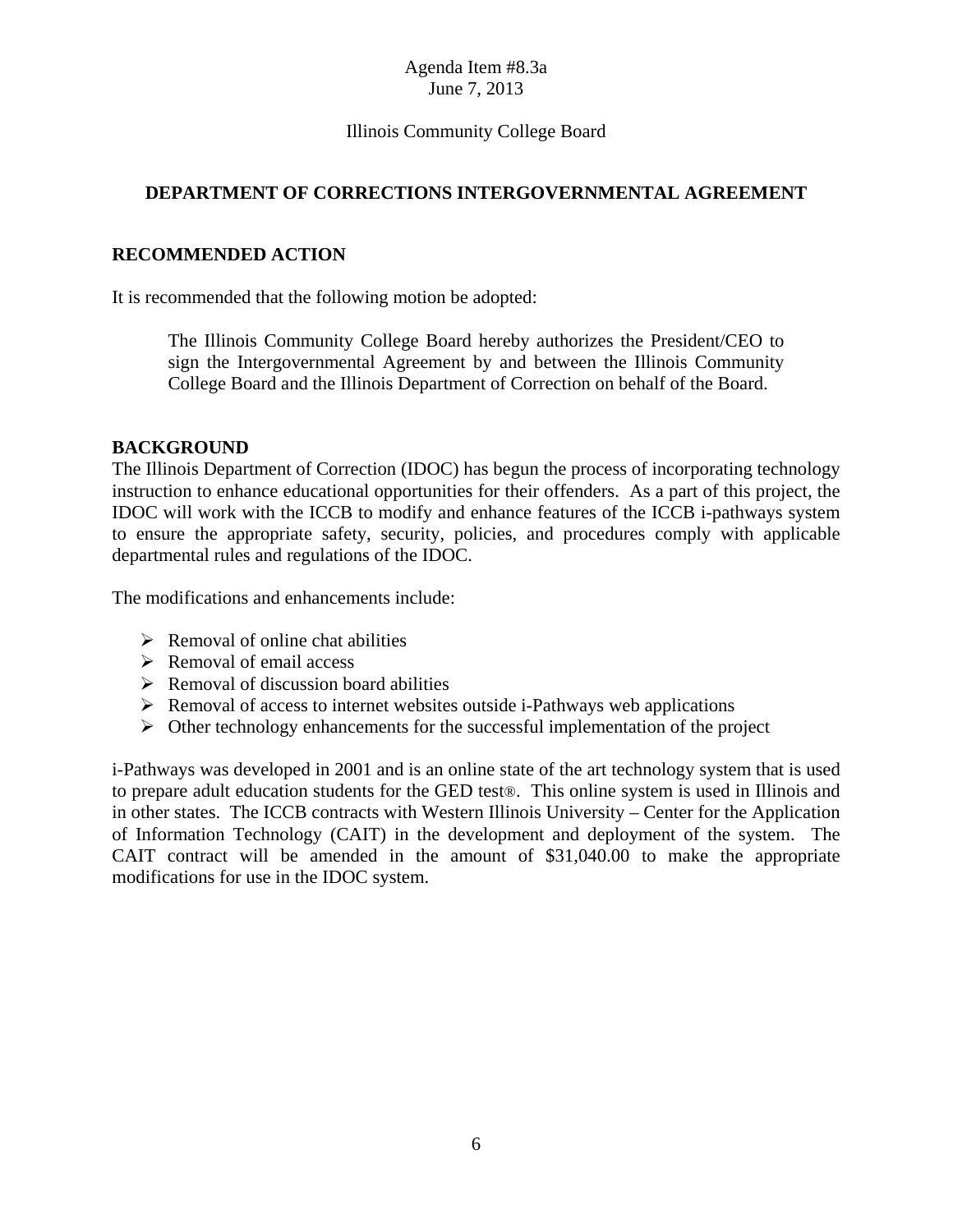### Agenda Item #8.4 June 7, 2013

## Illinois Community College Board

# **FISCAL, PERSONNEL, ETHICS, AND CONFLICT OF INTEREST COMMITTEE**

An oral report will be given during the Board meeting on the discussions that took place at the committee meeting held on the morning of Friday, June 7, 2013. The discussion items have been outlined below:

- Financial Statements: Fiscal Year 2013
	- State General Funds
	- Special State Funds
	- Federal Funds
	- Bond Financed Funds
- Fiscal Year 2014 Office Budget
- $\triangleright$  Timeliness of state payments to the colleges and adult education providers
- $\triangleright$  Fiscal Year 2014 System Budget
- > June 7<sup>th</sup> Board meeting Consent Agenda Items: *(ACTION)* 
	- #11.5 Authorizations to Enter into Interagency Contracts and/or Agreements
	- #11.6 Authorization to Transfer Funds Among Line Items
	- $\bullet$  #11.7 Authorizations to Enter into Contracts
- $\triangleright$  Other discussion and recommendations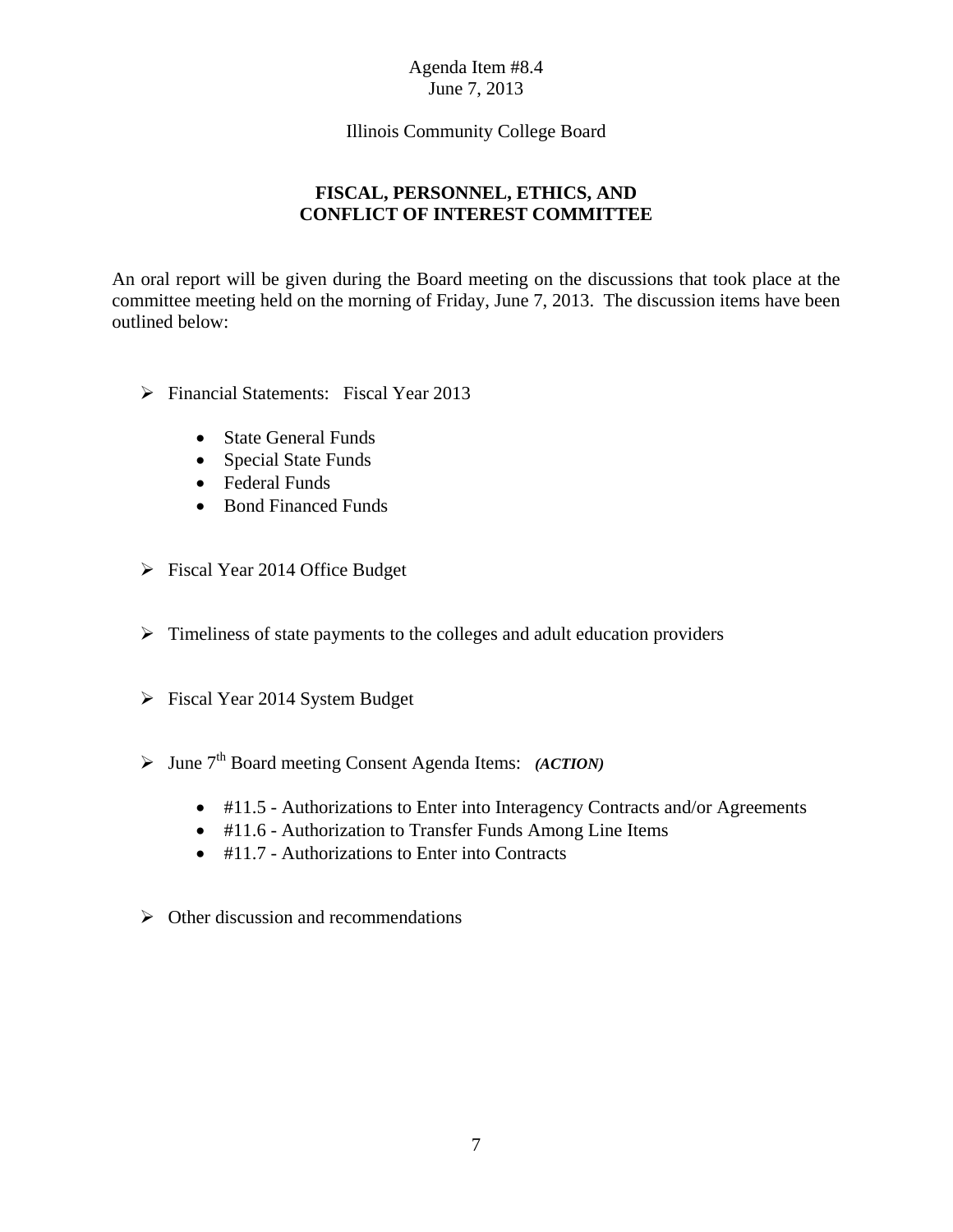### Agenda Item #9 June 7, 2013

Illinois Community College Board

# **FISCAL YEAR 2014 BUDGET UPDATE**

At the date the agenda was being printed, a budget had not been passed by the General Assembly. An oral presentation will be given at the meeting.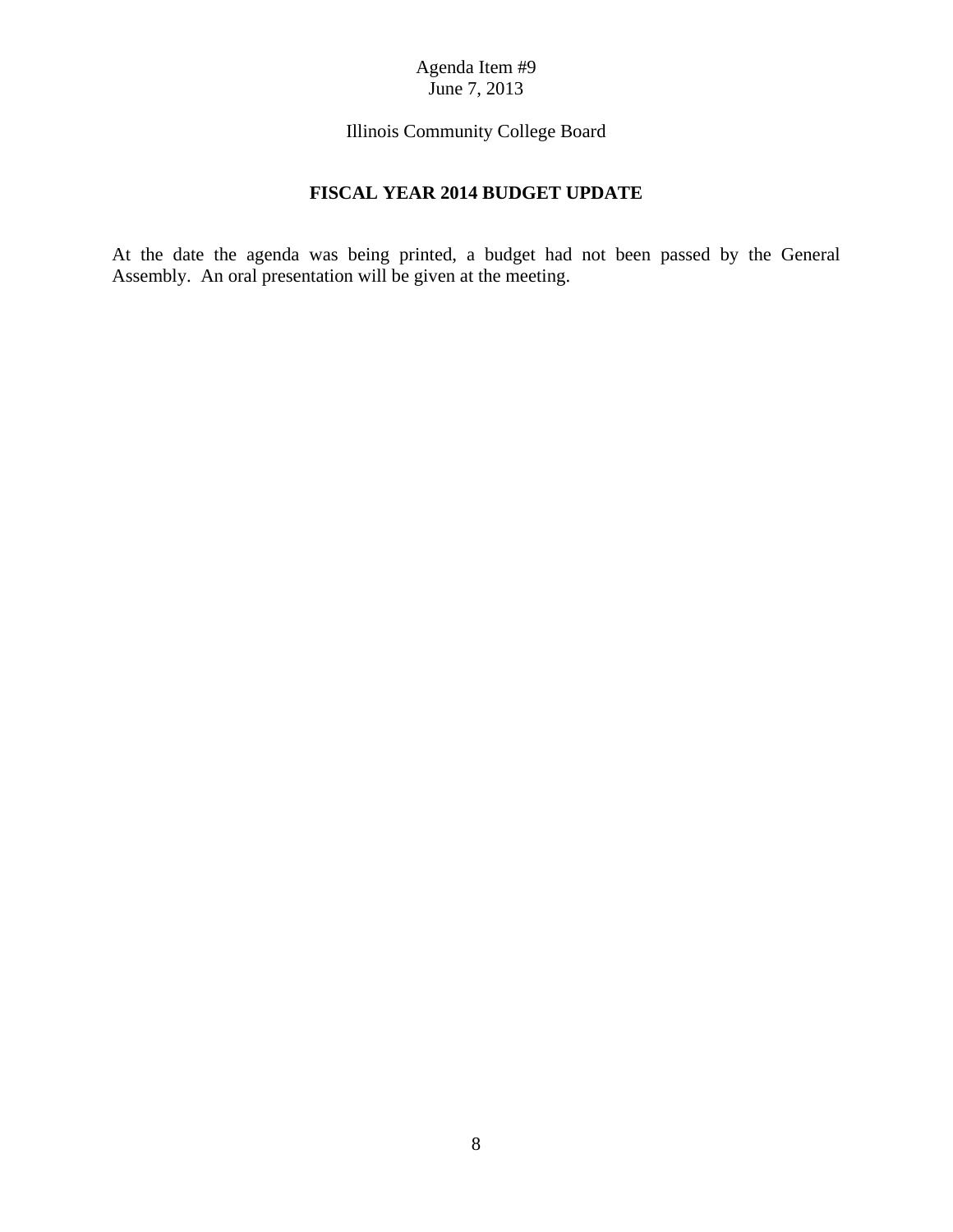## Illinois Community College Board

# **NEW UNITS OF INSTRUCTION**

The Illinois Community College Board is requested to approve new units of instruction for the following community colleges:

### **RECOMMENDED ACTION:**

It is recommended that the following motion be adopted:

The Illinois Community College Board hereby approves the following new units of instruction for the community colleges listed below:

### **PERMANENT PROGRAM APPROVAL**

#### Heartland Community College

 $\triangleright$  Physical Therapy Assistant A.A.S. degree (66 credit hours)

Highland Community College

 $\triangleright$  Industrial Training A.A.S. degree (65 credit hours)

Illinois Valley Community College

- Welding Construction Technology A.A.S. degree (66 credit hours)
- $\triangleright$  Welding Production Technology A.A.S. degree (66 credit hours)

#### Lincoln Land Community College

 $\triangleright$  Neurodiagnostic Technology A.A.S. degree (62 credit hours)

### Malcolm X College

- Community Health Care Worker A.A.S. degree (63 credit hours)
- $\triangleright$  Community Health Care Worker Certificate (47 credit hours)

### Moraine Valley Community College

- $\triangleright$  Associate in Fine Arts A.F.A. in Music (64 credit hours)
- Computer Graphic Imagery A.A.S. degree (63 credit hours)
- $\triangleright$  Geographic Information Systems A.A.S. degree (62 credit hours)

### Wm. Rainey Harper College

- $\triangleright$  Health Information Technology A.A.S. degree (62 credit hours)
- $\triangleright$  Health Information Technology Certificate (30 credit hours)

### John Wood Community College

Associate in Engineering Science A.E.S. degree (65 credit hours)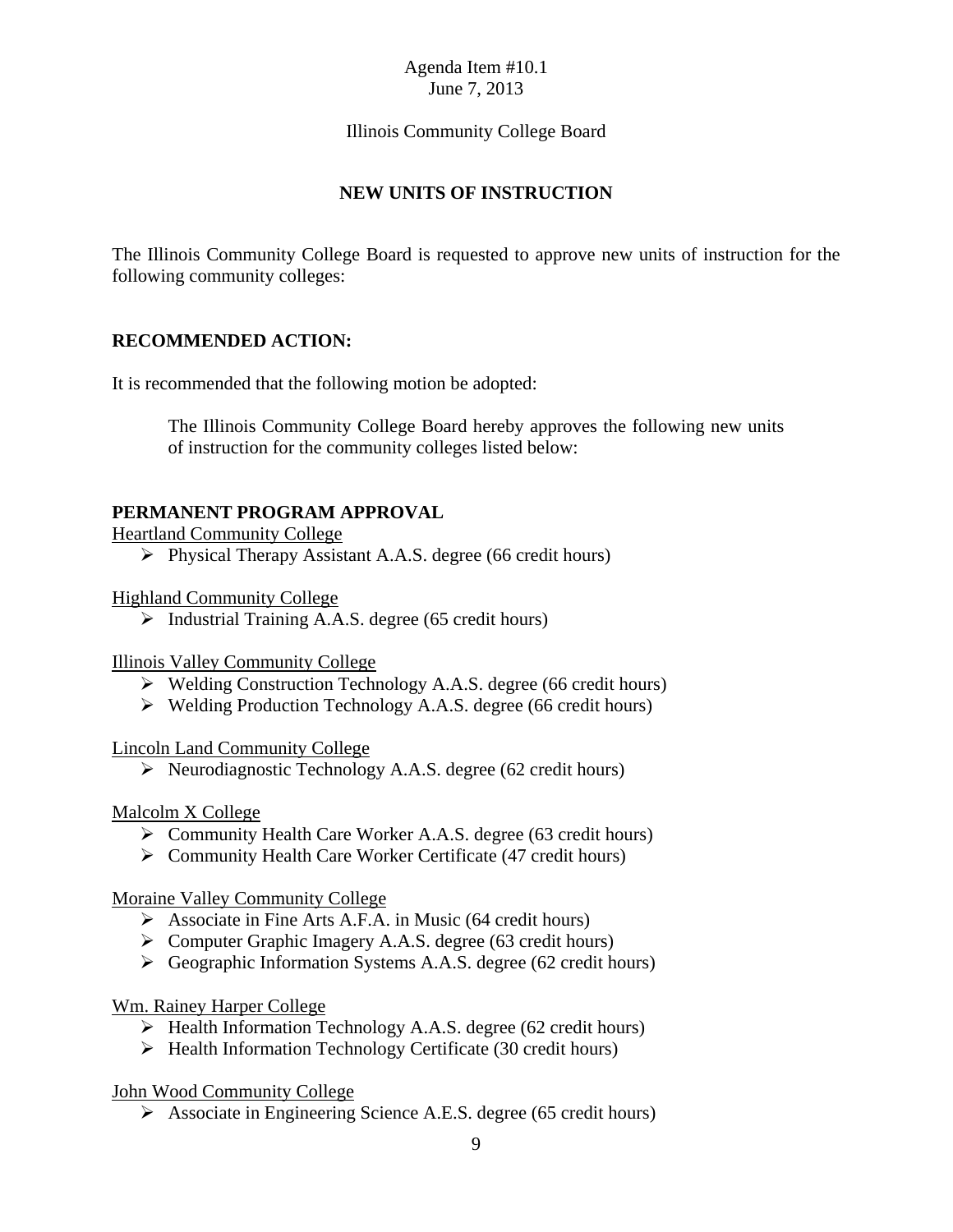### **BACKGROUND**

**Heartland Community College** is seeking approval to offer a 66 credit hour "Physical Therapy Assistant" Associate in Applied Science (A.A.S.) degree. This curriculum will prepare individuals for entry-level employment as physical therapy assistants (PTA's) who work under the direct supervision of a licensed Physical Therapist in a variety of allied health settings, such as acute care, long-term care, rehabilitation, private therapy facilities, as well as hospitals and physicians' offices. The curriculum was based on standards developed by the Commission on Accreditation of Physical Therapy Education (CAPTE) and will prepare individuals for the required licensure through the Illinois Department of Finance and Professional Regulation (IDFPR). The curriculum consists of 20 credit hours of required general education coursework and 46 credit hours of required career and technical education coursework. The career and technical education component includes instruction in introductory physical therapy, physical therapy science and skills, patient care and assessment, physical agents in rehabilitation, application of physical agents, concepts of rehabilitation, rehabilitation techniques, PTA pathophysiology, kinesiology for rehabilitation for orthopedics, therapeutic exercises for orthopedic conditions, and a required clinical experience. Assessment of student learning will be achieved through evaluation of the student's performance by faculty and clinical site supervisors during their final semester clinical experience.

Labor market information provided by the college supports the interest in and the need for a program in this field of study. According to the Illinois Department of Employment Security (IDES), statewide employment of PTA's is projected to increase by 25.6 percent through 2020. County data indicate a projected increase in employment of 11 percent for McLean, Livingston and Logan counties. The college anticipates an enrollment of 16 full-time students each year during the first three years. The program will require one existing full-time and one new parttime faculty the first year. Qualified faculty must possess a master's degree in physical therapy for the program director position, or at least an associate's degree in physical therapy assisting for clinical coordinators, clinical faculty and part-time academic faculty, in addition to one to five years of related occupational experiences and one to five years of teaching experience. All classroom facilities are currently in place to adequately support the program, and local employers will be utilized for clinical education and practical learning. Costs of implementing this program are estimated at \$142,500 the first year, \$88,800 the second year, and \$98,800 the third year. Higher first year costs reflect the purchase of equipment and accreditation application fees, while second and third year costs reflect the addition of one program director, professional development for faculty, and yearly accreditation fees. The program will be supported through the use of Perkins Grant funds and student tuition and fees.

**Highland Community College** is seeking approval to offer a 65 credit hour Industrial Training Associate in Applied Science degree program. The program will prepare individuals for employment in one of two fields: Plumbing/Pipefitting or Heating/Ventilating/Air Conditioning Technology. The curriculum was designed according to U.S. Department of Labor-Bureau of Apprenticeship and Training requirements for trades curricula and will prepare individuals for employment at journey-person level. The college collaborated with United Association (UA) Plumbers, Pipefitters, Steamfitters, & Service Technicians Local Union 23 to develop a program that would not only train new apprentices for employment within their region but would also provide an educational ladder opportunity for existing certificate students and union apprentices studying in both fields.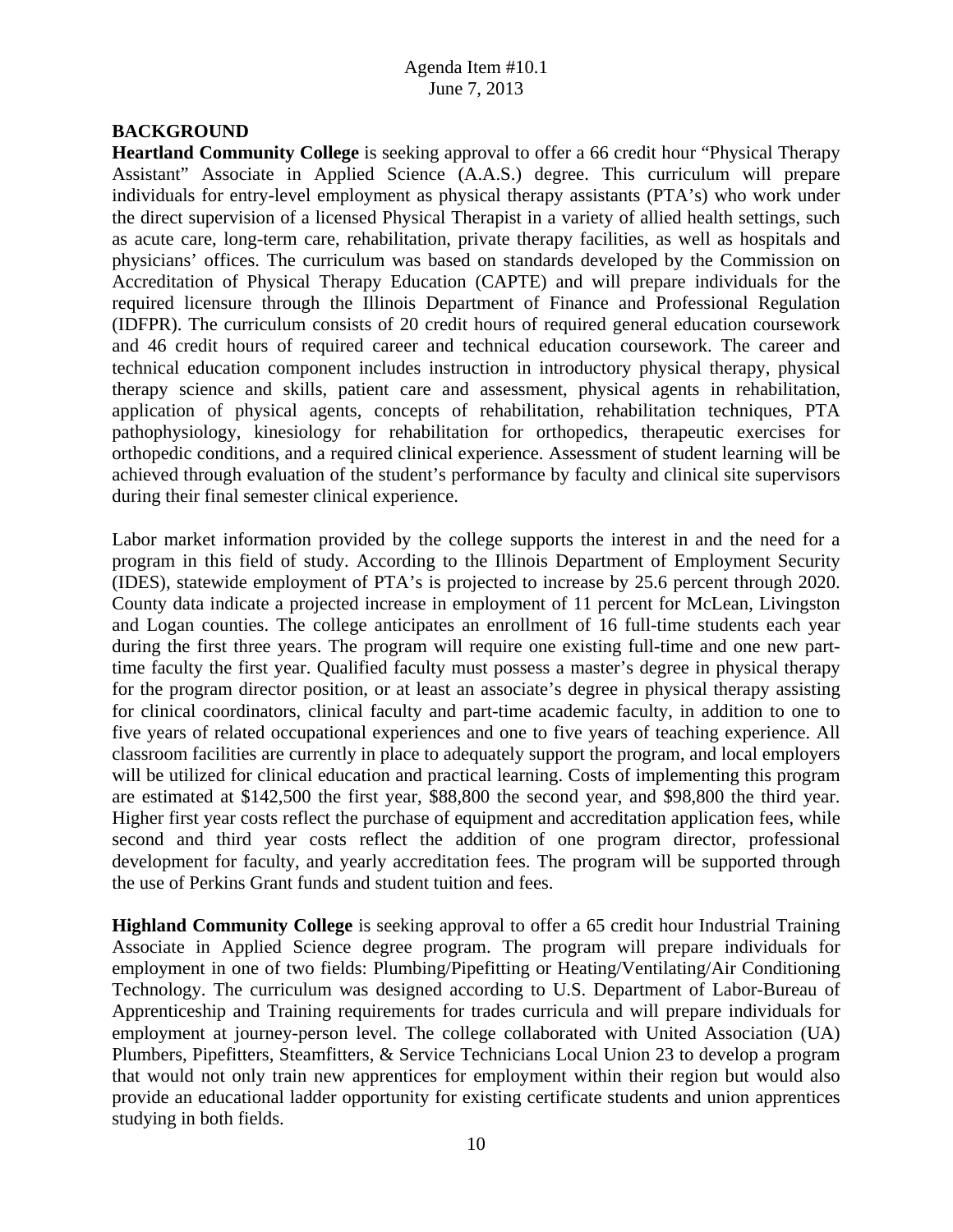The curriculum consists of 16 credit hours of required general education coursework, and 49 credit hours of required career and technical education coursework. The career and technical component includes nine (9) credit hours of common technical core coursework in introductory welding, intermediate welding, and electronic principles. The remainder of career and technical coursework includes 40 credit hours of specialty apprenticeship coursework in either plumbing/pipefitting or HVAC technology. Achievement of student learning objectives will be assessed through an evaluation of the student's performance during a comprehensive work-based test by Union instructors and college staff.

Labor market information provided by the college supports the interest in and the need for educated and skilled trades people in these fields. Partnering with the Local Plumbing, Pipefitting and Refrigeration Joint Apprenticeship Training Committee, the college was able to identify a strong interest in providing an educational ladder beyond the existing certificate. According to the Illinois Department of Employment Security (IDES), statewide employment of related trade occupations will see above average growth through the year 2020. Specifically, employment of plumbers, pipefitters and steamfitters is expected to increase by 7.5 percent, employment of HVAC technicians is expected to increase by 19.4 percent, and employment of welders is expected to increase by 6.1 percent through 2020. The college anticipates an enrollment of five (5) full-time and five (5) part-time students the first year, increasing to 15 fulltime and 15 part-time students by the third year. The program will require three existing parttime faculty the first year, with the addition of one new part-time faculty member the second year and one new full-time faculty member the third year. Qualified faculty will hold a minimum of an Associate's degree in Welding or related field, journey-person status in the related trade, and five years related occupational experience. All existing classroom and laboratory space will adequately support the program. Some equipment will be purchased to support advanced technical preparation. The college is partnering with Local Union 23 for instruction and related resources. The cost to implement this program will be approximately \$7,200 per year during the first and second years and \$58,500 during the third year. Higher third year costs reflect the addition of a full-time faculty program coordinator. The program will be supported by student tuition and fees.

**Illinois Valley Community College** is seeking approval to offer two 66 credit hour Associate in Applied Science (A.A.S.) degrees, one in Welding Construction Technology and another in Welding Production Technology. Students who complete the requirements for the degree focused in welding construction will be prepared for employment in the construction field as a welding technician. Students who complete the requirements for the degree focused in welding production will be prepared for employment in the manufacturing field as a production or fabrication welder. The curricula are designed so there is a common core of 16 credit hours of required general education coursework and 50 credit hours of required career and technical education coursework. Of the career and technical component, 36 credit hours are common among the two specialties while the remaining 14 credit hours are focused in either construction industry or production skills.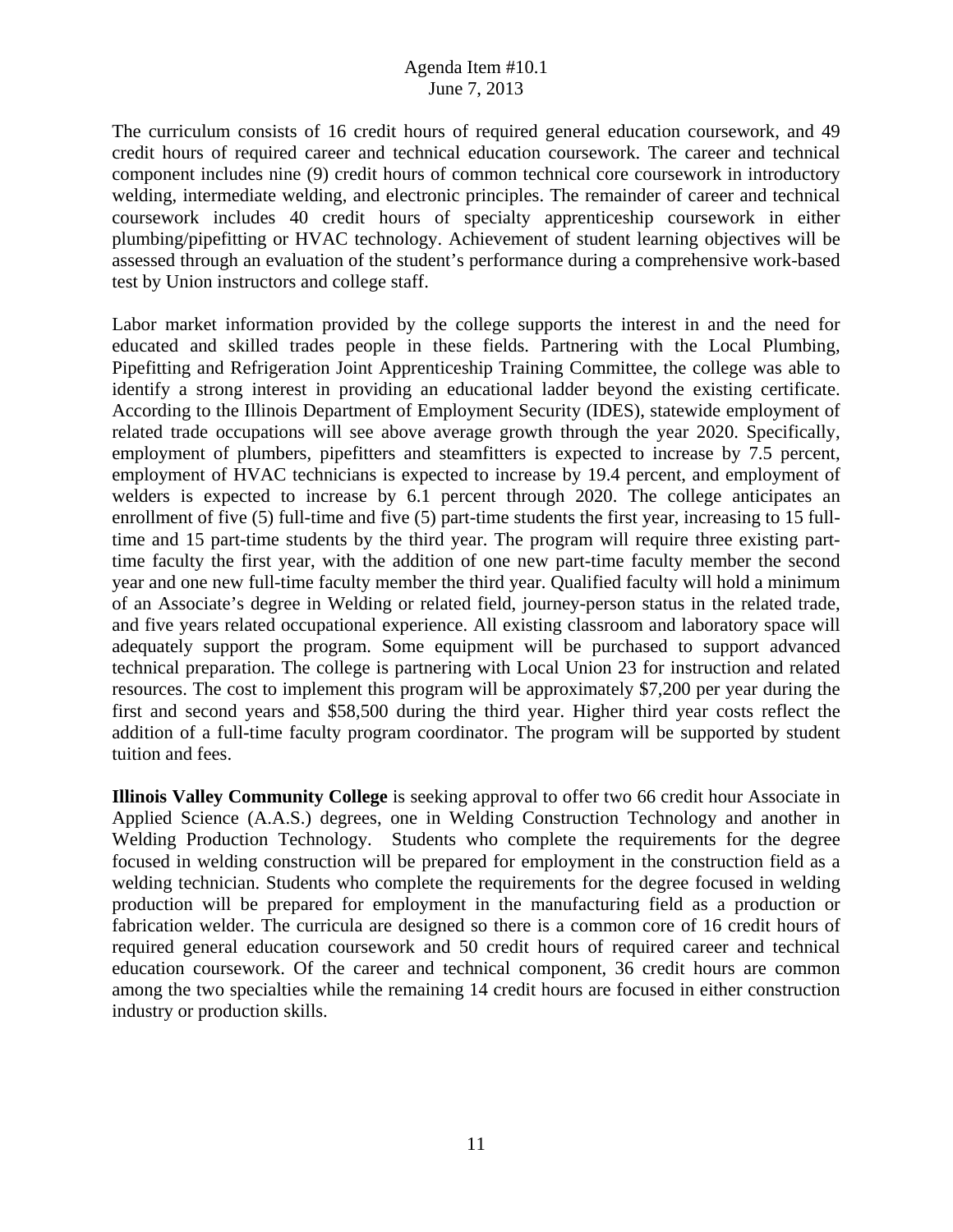Career and technical education coursework common to both degree curricula includes instruction in computer skills, mechanical drafting, machine blueprint reading, rigging systems, basic forklift operation, welding metallurgy, welding blueprint reading, inspection/measurement/quality, Stick/Plate/Flat Arc welding, Plate/TIG/Horizontal welding, welding fabrication, gas metal arc welding/metal inert gas welding (GMAW/MIG)-mild steel, gas welding and brazing, gas tungsten arc welding/tungsten inert gas welding (GTAW/TIG)-mild steel, and a welding internship. Students of the welding construction program will be required to complete additional career and technical education coursework in stick/plate/vertical-up arc welding, stick/plate/vertical-down arc welding, stick/plate/overhead arc welding, pipe/stick/2G position, pipe/stick/5G position, pipe/stick/6G position, and pipe/stick/TIG-Root all positions. Graduates will be prepared for American Welding Society (AWS) credentialing certifications in Stick Plate/Vertical-Up Arc Welding, Stick Plate/Overhead Arc Welding, Pipe Stick/2G position, and Pipe Stick/TIG-Root All Positions. Students of the welding production program will be required to complete additional coursework in MIG-flat plate arc welding, GMAW-pipe welding all positions, GMAW/MIG-stainless steel, GMAW/MIG-non-ferrous alloys, GTAW/TIG-stainless steel, dual shield and metal core, and MIG/wire/horizontal plate arc welding. Graduates will be prepared for AWS credentialing certifications in MIG/wire Flat Plate Arc Welding, Dual Shield and Metal Core Welding, and MIG/wire Horizontal Plate Arc Welding. Assessment of student learning will be achieved during the welding internship course where students will be tested on their knowledge and skills in a final welding project.

The college currently offers related certificate programs in Basic and Advanced Construction Welding, Production Welding and numerous short-term AWS certification-based certificate programs. The proposed degrees will provide an educational ladder opportunity for existing students and recent graduates of these programs. Because the college offers existing AWS designed welding programs, Illinois Valley Community College is already an AWS-approved testing facility. All proposed curricula have been developed according to AWS certification standards.

Labor market information provided by the college supports the interest in and the need for two year degree programs in this field of study. According to the Illinois Department of Employment Security (IDES), employment growth for welders is projected at 6.1 percent statewide through 2020. Furthermore, enrollments in existing welding courses have nearly quadrupled between 2004-2012 and demonstrating a consistent interest within the district. Based on an application demonstrating local need and employer interest, the college was among a consortium of colleges (the iNAM or Illinois Network for Advanced Manufacturing) awarded a Department of Labor Trade Adjustment Assistance Community College and Career Training (TAACCCT) grant to support development of these programs. Grant funds also support the expansion of learning resource materials, update/repair equipment, professional development for existing faculty, and expanded student support services. The college anticipates an enrollment of two full-time and three part-time students for each degree program during the first year of availability. The college anticipates an increase in enrollment by the third year of three full-time and four part-time students for each degree program. Both programs will require one existing full-time faculty member, four existing part-time faculty and one new part-time faculty the first year. Qualified faculty will possess an associate's degree in welding or related area and AWS certifications as needed for each course, three to five years related occupational experience and one to two years of teaching experience.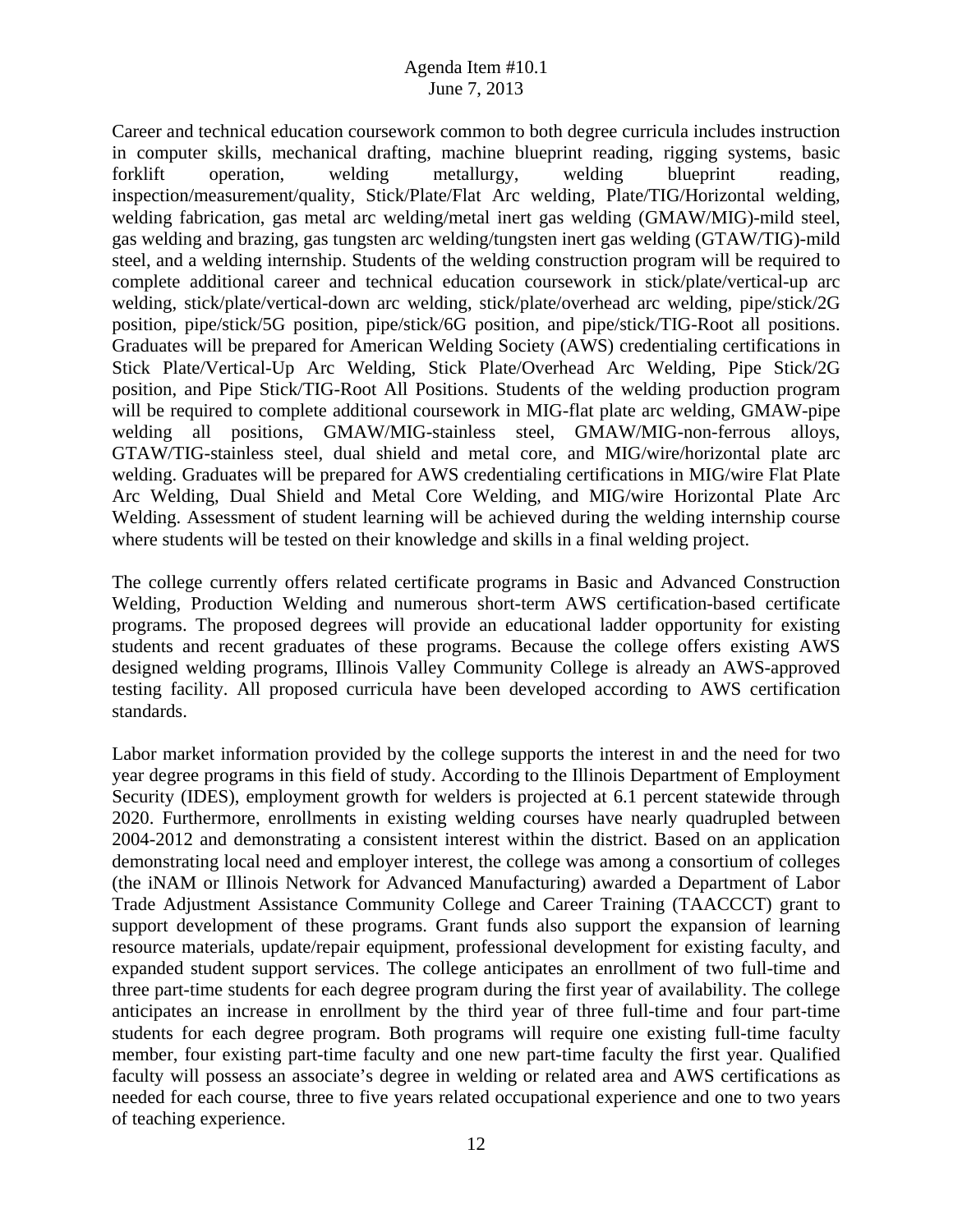Currently the college employs two instructors (one full-time and one part-time) who are AWS Certified Welding Instructors. Facilities are adequately in place to support the proposed programs, as existing programs offered meet the AWS program accreditation requirements as a testing facility. Grant funds will be used to purchase several pieces of new equipment. Costs to implement both programs is approximately \$17,180 the first year, \$6,980 the second year, and \$70,000 the third year. First year costs reflect the purchase of new equipment, while third year costs reflect the addition of one new full-time faculty member. The program will otherwise be supported by student tuition and fees.

**Lincoln Land Community College** is seeking approval to offer a 62 credit hour Associate in Applied Science (A.A.S.) degree in Neurodiagnostic Technology. This program will prepare individuals for entry-level employment as electroneurodiagnostic technologists, also referred to as END technologists, which use specialized equipment to monitor how well a patient's nervous system is functioning so doctors can identify and treat neurological problems. The curriculum was developed according to standards set by the Commission on Accreditation of Neurodiagnostic Technologists of the Commission on Accreditation of Allied Health Education Programs (CAAHEP) and includes 20 credit hours of general education coursework and 42 credit hours of career and technical education coursework. The career and technical component of the curriculum includes instruction in introductory neurodiagnostic technology, basic NDT techniques, NDT instrumentation, NDT neuroanatomy, electrodiagnostics, clinical correlations in NDT, and a required NDT clinical practicum experience. Graduates of the proposed program will be prepared for optional credentialing through the American Board of Registration of Electroencephalographic and Evoked Potential Technologists (ABRET). Students will be eligible to sit for the Registered Electroencephalograph Technician (R. EEG T) or the Registered Evoked Potential Technician (R. EP T) credentialing exams. Assessment of student learning will be achieved in two ways: through evaluation of the student's performance during the last semester of the clinical practicum portion of their study and through completion of a comprehensive written and oral ABRET practice exam.

Labor market information provided by the college supports the interest in and the need for a twoyear degree program in this field of study. According to the Illinois Department of Employment Security (IDES), growth in the employment of related allied health technologists is projected around 5.5 percent statewide through 2020. The college anticipates an enrollment of eight fulltime students the first year, increasing to 16 full-time students by the third year. The program will require three part-time faculty during the first year. Qualified faculty will possess an associate's degree in neurodiagnostic technology, hold their R. EEG T certification and either their R. EP T or the CNIM (Certified Neurophysiologic Intraoperative Monitoring Technologist) certification, as well as one year related occupational experience and one year teaching experience. Because campus classroom facilities will be shared with existing allied health programs and the college is partnering with St. John's Hospital for equipment and instruction, no new costs are anticipated to implement the program. The proposed program will be supported through student tuition and fees.

**Malcolm X College** is seeking approval to offer a 63 credit hour Community Health Care Worker Associate in Applied Science (A.A.S.) degree and a related 47 credit hour Community Health Care Worker Certificate.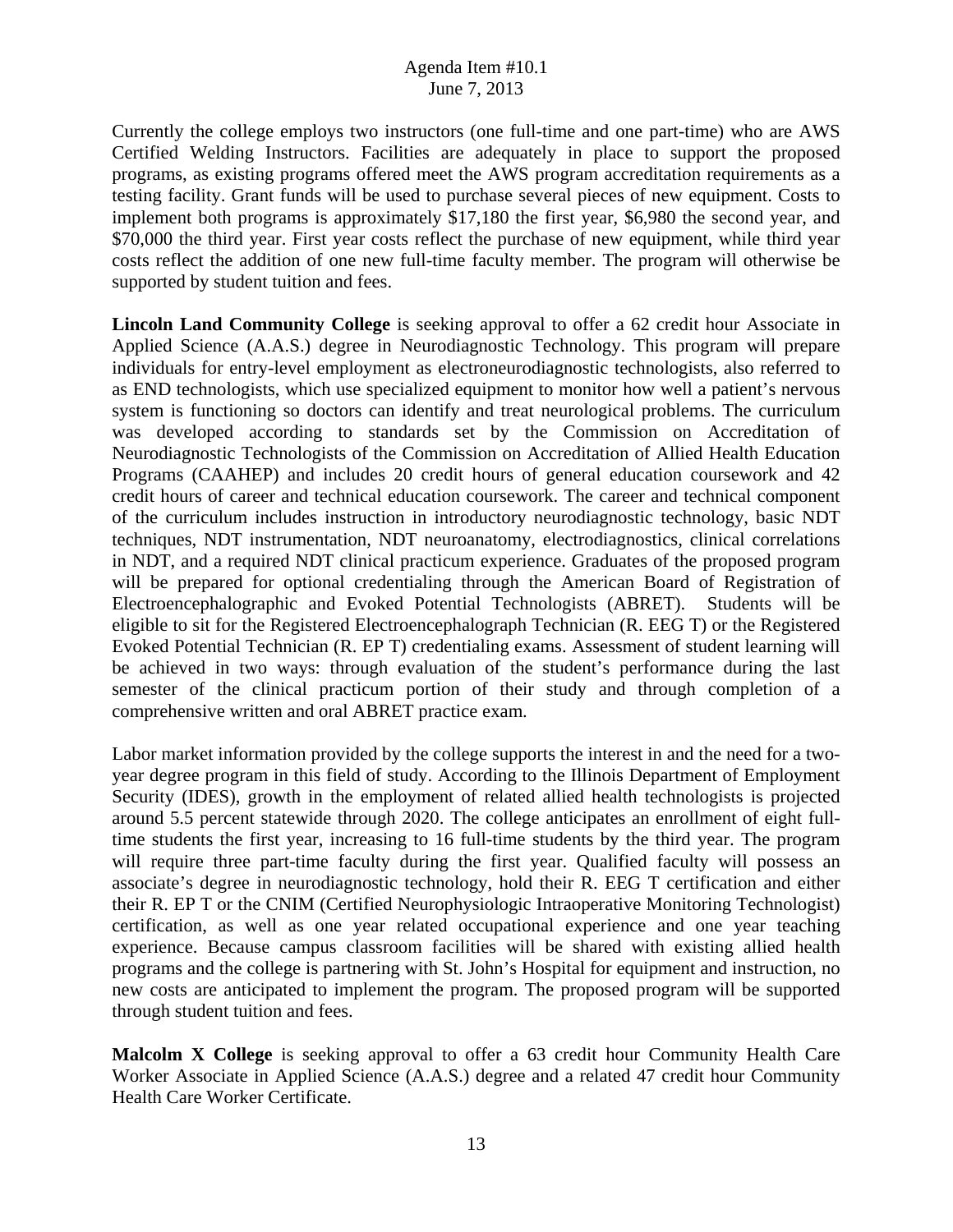The programs prepare individuals for working at various levels of service in a variety of community health settings. Primary employers would be in social service agencies and providers, as well as health care providers with community outreach programs, educational agencies and institutions with community programs. The levels of employment range from entry-level outreach to case management. The content for these programs was based on the Standards of Practice Manual for Community Health Workers and Community Health Occupations from San Francisco State University. The career and technical component of each curriculum includes 47 credit hours of instruction in human growth and development, community health work, accessing community resources, community health problems, communicable diseases, nutrition/exercise/disease, topics in human development, adult and senior health, substance abuse issues, mental health issues, case management fundamentals, first aid/CPR and a required field experience in community health service. The degree program will include an additional 16 credit hours of required general education coursework. For both the degree and certificate, assessment of student learning objectives will be achieved through evaluation of a student portfolio containing artifacts of their educational experience.

Labor market information provided by the college supports the interest in and the need for a formalized educational program in this field of study. The college has also proposed a shorterterm certificate in this area, and the proposed programs will provide an educational ladder opportunity for those students. The college worked closely with local employers in addition to those who participate in the Program Advisory Committee to establish a set of skills needed to be successful in the local job market as well as the field of community health service. The college anticipates a combined enrollment of eight part-time students the first year, increasing to 12 parttime students by the third year. The programs will require six new part-time faculty the first year. Qualified faculty will possess a bachelor's degree in public health, health education or a related field, five years related occupational experience, and two years of teaching experience. All facilities and equipment are currently in place to adequately support the proposed programs. Costs to implement the program will be approximately \$24,710 the first year and \$36,695 each year the second and third years. The proposed program will be supported by student tuition and fees.

**Moraine Valley Community College** is seeking approval to offer a 64 credit hour Associate in Fine Arts (A.F.A) in Music for students planning to major in music at a four-year institution while pursuing a Bachelor in Fine Arts (B.F.A) degree. With this degree, students will receive a solid foundation in music theory, music history, and applied music performance skills. The A.F.A degree is closely aligned with lower division coursework at universities offering bachelor's degree programs in fine arts. The proposal satisfies ICCB Administrative Rules for the A.F.A degree program regarding total credit hours and general education requirements, as well as meeting the IAI music major recommendations. To gain admittance to this program, students must meet the general admission standards for all transfer degrees. Currently, MVCC's music program enrolls approximately 650 students in its various college credit courses each semester. Based on in-class surveys by faculty members, approximately 10 percent of those students have expressed interest in the associate in fine arts in music degree with the intent of transferring as music majors to four-year colleges and universities. Existing faculty and facilities, including rehearsal space, performance space, and equipment, are adequate for the implementation of the proposed program. At this time, no additional faculty or facilities are anticipated since music courses are already being taught at MVCC.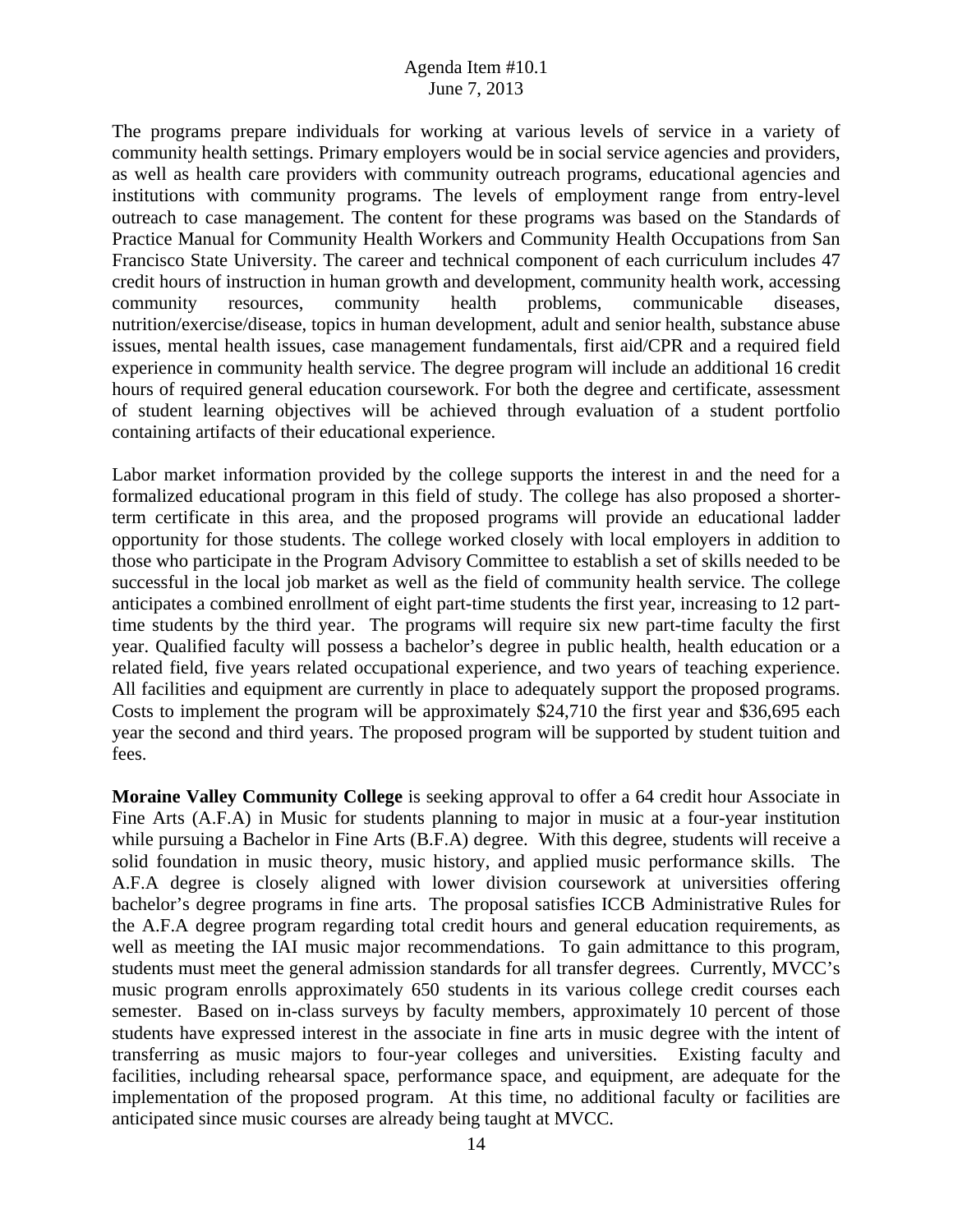**Moraine Valley Community College** is seeking approval to offer a 63 credit hour Associate in Applied Science (A.A.S.) degree in Computer Graphics Imagery. This program will prepare students for employment in multi-media graphic design. The program consists of 19 credit hours of required general education coursework and 44 credit hours of required career and technical education coursework. The career and technical education component includes instruction in orientation to CGI careers, introductory and intermediate computer graphics, introductory and intermediate computer animation, introductory and intermediate 3D computer animation, computer storyboarding, 3D modeling, 3D computer character modeling, 3D parametric modeling, computer physics simulation, introductory game design, game design elements, design visualization, and introductory computer aided-design. Coupled with work experience, graduates will be eligible for a variety of industry-related credentials, including certification in Brainbench's Adobe Photoshop 7.0 and Flash 5.0 and Autodesk's 3Ds Max and *Maya*. Assessment of student learning objectives will be achieved through a comprehensive final exam and evaluation of the student's multi-media graphic design portfolio.

Labor market information provided by the college supports the interest in and the need for a two year degree program in this field of study. The college currently offers a variety of short-term certificates related to computer-aided design. Based on increasing enrollments, student interest in industry certifications of related technology platforms and strong support by the program advisory committee, the college proposed developing a degree program and re-configuring existing certificate offerings to better suit new students to the program(s) and meet local employers needs more closely. According to the Illinois Department of Employment Security (IDES), statewide employment of graphic designers is expected to increase by 6.8 percent and employment of multi-media artists/animators is expected to increase by 1.8 percent through 2020. Locally, the college indicates similar positive growth for those same occupational categories. The college anticipates an enrollment of 18 full-time and 40 part-time students the first year, increasing to 20 full-time and 44 part-time students by the third year. The program will require seven existing full-time faculty and four existing part-time faculty.

Qualified faculty will hold a bachelor's degree in Graphic Design or a closely related field, a minimum of one year related occupational experience and one year teaching experience. Some new equipment will be purchased over the first three years; however, all facilities are currently in place to adequately support the program. Costs to implement the program will be approximately \$8,000 the first year, \$10,000 the second year, and \$12,000 the third year. Software update costs are being covered by a U.S. Department of Labor grant the college received to support program development in this field of study. The program will otherwise be supported by student tuition and fees.

**Moraine Valley Community College** is seeking approval to offer a 62 credit hour Associate in Applied Science (A.A.S.) degree in Geographic Information Systems. This program will prepare students for employment as Geospatial, also known as GIS, or Mapping technicians in a variety of fields, including energy, agriculture, healthcare, engineering, manufacturing, construction, logistics, and public safety. The program consists of 16 credit hours of required general education coursework, 40 credit hours of required career and technical education coursework, and six (6) credit hours of related technical electives.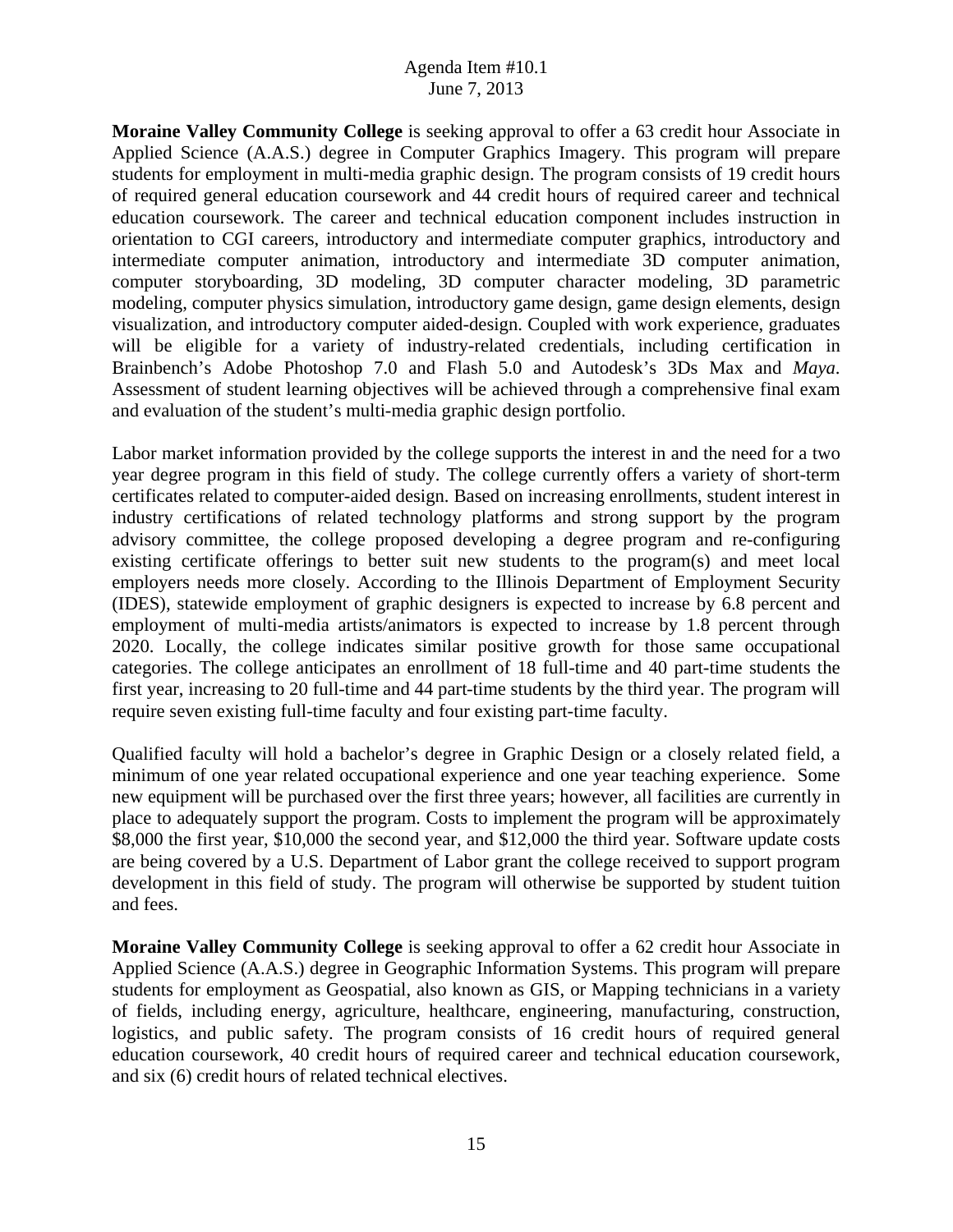The career and technical education component includes instruction in orientation to GIS careers, fundamentals of geospatial science, introductory geospatial technology, spatial analysis, data acquisition and management, cartographic design, introductory remote sensing, IT essentials A+, Managing IT A+, introductory computer-aided design, database design, SQL/database applications, project management, and a required work-based learning capstone project or internship experience. Coupled with work experience, graduates will be eligible for a variety of industry-related credentials including certification in Esri's ArcGIS Desktop, ArcGIS Desktop Developer GISCI's GIS Professional ASPRS's Certified GIS/LIS Technologist, Remote Sensing Technologist, and Certified Photogrammetric Technologist. Assessment of student learning objectives will be achieved through a comprehensive final exam and evaluation of the student's capstone project or performance during the internship experience.

Labor market information provided by the college supports the interest in and the need for a two year degree program in this field of study. According to the Illinois Department of Employment Security (IDES), statewide employment growth for survey and mapping technicians is projected at 10.7 percent through 2020. Based on an application demonstrating local need and employer interest, the college was awarded a Department of Labor Trade Adjustment Assistance Community College and Career Training (TAACCCT) grant to support development of this program. The college anticipates an enrollment of 24 full-time and 12 part-time students the first year, increasing to 40 full-time and 20 part-time students by the third year. The program will require two new part-time faculty. Qualified faculty will hold a bachelor's degree in Geography, GIS or a closely related field, a minimum of one year related occupational experience and one year teaching experience. Some new equipment will be purchased over the first three years; however, all facilities are currently in place to adequately support the program. Costs to implement the program will be covered by the TAACCCT grant during the first three years. The program will otherwise be supported by student tuition and fees.

**William Rainey Harper College** is seeking permanent approval to offer a 62 credit hour Associate in Applied Science (A.A.S.) degree and a related 30 credit hour Certificate in Health Information Technology. The programs were granted temporary approval in July 2010 for a period of three years. These programs will prepare students for employment as health information technicians in a variety of health care settings. The degree program consists of 19 credit hours of required general education coursework and 43 credit hours of required career and technical education coursework. The certificate program consists of 30 credit hours of required career and technical coursework. The career and technical component includes instruction in health care technology and informatics, medical terminology, basic pharmacology, legal and ethical issues of health care, ICD (International Classification of Disease), CPT (Current Procedural Terminology), insurance billing and coding, database management and IT project management, health data analysis, HIT management and a work-based learning requirement in health information technology. Both programs were designed according to AHIMA (American Health Information Management Association) guidelines and will prepare students for the Registered Health Information Technology (RHIT) credentialing exam. Assessment of student learning objectives will be achieved through an evaluation of the student's performance by program faculty during the work-based learning component of the program.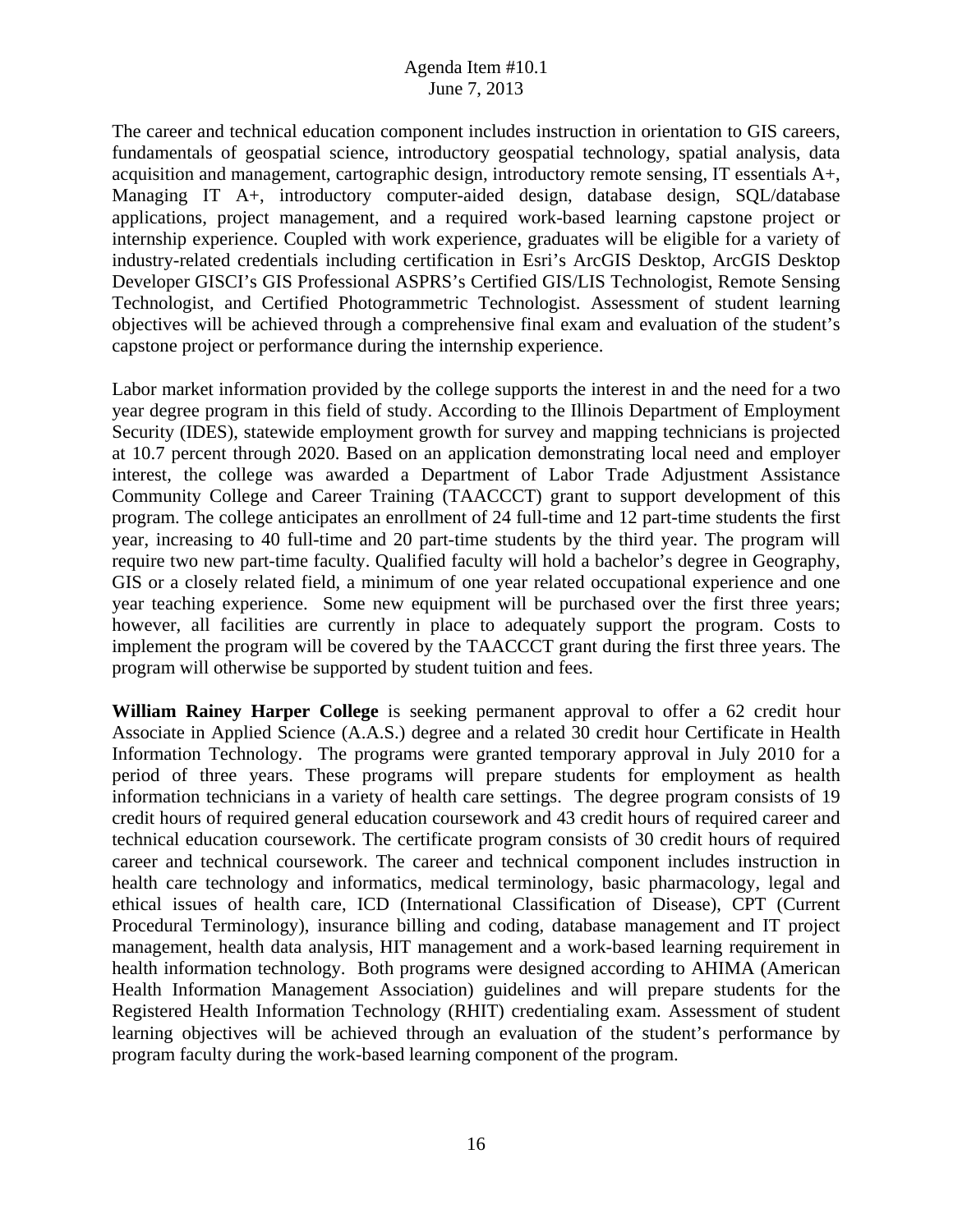Overall, the college has exceeded its original benchmarks for enrollment in both programs. The college notes a 76 percent increase in enrollment from spring 2011 to spring 2013. Employer support in terms of externship opportunities and advisory committee participation has been very positive. The college submitted their application to the Commission for Accreditation of Health Informatics and Information Management Education (CAHIIM), and the site visit was conducted in January 2013. Full accreditation is anticipated during the spring 2013 semester. Once the programs are accredited, 12 graduates will be able to sit for the related American Health Information Management Association (AHIMA) credentialing exam. Accreditation is retroactive once at least one class of students has completed and the college completes its application/site visit. Employer interest in graduates of the program has also been very positive.

According to the Illinois Department of Employment Security (IDES), employment of health information technicians is anticipated to grow by seven percent statewide through 2020. The college anticipates a continued enrollment in the career and technical education courses for both programs of 20 full-time students per year over the next three year period. Based on feedback from the college's initial application to CAHIIM and the subsequent site visit, they have made numerous adjustments to their courses/curricula in terms of content revisions and reorganization, have renovated facilities space for a dedicated HIT computer lab, and have plans to hire an additional full-time faculty person. Qualified faculty will hold a bachelor's degree in health information management and the RHIT credential possess a minimum one year of related occupational experience and one year teaching experience. No new costs are anticipated to maintain the programs. The proposed programs will be fiscally supported through student tuition and fees.

**John Wood Community College** is seeking approval to offer a 65 credit hour Associate in Engineering Science (A.E.S) degree for students planning to obtain a baccalaureate major or enter the workforce with a basic level of competence, with the possibility of seeking a baccalaureate degree at a later date. A bachelor's degree in engineering prepares students to plan, design, and build projects in both private industry and the public sector, with high income earning potential. Moreover, the Quincy area, with its strong manufacturing and industrial base, has an increased need for engineers. The A.E.S degree is closely aligned with lower division coursework at universities offering bachelor's degree programs in engineering. The proposal satisfies ICCB Administrative Rules for the AES degree program, regarding total credit hours and general education requirements, as well as meeting the IAI engineering major recommendations. To gain admission to this program, students must meet the general admission standards for all transfer degrees. The A.E.S degree program at JWCC will target recent high school graduates or returning students who are especially strong in math, science, and writing skills. Currently, there are 20 students enrolled at JWCC who have indicated pre-engineering as their area of emphasis. Similarly, JWCC expects approximately five students from the Quincy Area Vocational Technical Center to enroll in their A.E.S degree program. With an approved A.E.S degree, JWCC will increase its marketing efforts to target high-achieving math and science students. As a result, JWCC anticipates having 15-25 students enrolled in its A.E.S program at any one time. Existing faculty and facilities, including laboratories and equipment at John Wood Community College are adequate for the implementation of the proposed program. At this time, no additional faculty or facilities are anticipated.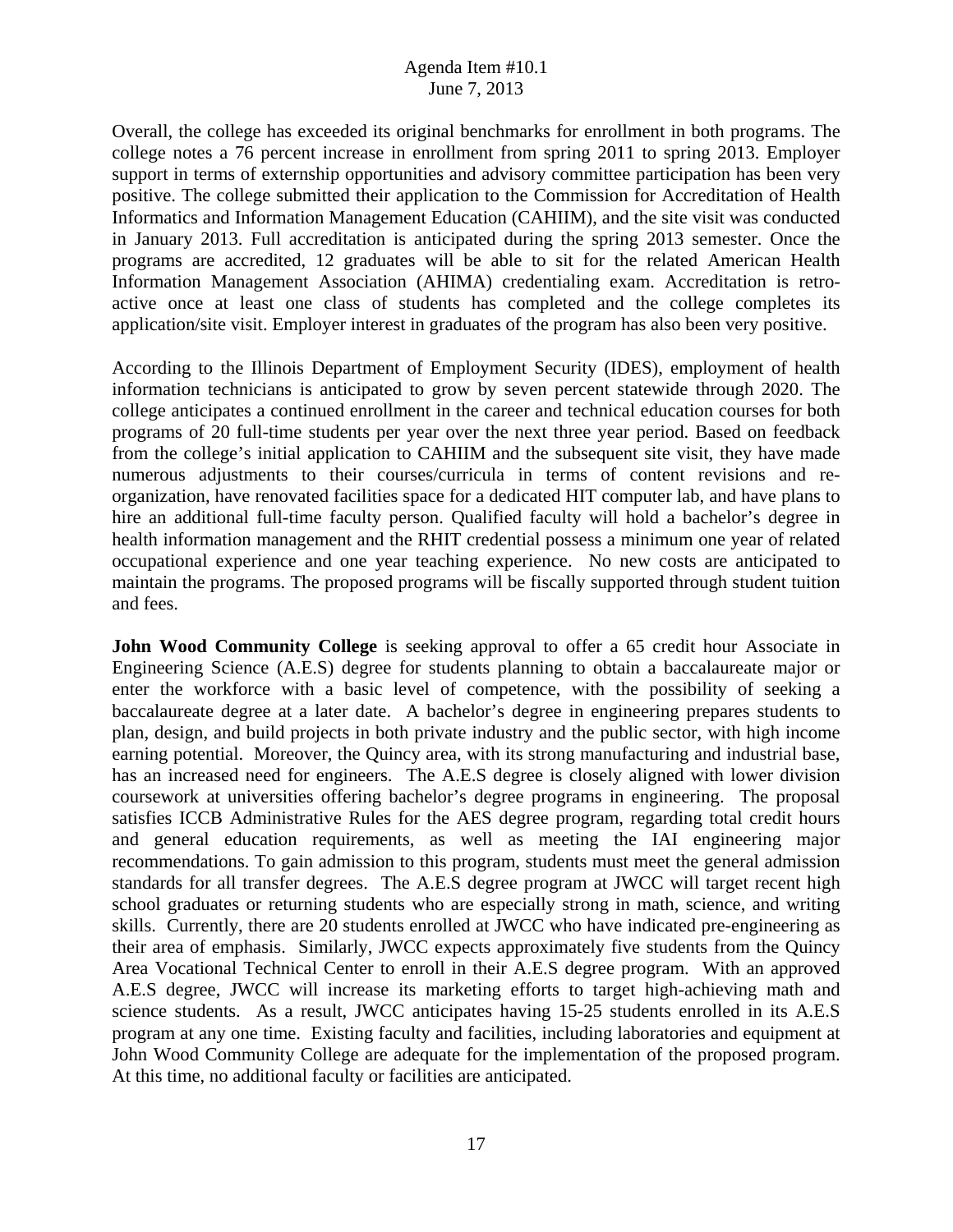## **TEMPORARY PROGRAM APPROVAL**

Carl Sandburg College

 $\triangleright$  e-Business A.A.S. degree (66 credit hours)

### **BACKGROUND**

**Carl Sandburg College** is seeking temporary approval to offer a 66 credit hour "e-Business" Associate in Applied Science (A.A.S.) degree for a period of three years. This program will prepare individuals for employment with an internet-based company or any organization with a significant online trade presence. The curriculum consists of 15 credit hours of required general education coursework and 51 credit hours of required career and technical education coursework. The career and technical component of the curriculum includes instruction in financial and managerial accounting, introductory business, marketing fundamentals, advertising fundamentals, business law, customer service, keyboarding and computer essentials, computer software applications, microcomputer database applications, Windows network and operating systems, introductory e-Business, website support, introductory web design, innovative business technologies, and a required work-based learning experience in an e-Business environment. Assessment of student learning objectives will achieved through observation and evaluation of the student's performance during the work-based learning component of the curriculum.

Labor market information provided by the college supports the interest in and the need for a program that focuses on electronic business. The college's Program Advisory Committee highly recommended the development of a program that would address student interest in e-Business by drawing on the strengths of the college's existing Business Administration degree program. The Advisory Committee members also felt the program should provide transfer opportunities for students interested in pursuing baccalaureate education in this field; therefore the proposed curriculum includes 27 credit hours of transferable coursework. The college anticipates an enrollment of 10 students per year for the first three years. Temporary approval is requested for a period of three years to monitor program need. If after the temporary approval period expires the college would plan to discontinue the program, students would have completed between 32-45 credit hours of coursework that apply towards the existing Business Administration and/or the Computer Information Systems Specialist A.A.S. degree programs. *Permanent approval will be considered after a period of three years based on program outcomes.* 

### **INFORMATION ITEM – BASIC CERTIFICATE PROGRAM APPROVAL**

Following is a list of Basic Certificates (less than 29 credit hours) that have been approved on behalf of the Illinois Community College Board by the President/CEO since the last Board meeting:

### **Permanent Program Approval**

Elgin Community College

- $\triangleright$  Computed Tomography Certificate (25 credit hours)
- $\triangleright$  Magnetic Resonance Imaging Certificate (27 credit hours)
- $\triangleright$  Mammography Certificate (13 credit hours)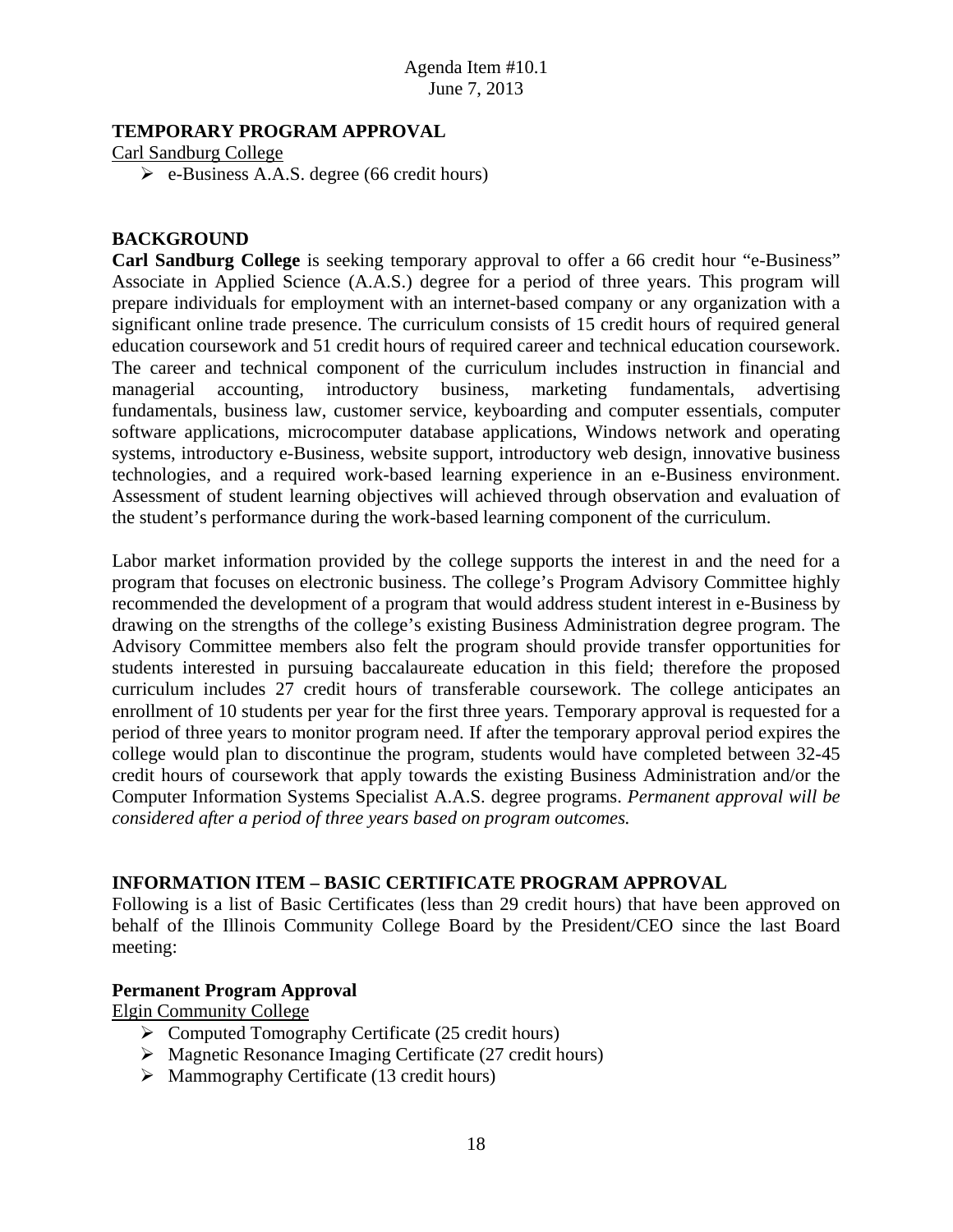Illinois Central College

 $\triangleright$  Deconstruction Certificate (11 credit hours)

# Illinois Valley Community College

▶ Truck Driver Training Advanced Proficiency Certificate (16 credit hours)

# Lincoln Land Community College

- ECE Credential Level II Certificate (12 credit hours)
- $\triangleright$  ECE Credential Level III Certificate (27 credit hours)

# Malcolm X College

Community Health Care Worker Certificate (19 credit hours)

# Moraine Valley Community College

- $\triangleright$  Computer Graphics Master Certificate (26 credit hours)
- $\triangleright$  Computer Graphics Designer Certificate (11 credit hours)
- $\triangleright$  Computer Graphics Professional Certificate (9 credit hours)
- $\triangleright$  Computer Graphics Associate Certificate (6 credit hours)

# Rend Lake College

 $\triangleright$  Nail Technology Certificate (16 credit hours)

# Sauk Valley Community College

 $\triangleright$  Computed Tomography Certificate (16 credit hours)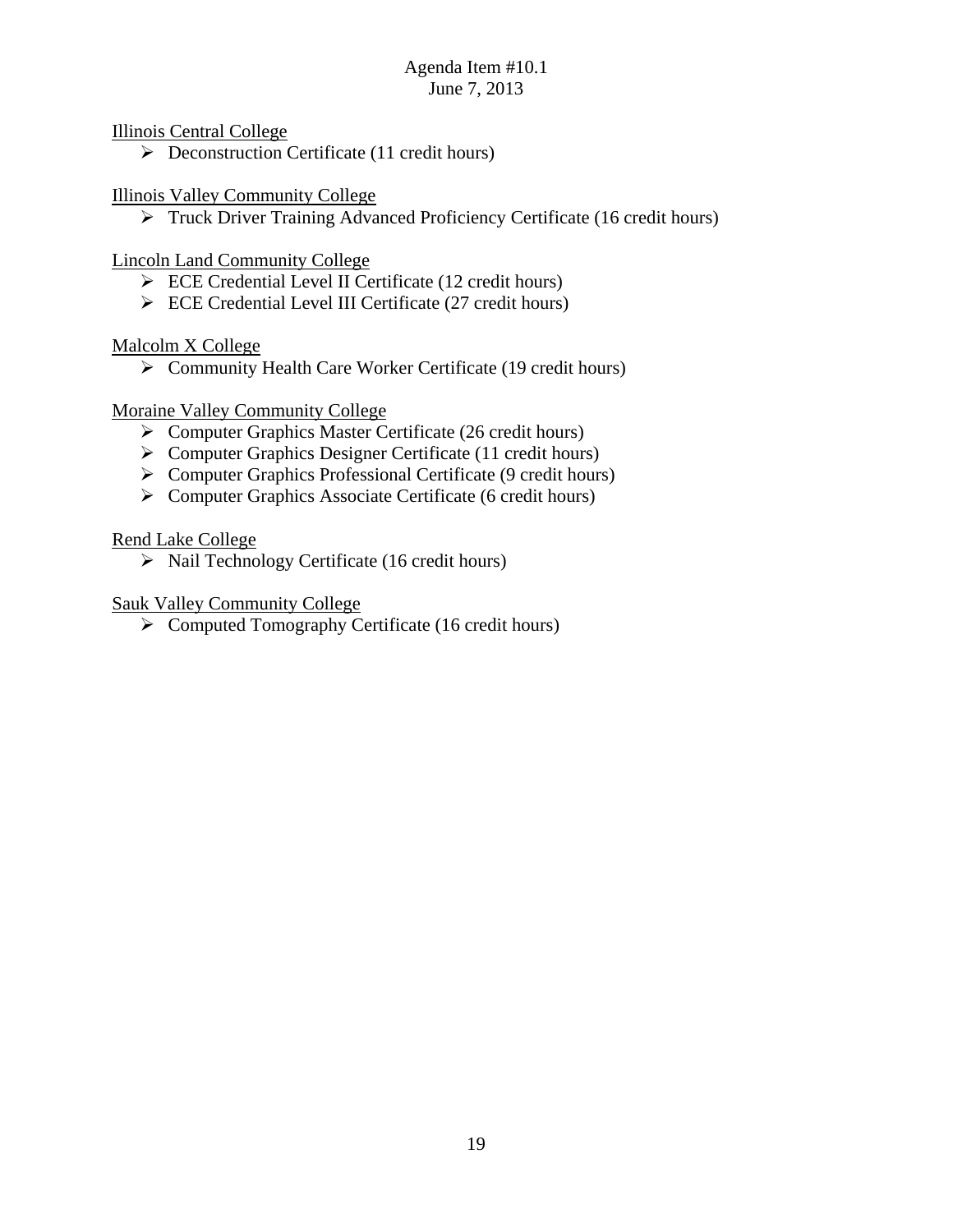#### Illinois Community College Board

## **NEW UNITS OF INSTRUCTION: WAUBONSEE COMMUNITY COLLEGE**

The Illinois Community College Board is requested to approve new units of instruction for the following community colleges:

### **RECOMMENDED ACTION:**

It is recommended that the following motion be adopted:

The Illinois Community College Board hereby approves the following new units of instruction for the community colleges listed below:

### **PERMANENT PROGRAM APPROVAL**

Waubonsee Community College

Laboratory Technology A.A.S. degree (60 credit hours)

### **BACKGROUND**

**Waubonsee Community College** is seeking approval to offer a 60 credit hour Associate in Applied Science (A.A.S.) degree in Laboratory Technology. This program will prepare individuals for entry-level employment as laboratory assistants/technicians, quality control technicians, or process control technicians in a variety of settings such as agriculture, manufacturing, food processing, environmental, and pharmaceutical. The curriculum consists of 15 credit hours of required general education coursework, 42 credit hours of required career and technical education coursework and three (3) credit hours of technical electives. The career and technical component of the curriculum includes instruction in biology, chemistry, organic chemistry, analytical chemistry, biochemistry, applied microbiology, laboratory technology, instrumental analysis, physics, statistics, business information systems, and a work-based learning experience in a laboratory setting. Assessment of student learning objectives will be achieved through evaluation of the student's performance during the work-based learning experience. Furthermore, the college worked with Northern Illinois University and Lewis University to develop the curriculum, which will articulate towards completion of a bachelor's of science degree in laboratory science at either institution.

Labor market information provided by the college supports the interest in and the need for a twoyear degree program. According to the Illinois Department of Employment Security (IDES), employment growth for biological technicians was 13.3 percent and for chemical technicians was 12.7 percent statewide through 2020.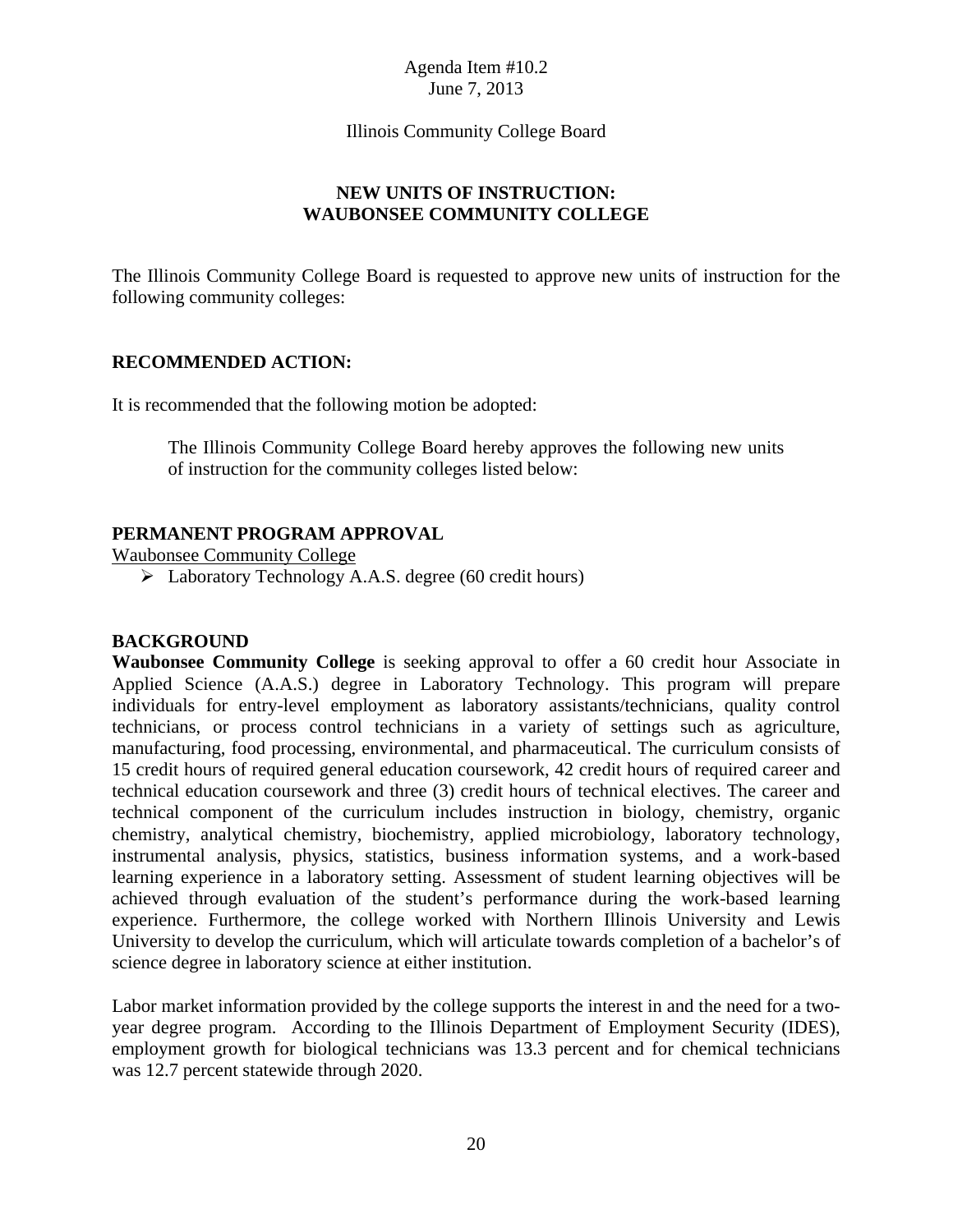Based on an application demonstrating local need and employer interest, the college was awarded a \$2.8 million Department of Labor Trade Adjustment Assistance Community College and Career Training (TAACCCT) grant to support development of this program.

Grant funds also support the renovation of existing space, equipment, professional development for existing faculty, and expanded student support services. The college anticipates an enrollment of 15 full-time and 10 part-time students the first year, increasing to 30 full-time and 20 parttime students by the third year. The program will require three existing full-time and three new part-time faculty the first year. Qualified faculty will possess a minimum of a master's degree in biological science for the baccalaureate/transfer courses, and a minimum of a bachelor's degree in a biological or laboratory science plus eight credit hours of coursework in microbiology for the career and technical education courses; a minimum of two years occupational experience in a laboratory environment; and one year teaching experience at the university or community college level. Facilities upgrades, particularly to laboratory classrooms, and equipment purchases are being funded by the TAACCCT grant. Costs to implement the program are estimated at \$97,078 the first year, \$13,000 the second year, and \$71,000 the third year. Higher first year costs reflect the purchase of consumable materials for program use, and higher third year costs reflect the addition of a full-time faculty program coordinator. The program will otherwise be supported by student tuition and fees.

# **INFORMATION ITEM – BASIC CERTIFICATE PROGRAM APPROVAL**

Following is a list of Basic Certificates (less than 29 credit hours) that have been approved on behalf of the Illinois Community College Board by the President/CEO since the last Board meeting:

# **Permanent Program Approval**

Waubonsee Community College

- $\triangleright$  Basic Laboratory Technology Certificate (17 credit hours)
- $\triangleright$  Biology Laboratory Technology Certificate (18 credit hours)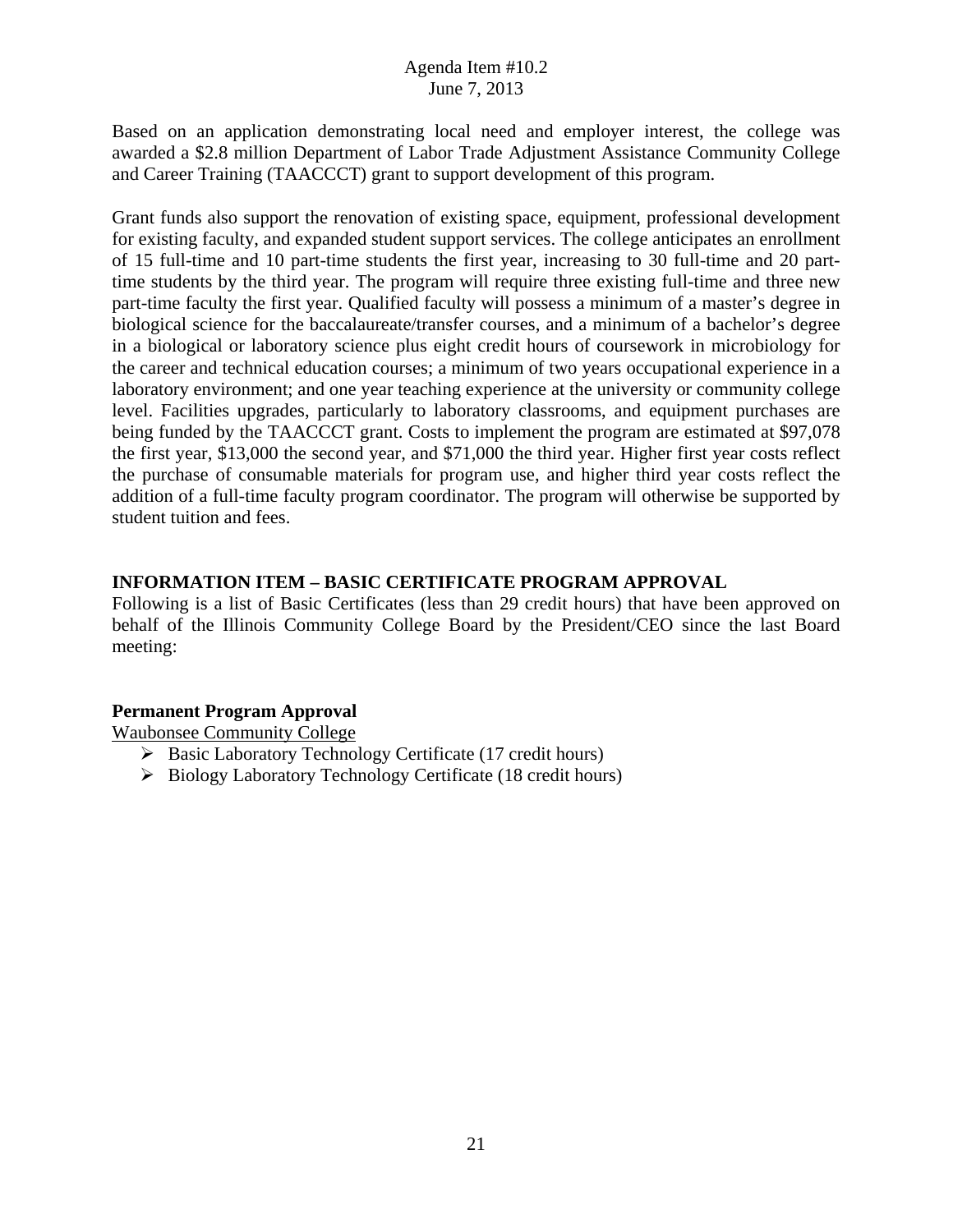### Illinois Community College Board

## **NEW UNITS OF INSTRUCTION: ILLINOIS EASTERN COMMUNITY COLLEGE: OLNEY CENTRAL COLLEGE**

The Illinois Community College Board is requested to approve new units of instruction for the following community colleges:

### **RECOMMENDED ACTION:**

It is recommended that the following motion be adopted:

The Illinois Community College Board hereby approves the following new units of instruction for the community colleges listed below:

## **PERMANENT PROGRAM APPROVAL**

Olney Central College

- $\triangleright$  Human Resource Assistant A.A.S. degree (65 credit hours)
- $\triangleright$  Office Administration A.A.S. degree (65 credit hours)

## **BACKGROUND**

**Olney Central College, one of the Illinois Eastern Community Colleges,** is seeking approval to offer two 65 credit hour Associate in Applied Science (A.A.S.) degrees: Human Resource Assistant and Office Administration. Students who complete the requirements for the degree in human resources will be prepared for employment as a human resources generalist, those personnel focused on human resource operations in a variety of settings. Students who complete the requirements for the degree in office administration will be prepared for employment as office administration personnel, those support staff focused on the general operations of an office in a variety of settings. The curricula are designed so there is a common core of 15 credit hours of required general education coursework and 50 credit hours of required career and technical education coursework. Of the career and technical component, 36 credit hours are common among the two specialties, while the remaining 14 credit hours are focused in either human resources or office administration, including a required work-based learning experience in the specific field of study. Career and technical education coursework common to both degree curricula includes instruction in business computer systems, keyboarding, database administration, presentation and promotion, introductory business, principles of marketing, principles of management, financial accounting, managerial accounting, applied accounting, and business statistics. Assessment of student learning objectives will be achieved through an evaluation of the student's performance during the work-based learning component by program faculty and workplace supervisor.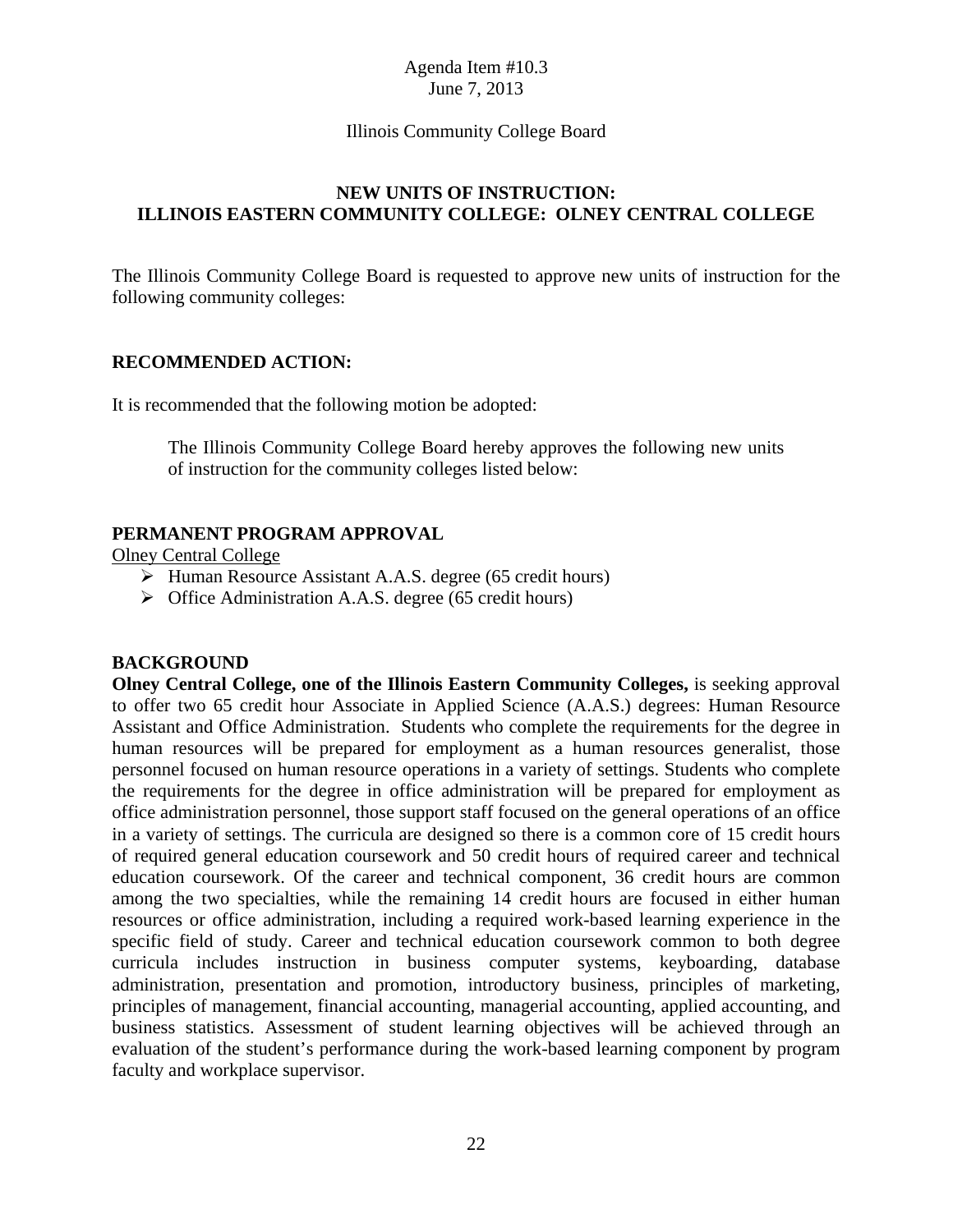The college was recently approved to offer a related Office Administration Certificate program. The proposed degrees will provide students and graduates of the certificate program with an educational ladder opportunity. Labor market information provided by the college supports the interest in and the need for a two year degree program in these fields of study. According to the Illinois Department of Employment Security (IDES), statewide employment of human resource specialists is expected to increase by 16.7 percent, and employment of general office and administrative support workers is expected to increase by six percent through the year 2020.

Furthermore, the college conducted a survey of students and local employers which identified a significant interest in degree programs for new and existing employees. The college anticipates an enrollment of eight full-time and two part-time students in the Human Resources Assistant program, and 14 full-time and six part-time students in the Office Administration program the first year. Enrollments are projected to increase to 12 full-time/four part-time and 26 full-time/10 part-time students respectively in each proposed program by the third year. Because the college currently offers many of the career and technical education courses within the proposed programs, classroom facilities and most faculty resources are in place to adequately support the programs. Some equipment, such as computer hardware, software and resource materials, will need to be purchased. Two existing full-time and two existing part-time faculty will be required the first year. One new full-time and two new part-time faculty will be added over the second and third years to support increases in enrollments across both programs. Costs of implementing both programs is estimated at \$26,692 year one, \$20,692 per year for years two and three. The proposed programs will be supported through student tuition and fees.

## **INFORMATION ITEM – BASIC CERTIFICATE PROGRAM APPROVAL**

Following is a list of Basic Certificates (less than 29 credit hours) that have been approved on behalf of the Illinois Community College Board by the President/CEO since the last Board meeting:

### **Permanent Program Approval**

Olney Central College

 $\triangleright$  Office Administration Certificate (25 credit hours)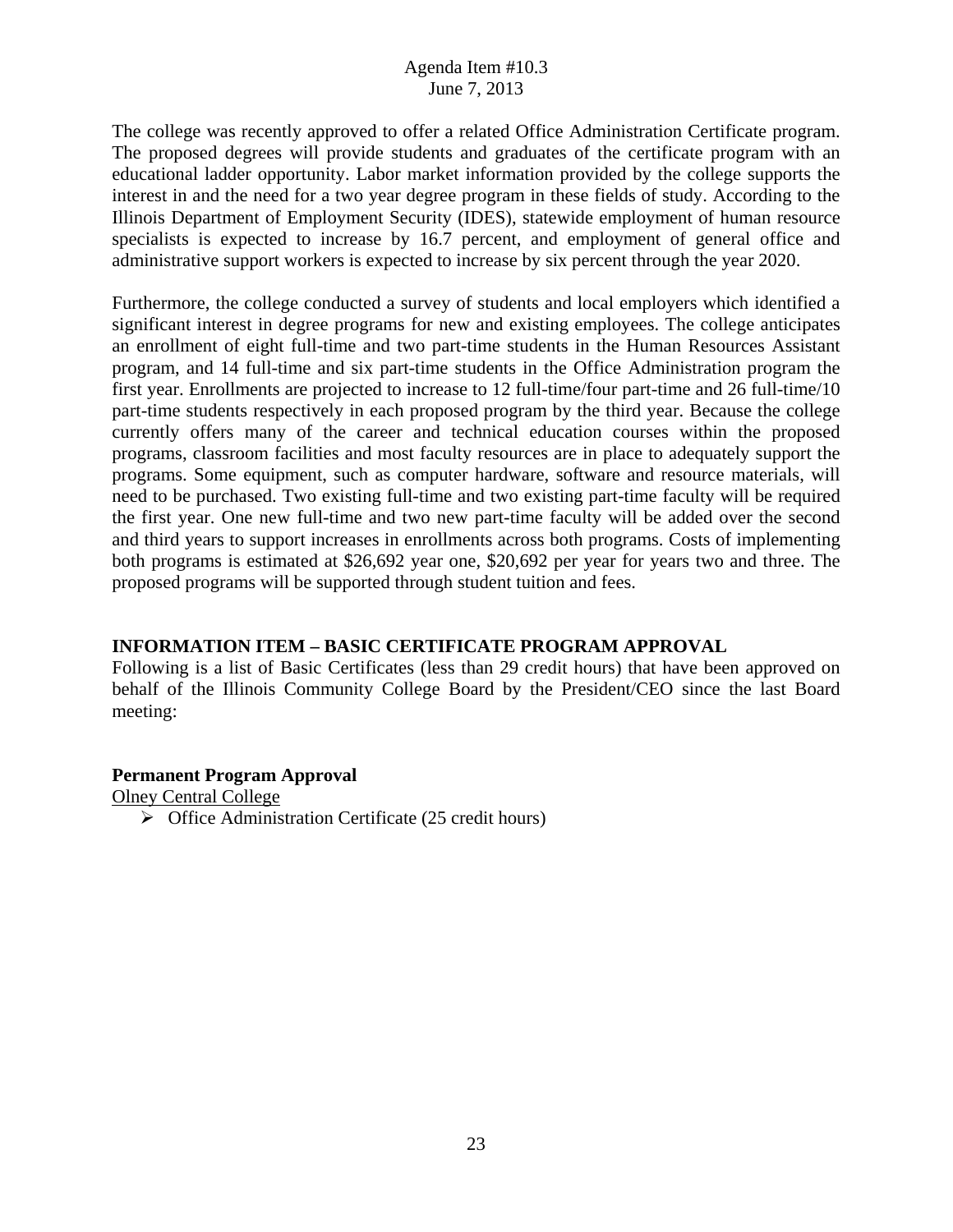### UNAPPROVED

Minutes of the  $402<sup>nd</sup>$ Meeting of the Illinois Community College Board Oakton Community College Board Room 1600 East Golf Road Des Plaines, IL

March 22, 2013

### **RECOMMENDED ACTION**

It is recommended that the following motion be adopted:

The Illinois Community College Board hereby approves the Board minutes of the March 22, 2013 meeting as recorded.

## **Item #1 – Roll Call and Declaration of Quorum**

Chairman Giannoulias called the Board meeting to order at 9:15 a.m. and asked Ann Knoedler to call roll. The following Board members were present: Randy Barnette, Terry Bruce, Michael Dorf, Suzanne Morris, Thomas Pulver, Teresa Garate, Alexi Giannoulias, and Joshua Beneze, Student Board member. A quorum was declared. Board members Guy Alongi, Jake Rendleman, James Dumas, and Victor Henderson were absent.

### **Item #2 – Announcements and Remarks by Board Chair**

Chairman Giannoulias thanked Dr. Peg Lee and Oakton Community College for hosting the Board meeting.

### **Item #3 – Board Member Comments**

Thomas Pulver and Michael Dorf thanked Dr. Peg Lee and Oakton Community College for hosting the Board meeting.

### **Item #4 – Illinois Community College Students Externship Ceremony**

The Illinois Community College Board (ICCB) Student Advisory Committee (SAC) Leadership Development Externship is a one academic year accelerated leadership development program. This program integrates community college student leaders' experiences, emerging opportunities in the local community, college, and state levels, and relevant academic theory to propel them toward a life of leadership and service whether it be on the local, state or national level(s).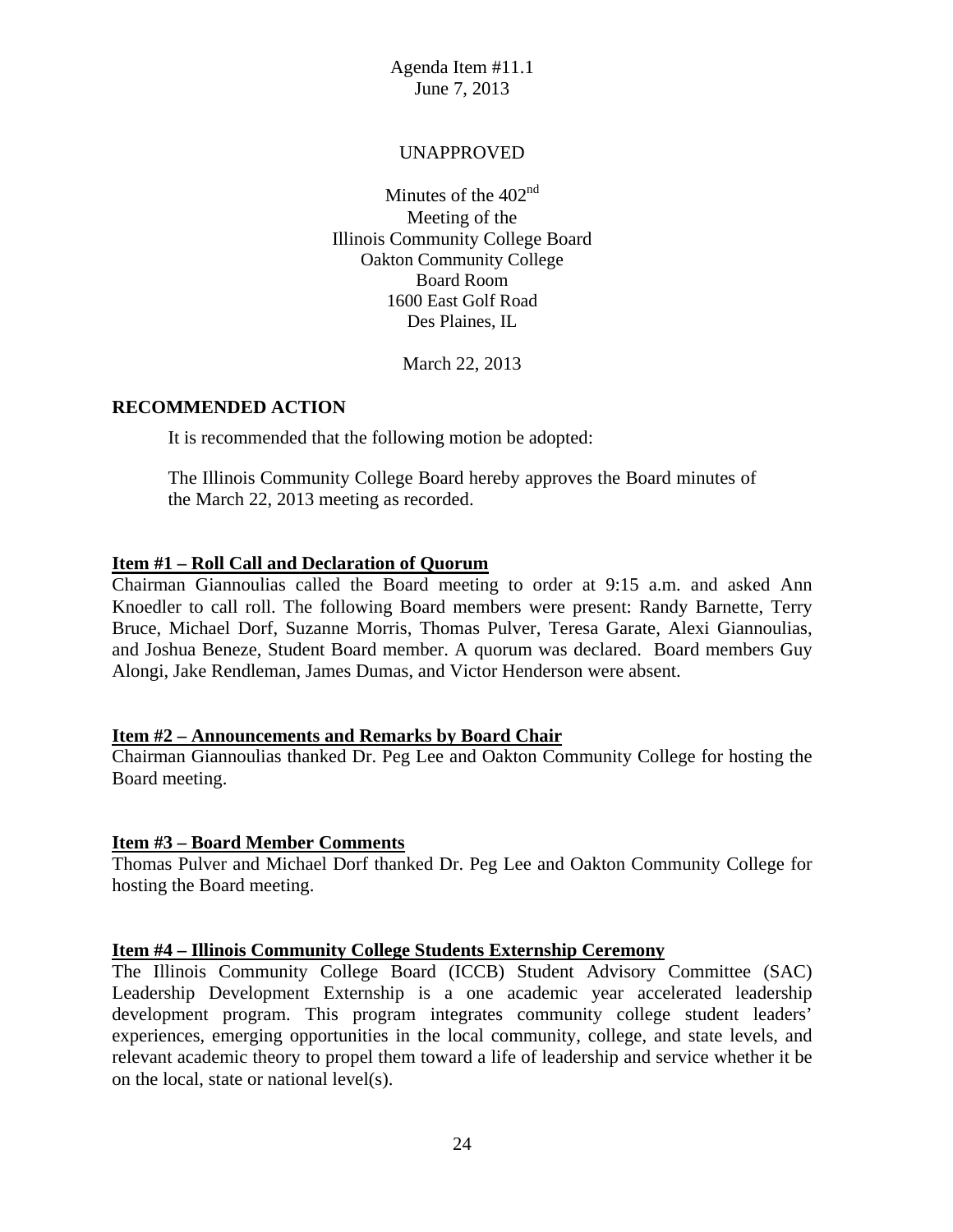As part of the externship experience, program participants are expected to take on a leadership role within the 2012-2013 academic year. While this leadership role need not be formalized in an elected office, it is expected that each participant, during the course or academic year, select one area within the SAC where he or she can serve in a leadership capacity.

ICCB Chairman Alexi Giannoulias introduced Nick Kachiroubas, the ICCB Student Advisory Committee Advisor, to announce each course graduate. Chairman Giannoulias and President/Chief Executive Officer Geoffrey Obrzut issued each student with a certificate of course completion and course completion award.

The eight community college students completing the course are named below:

- $\triangleright$  Brenda Bedolla
	- Morton College
- Joshua Beneze
	- Kankakee Community College (Student Board Member)
- $\triangleright$  Michael Cirino
	- Kishwaukee College
- $\triangleright$  Nathan Kurz
	- John Wood Community College
- $\triangleright$  Shelby Mason
	- Richland Community College
- Paola Rueda
	- McHenry County College
- Gladys Sanchez
	- Kishwaukee College
- $\triangleright$  Kyle Vogt
	- Waubonsee Community College (SAC Chair)

### **Item #5 – President/CEO Report**

Geoffrey Obrzut thanked Dr. Peg Lee and Oakton for hosting the Board meeting.

Mr. Obrzut again congratulated the externship students for their hard work and accomplishments. He also congratulated Board members Teresa Garate, Terry Bruce, and Jake Rendleman for their confirmation by the Senate on March  $1<sup>st</sup>$ .

Mr. Obrzut thanked Mike Monaghan and the Illinois Community College Trustees Association (ICCTA) for sponsoring the Education 101 seminar held for the newly elected legislators.

Dr. Harry Berman, Interim Executive Director of the Illinois Board of Higher Education, presented a one page fact sheet taken from the *Completing College: A State-Level View of Student Attainment Rates* report by the National Student Clearinghouse that highlighted Illinois community colleges at the President's Council and Illinois Community College Trustees Association meetings in March. This report focuses on six-year completion rates for students who started college in fall 2006.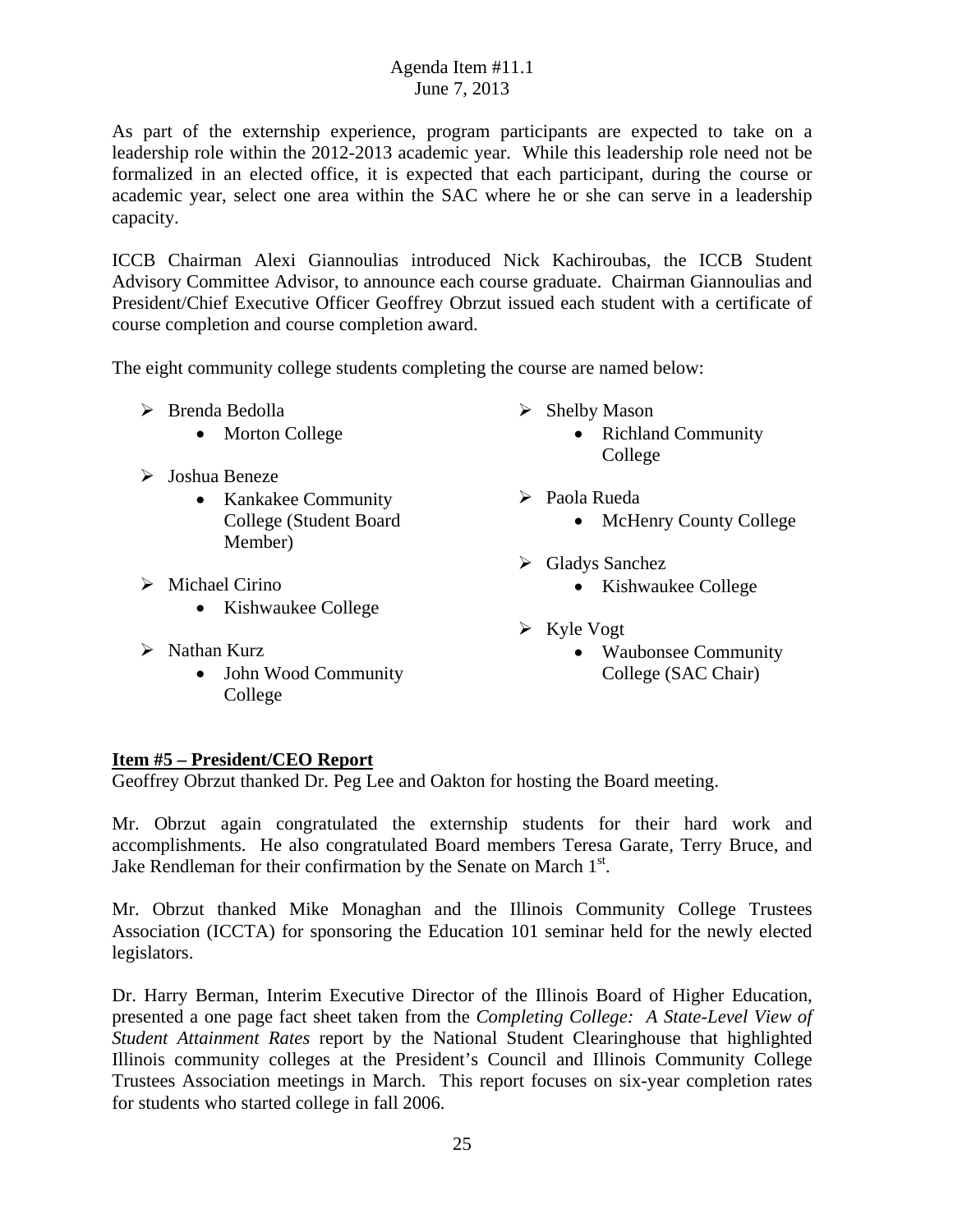It states, "Illinois is 20 percent above the national average for full-time students who complete an associate's degree and then subsequently complete at a four-year institution. Only five other states are that far above the national average. Illinois is second to Florida on this measure." The report also states other positive facts about Illinois community colleges.

Mr. Obrzut, along with Ellen Andres, Chief Financial Officer, attended and testified during the Senate appropriation hearing. City Colleges of Chicago also testified during the hearing regarding the 5 million cut they received. More information will be discussed during the Fiscal, Personnel, Ethics and Conflict of Interest Committee report.

Mr. Obrzut, along with Dr. Karen Anderson, attended the Harvard Graduate School of Education conference, *Creating Pathways to Prosperity*, on March 18<sup>th</sup> thru the 19<sup>th</sup>.

An invitation was extended to the Board members to attend the upcoming Phi Theta Kappa banquet being held in Springfield on Friday, April  $17<sup>th</sup>$ .

Mr. Obrzut concluded by expressing his gratitude to Randy Barnette and the Board for the two resolutions Mr. Barnette presented to him on March  $21<sup>st</sup>$  in honor of his retirement.

## **Item #6 – Advisory Organizations**

## **Item #6.1 – Illinois Community College Trustees Association (ICCTA)**

Mike Monaghan reported the ICCTA met in Lombard on March  $8<sup>th</sup>$ . Contributing to the meeting were students representing the Student Advisory Committee. On behalf of the ICCTA, Mr. Monaghan expressed his appreciation to the students for their presentations on the Leadership Development Externship program.

Mr. Monaghan stated the ICCTA received an update on the Affordable Care Act and the impact it might have on the community college employees and the community colleges as employers. The association received information on the rules and guidelines of the Act and the fines and penalties associated with the Act if it is implemented incorrectly.

The ICCTA also received updates on changes to the Freedom of Information Act (FOIA) and the Open Meetings Act (OMA) during their March meeting.

Mr. Monaghan noted that April  $9<sup>th</sup>$  marks Election Day for the ICCTA. There are 273 community college trustees seated throughout the state of Illinois and the 39 community college districts. Ninety one of these seats are up for the regular election, six-year seats, this April  $9<sup>th</sup>$ . In addition, 27 of the two-year and four-year terms are up for re-election. In total, there are 118 seats up for election on April  $9<sup>th</sup>$ . There will be a training session conducted for all of the newly elected community college trustees at the June ICCTA Convention being held at the Sofitel Hotel in downtown Chicago.

Mr. Monaghan announced that May  $1<sup>st</sup>$  is Lobby Day in Springfield. All ICCB Board members are invited.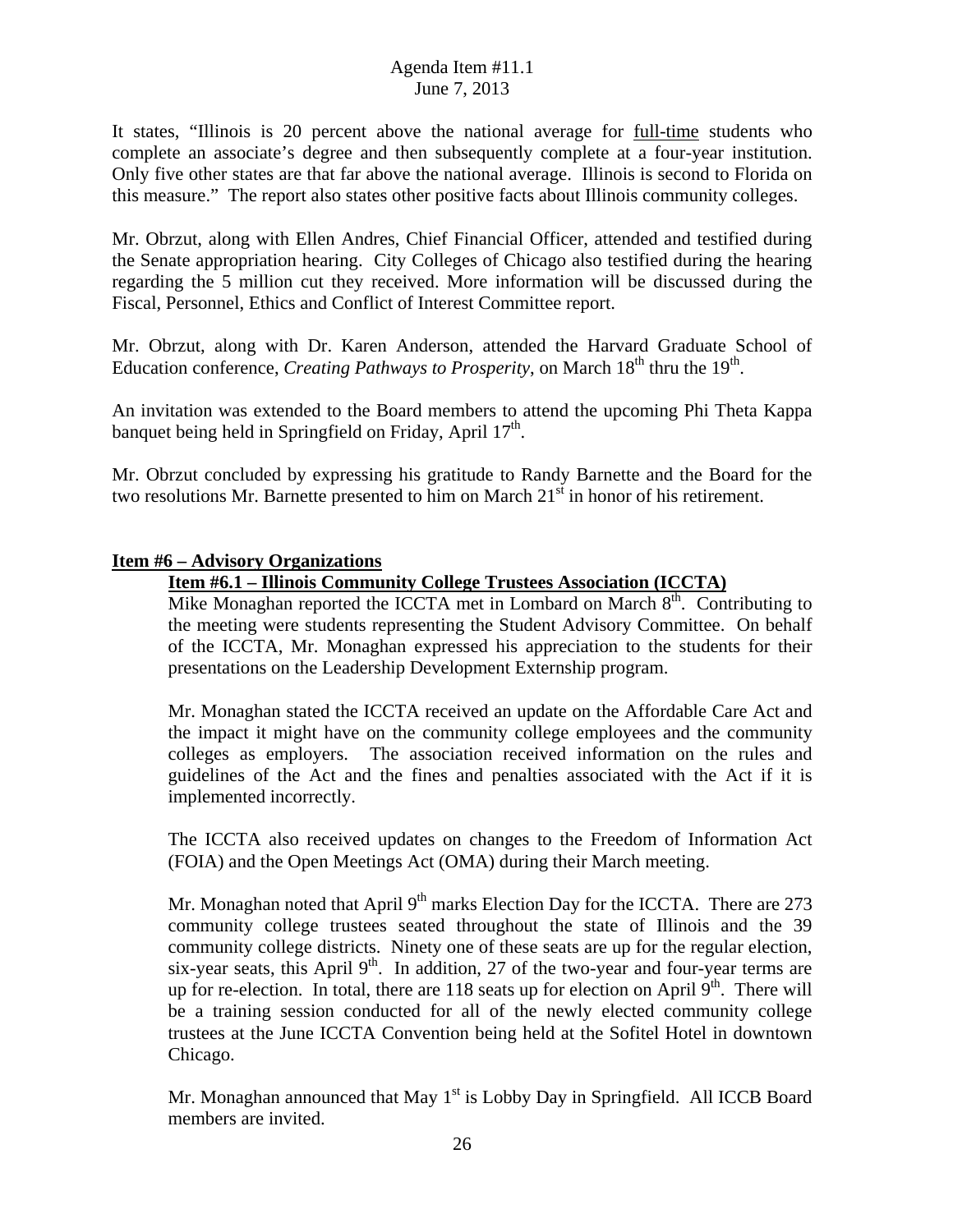Mr. Monaghan concluded his report by introducing Marcelino Garcia, Associate Director for the City Colleges of Chicago's Legislative Affairs office.

## **Item #6.2 – Student Advisory Council (SAC)**

Student Board member Joshua Beneze reported the SAC meeting was last held in conjunction with the ICCTA meeting on March 8-9, which marked the last meeting of the year. There were 39 attendees from 30 colleges. Every meeting held this year recorded higher attendance and participation.

During the last SAC meeting, the new ICCB Student Board member was elected. Rachel Pitchford from Black Hawk College will be introduced to the Board at the June  $7<sup>th</sup>$  Board meeting.

A letter of support was presented to the Board produced by the SAC Policy subcommittee for the Illinois Dream Fund.

Mr. Beneze announced he has applied, and received the SAC endorsement, for the ISAC Student Commissioner position, which is a two year term. He has yet to hear the decision from the Office of Executive Appointments.

Mr. Beneze's report concluded announcing the Phi Theta Kappa Banquet will be held on the evening of April  $16<sup>th</sup>$  as well as the Student Advocacy Day will be on April  $17<sup>th</sup>$ .

### **Item #6.3 – Illinois Community College Faculty Association (ICCFA)**

David Seiler stated the ICCFA is currently in the planning stages for the annual fall conference. The conference will take place on October 10-11 at the Crowne Plaza in Springfield. A call for proposals has been announced. The ICCFA is also taking applications for the research grants and student scholarships. The academic vice presidents are being requested to send new faculty to the annual fall conference.

Mr. Seiler concluded by stating the ICCFA is continuing work on their website and possibly working on a putting together a facebook page.

### **Item #6.4 – Illinois Community College System Foundation (ICCSF)**

Tom Pulver gave the report on behalf of Ray Hancock who was unable to attend the March Board meeting.

ICCSF has substantially completed the refinancing of the IFF loan of \$1M that helped with the construction of the two new floors to the System building. In addition, IFF is adding the cost of the build-out of the  $4<sup>th</sup>$  floor to accommodate the two new renters. This will assist the Foundation with cash flow issues and provide a lower interest rate. The ICCSF Board of Directors approved the restructuring of the loan at its November 2012 meeting.

Materials have been submitted to Representative John Bradley's office to begin the process of creating an Illinois Community College vanity license plate.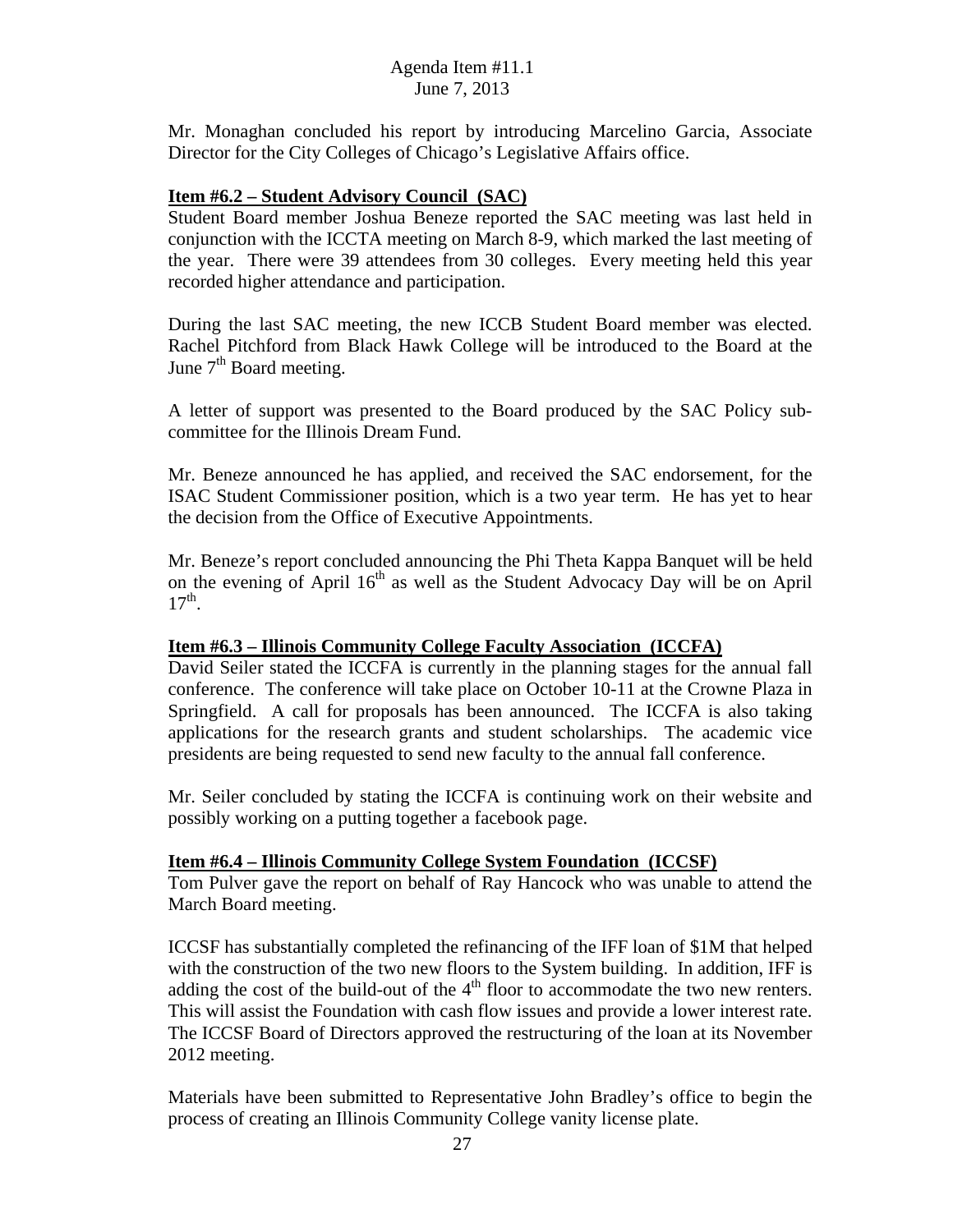Preliminary plans are to request a design that includes the ICCSF logo and the words, *Illinois Community Colleges*. The design will be finalized in cooperation with the Secretary of State's office. ICCSF is hoping all Illinois community college groups, especially the student organizations, will support this effort. If it is supported by the System and becomes prevalent on automobiles around the State, the benefits in terms of revenue and marketing value for the system will be significant.

The extension of the Capitol Street renovation project by the Springfield building will not continue west toward the State Capitol this year as initially hoped. Mr. Mark Mahoney of the Springfield Public Works office indicates that the City did not receive the grant they anticipated, and he hopes they will be able to continue the project next year.

When this project is continued, it will include removal of the busses from directly alongside the building. This project will enhance the building considerably, and ICCSF encourages ICCB to support the project any way possible. Mr. Mahoney also indicates that development of the large state-owned parking lot south of the building is being considered. However, he could not currently provide specific information.

Mr. Pulver concluded his report by stating that all other ICCSF functions are proceeding normally, including scholarships. The State of Illinois continues to be from two to four months late in payment of rent. ICCSF is able to make necessary payments to meet the required obligations, but these late and unpredictable payments make it virtually impossible to plan ahead and pursue new opportunities, including most importantly—new fundraising initiatives.

### **Item #6.5 – Illinois Council of Community College Presidents (ICCCP)**

Dr. Peg Lee, President of Oakton Community College, took a moment to mention construction of the Science and Health Careers Center, which is the newest addition to the Oakton Community College campus and will open in the summer of 2014.

During the ICCCP meeting held in Lombard on March  $8<sup>th</sup>$ , Dr. Lee reported the council spent much of its time discussing the problems and challenges of implementing the Affordable Care Act. It is very important to implement the Act correctly due to the large penalties if done incorrectly, which will be a large fine handed down by the IRS. The colleges are to complete implementation by January 1; however, the IRS will not release their guidelines until mid-summer.

Dr. Lee thanked Dr. Karen Anderson for her work on the Strategic Plan for Workforce Education in Illinois for the community college system.

Among other discussions that took place during the March meeting where the issues of nursing in Illinois and the continued issues with pensions and MAP funding.

In conclusion, Dr. Lee thanked the Board and ICCB staff for their leadership and supportiveness of the community colleges.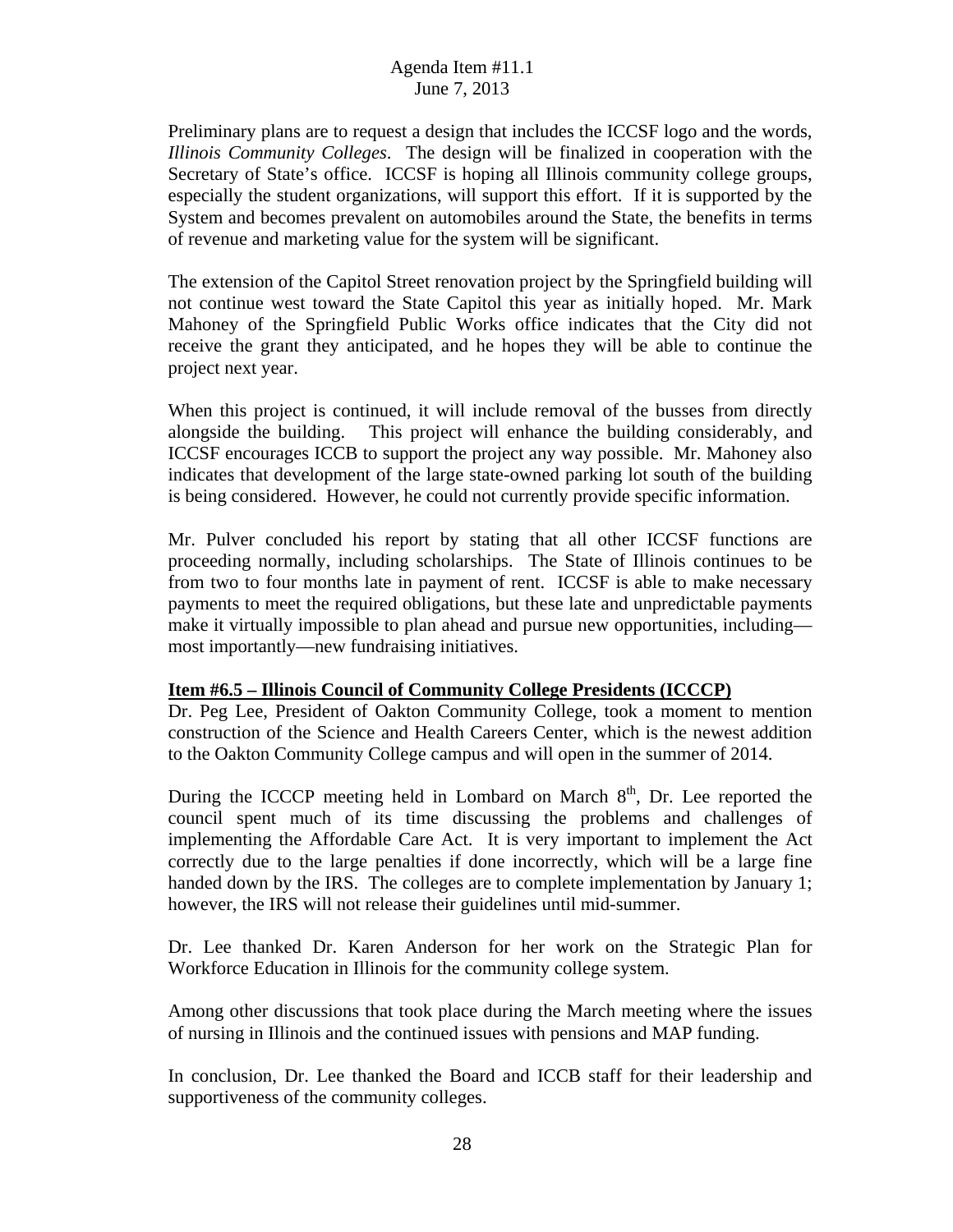## **Item #6.6 – Adult Education and Family Literacy Council**

Tawanna Nickens reported the council met on March 14<sup>th</sup> and discussed topics such as incorporating more technology into the classrooms, developing a statewide report card for adult education, and on professional development in training modules for all program staff on using data to inform decision making.

The next scheduled meeting will be on May  $30<sup>th</sup>$ . During this meeting, the committee members will bring their recommendations on the above outlined areas.

### **Item #7 – Committee Reports**

### **Item #7.1 – Fiscal, Personnel, Ethics and Conflict of Interest**

Suzanne Morris reported the committee met before the Board meeting. During the recently held appropriation hearing, the ICCB staff was informed of the 4.6 percent cut the community college system will receive for Fiscal Year 2014. The City Colleges of Chicago will also receive a five million dollar cut.

Ms. Morris reported that 68 percent of this fiscal year's payments to the colleges are delayed.

Randy Barnette stated the original budget ICCB submits to the legislature did not include the cut to City Colleges of Chicago's budget. This cut did not come from the Board.

### **Item #7.1a – Illinois Community College Board Organization/Title Change**

Suzanne Morris made a motion, which was seconded by Tom Pulver, to approve the following item:

The Illinois Community College Board hereby approves the change of title for the Illinois Community College Board's leader and chief administrator from President/Chief Executive Officer to Executive Director.

The motion was approved via unanimous voice vote. Student advisory vote: Yes. It was stated this will take effect beginning July 1, 2013.

#### **Item #7.2 – Academic Affairs and Workforce Development**

The Committee did not meet.

#### **Item #7.3 – Adult Education and Workforce Development**

Randy Barnette stated Jennifer Foster, Associate Vice President for Adult Education and Family Literacy and Workforce Development, will be making the report to the Board.

Ms. Foster reported the committee discussed the Illinois Adult Education State Plan that is submitted every year on April  $1<sup>st</sup>$  to the federal government.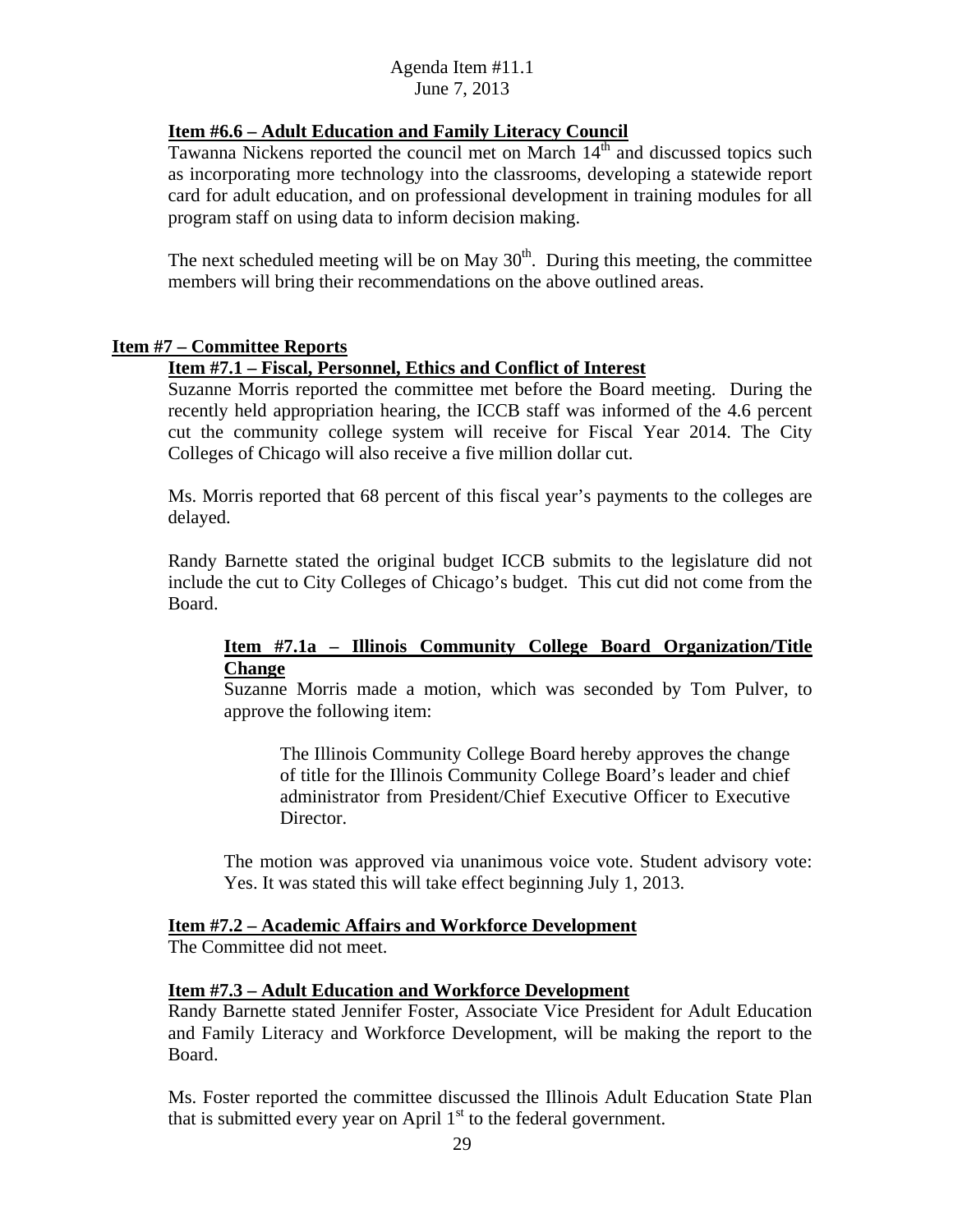The plan outlines the activities of adult education that the funding will be used for within the next fiscal year.

Among other things discussed was the Strategic Plan for Workforce Education which will be discussed later in the meeting as an action item.

The Workforce Development Grant Report – Business and Industry Services Fiscal Year 2012, which is an informational item, was also discussed during the committee meeting. The report outlined activities for the 3.3 million dollars received as part of the Workforce Development Grant.

## **Item #7.3a – Workforce Strategic Plan for the Illinois Community College System**

Ms. Foster briefly explained that ICCB has been in partnership with the Illinois Council of Community College Presidents in an effort to submit a proposal to the Board on developing a five year strategic plan for workforce education. This will be a system-wide plan designed to lay the foundation for future workforce initiatives around the state. The nine-month Workforce Education Strategic Plan process will focus on strengthening system-wide visibility and impact by aligning workforce education and training. The Illinois Community College System Strategic Plan for Workforce Education will build upon current successful efforts and will design creative solutions to address the challenges of a new economy, high unemployment rate, and the demand for more highly skilled workers.

Tom Pulver made a motion, which was seconded by Randy Barnette, to approve the following item:

The Illinois Community College Board hereby grants approval for the staff to move forward in the development of the five-year Strategic Plan for Workforce Education.

The motion was approved via unanimous voice vote. Student advisory vote: Yes.

### **Item #7.4 –– External Affairs**

Michael Dorf stated the committee met on Thursday, March  $21<sup>st</sup>$  with Ms. Morris, Mr. Barnette, Mr. Terry Bruce, and Steve Morse, Associate Vice President for External Affairs, in attendance.

Mr. Dorf reported that the ICCB bill to strike the square footage component from the funding formula is on the third reading within the Senate. There are a number of bills that are pending within the House and Senate that involve MAP grants. The committee requested Mr. Morse keep an eye on these and report back to the committee.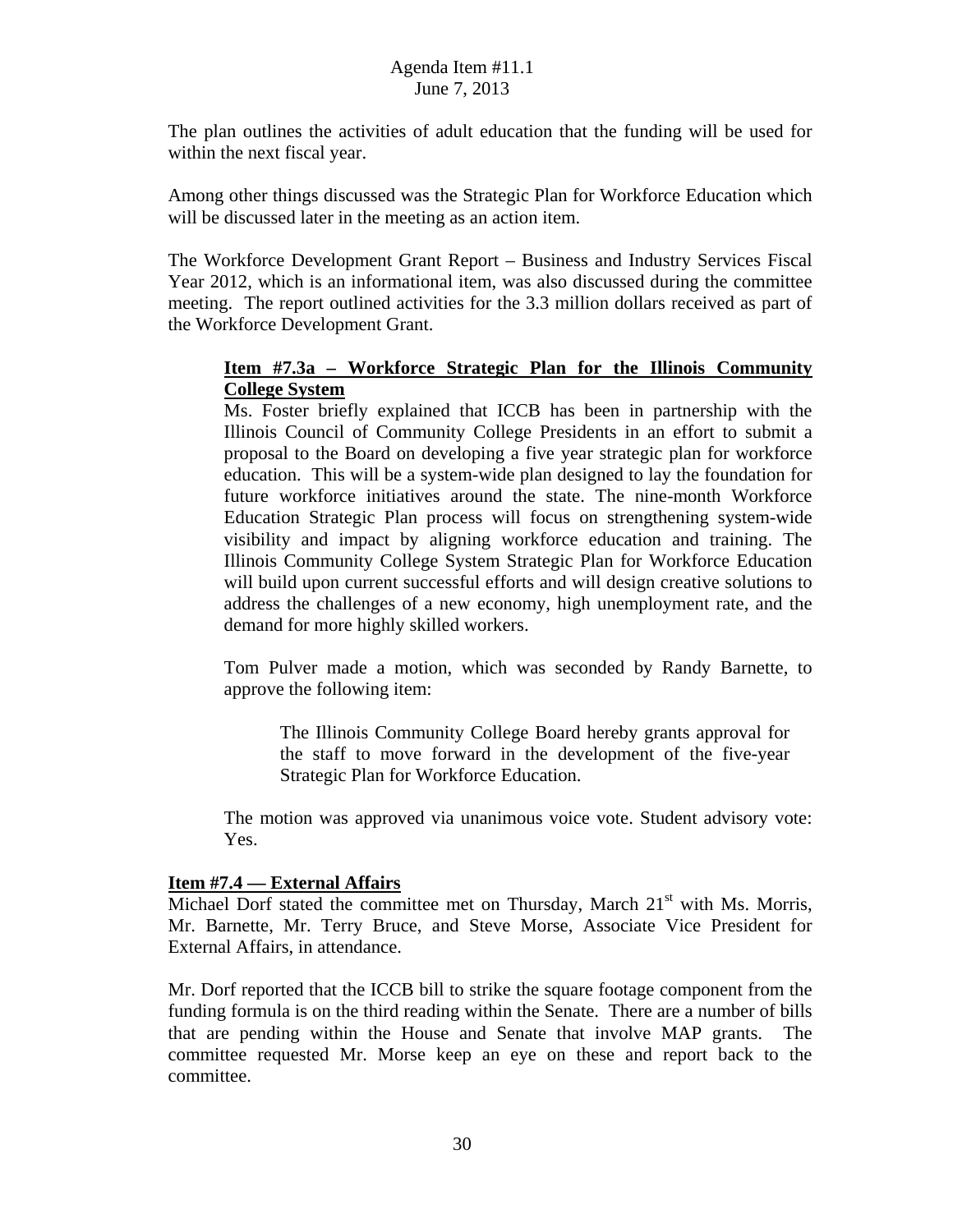The ICCB testified at the Senate appropriation yesterday and the House hearing is scheduled for April  $11^{th}$ .

Mr. Dorf concluded by announcing the spring edition of the ICCB Magazine is in final review and will be available next week.

#### **Item #8 – Illinois Community College Board Intergovernmental Agreements Item #8.1 – Bridging the GAP Intergovernmental Agreement**

Dr. Karen Anderson presented a negotiation between the Illinois Community College Board (ICCB) and the Illinois State Board of Education (ISBE) for the implementation of the \$250,000 *Bridging the Gap* project over the course of March 25 – September 30, 2013. The project builds upon important curriculum alignment work that was initially started through Public Act 095-06494—the Illinois College and Career Readiness Pilot Project Act, the eight (8) Educational Policy Improvement Center Workshops that were hosted by the ICCB in the previous two fiscal years, and the *Bridging the Gap: An Illinois Toolkit for Using the Common Core for Secondary and Postsecondary Alignment*. The funds will be used to support curriculum alignment meetings, hosted by community colleges, that will focus on English Language Arts and Math and involve the development and/or enhancement of partnerships with high schools and Regional Offices of Education. Funds may be used to 1) kickoff an initial CCSS alignment meeting in a college's district, 2) to continue current alignment conversations focused around implementing the common core standards, or 3) to expand ongoing Common Core implementation conversations that are already taking place.

Before the motion was approved, Mr. Pulver stated the Academic Affairs and Institutional Support Committee expressed concern and would like Dr. Anderson to closely monitor the \$6,000 cost in general administration, which appears to be possibly too small of an amount in general administration. Dr. Anderson replied there are minimal costs to ICCB in terms of implementing and monitoring the grant due to the combination of the amount of work already completed and the very short time frame.

Tom Pulver made a motion, which was seconded by Michael Dorf, to approve the following items:

The Illinois Community College Board hereby authorizes the President/CEO to sign the Intergovernmental Agreement by and between the Illinois Community College Board and the Illinois State Board of Education on behalf of the Board.

The motion was approved via unanimous voice vote. Student advisory vote: Yes.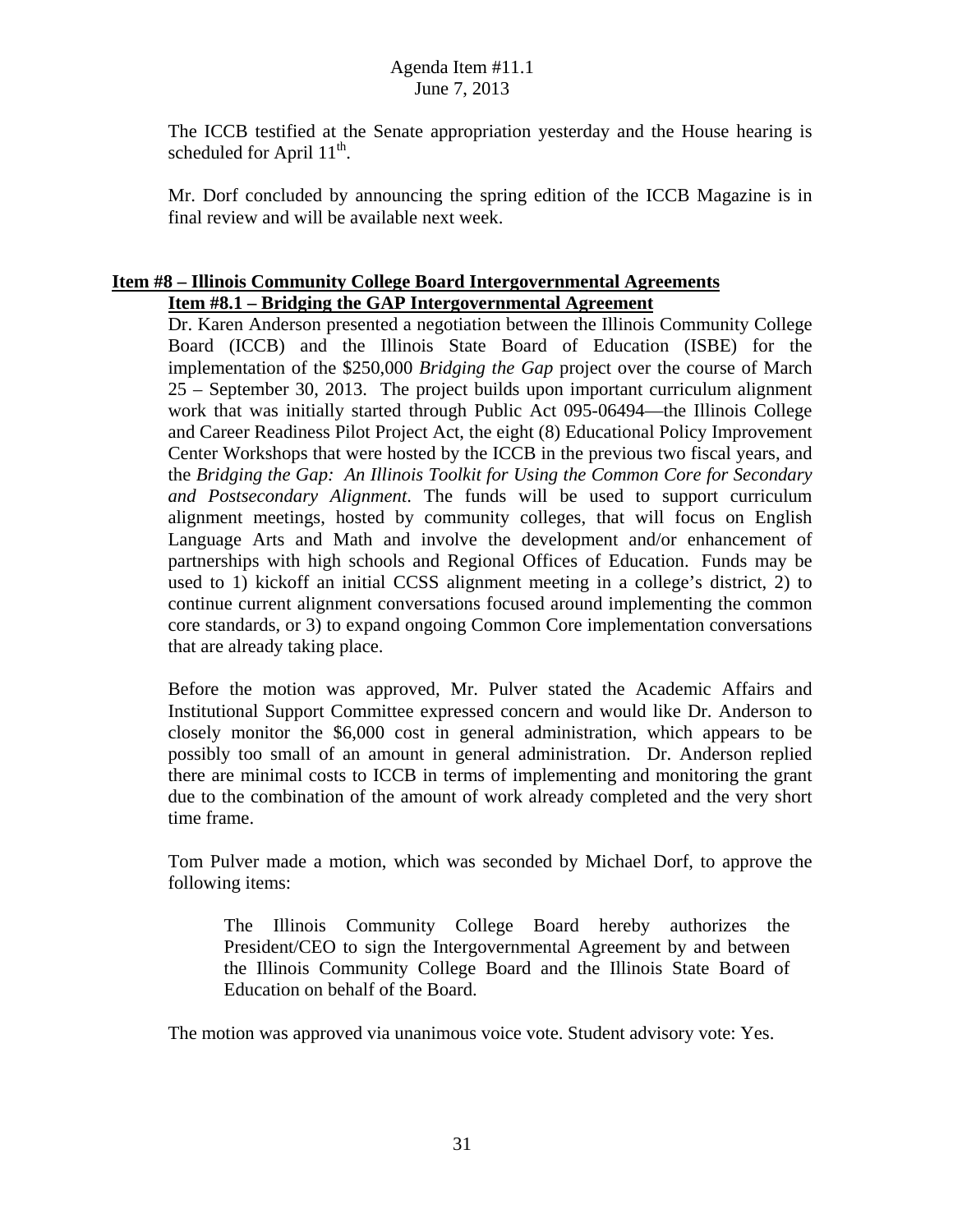**Item #8.2 – Illinois Tollway Driving the Future Intergovernmental Agreement**  Dr. Anderson stated the Illinois Tollway Authority has begun its \$12 billion *MOVE ILLINOIS: The Illinois Tollway Driving the Future* program which will continue for the next 15 years. As a part of the initiative, the Tollway identified a need to have more small, minority and women owned businesses bid on their upcoming projects. However, there is a shortage of those construction businesses prepared to take advantage of the coming opportunities. As a result of this need, the Illinois Tollway Authority approached ICCB to work together with community colleges to develop a technical assistance program for small, minority and women owned construction businesses.

The four community college Business and Industry Centers selected to participate in the project by the Tollway include: Prairie State College (lead), South Suburban College, Moraine Valley Community College, and Waubonsee Community College. The college centers are selected in regions where tollway work has begun or will begin in the near future. These colleges will create a "Construction Business Development Center" (CBDC). Funding for this project is \$578,000 for the first year with opportunities for expansions and continuation in subsequent years.

Dr. Anderson stated the Illinois Tollway Authority initiated an Intergovernmental Agreement and their Finance sub-committee recommended approval of the initiative. The full board approved the Intergovernmental Agreement with ICCB at their meeting on February 28, 2013.

## **Item #8.2a – Approval of Amendment Made to the Illinois Tollway Driving the Future Intergovernmental Agreement**

The Board requested to remove Section VI. INDEMNIFICATION from the Illinois Tollway Driving the Future Intergovernmental Agreement:

A. Unless prohibited by State law, the ICCB agrees to hold harmless and indemnify the TOLLWAY, and its officials, employees, and agents, from any and all losses, expenses, damages (including loss of use), suits, demands, and claims and shall defend any suit or action, whether at law or in equity, based on any alleged injury or damage of any type arising from the actions or inactions of the ICCB and/or the ICCB's employees, officials, agents, contractors and subcontractors, and shall pay all damages, judgments, costs, expenses, and fees, including attorney fees, incurred by the TOLLWAY and its officials, employees and agents in connection with this AGREEMENT.

Michael Dorf made a motion, which was seconded by Terry Bruce, to approve the following item:

The Illinois Community College Board hereby approves the removal of Section VI. INDEMNIFICATION from the Illinois Tollway Driving the Future Intergovernmental Agreement.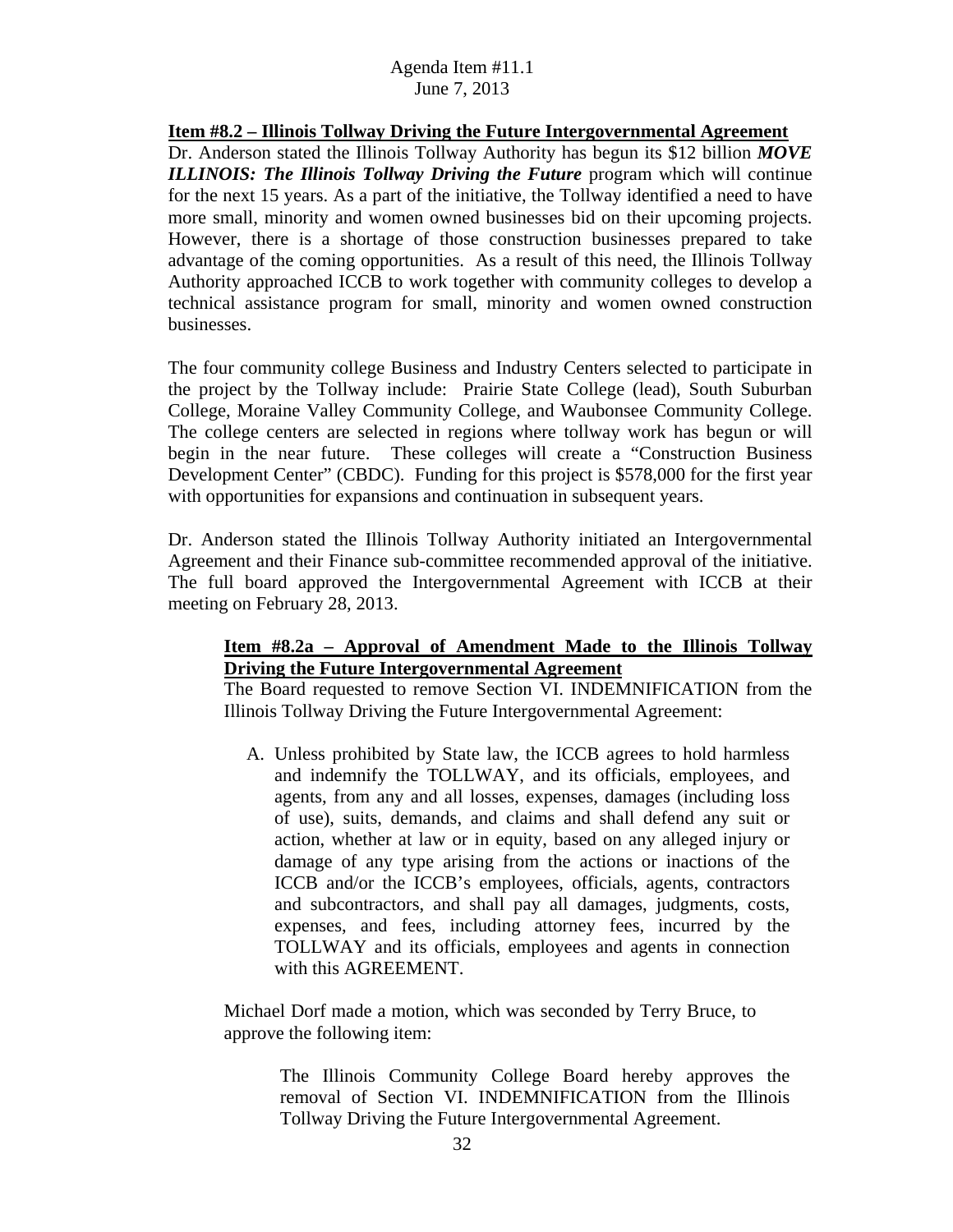The motion was approved via unanimous voice vote. Student advisory vote: Yes.

## **Item #8.2b – Approval of Amended Illinois Tollway Driving the Future Intergovernmental Agreement**

Tom Pulver made a motion, which was seconded by Michael Dorf, to approve the following item:

The Illinois Community College Board hereby authorizes the President/CEO to sign the AMENDED Intergovernmental Agreement by and between the Illinois Community College Board and the Illinois Tollway Authority on behalf of the Board.

A roll call vote was taken with the following results:

| <b>Randy Barnette</b> | Yea | <b>Suzanne Morris</b> | Yea |
|-----------------------|-----|-----------------------|-----|
| <b>Terry Bruce</b>    | Yea | <b>Thomas Pulver</b>  | Yea |
| Michael Dorf          | Yea | Joshua Beneze         | Yea |
| Teresa Garate         | Yea | Alexi Giannoulias     | Yea |

The motion was approved.

#### **Item #9 – New Units of Instruction**

Tom Pulver made a motion, which was seconded by Randy Barnette, to approve the following items:

> The Illinois Community College Board hereby approves the following new units of instruction for the community colleges listed below:

#### **PERMANENT PROGRAM APPROVAL**

Richard J. Daley College

- CNC Machining Advanced Certificate (37 credit hours)
- Factory Automation Advanced Certificate (35 credit hours)

John A. Logan College

 HVAC Performance Systems Certificate (44 credit hours)

Moraine Valley Community College

 $\triangleright$  Sign Language Interpretation Certificate (54 credit hours)

Olney Central College

> Information Systems Technology A.A.S. degree (66 credit hours)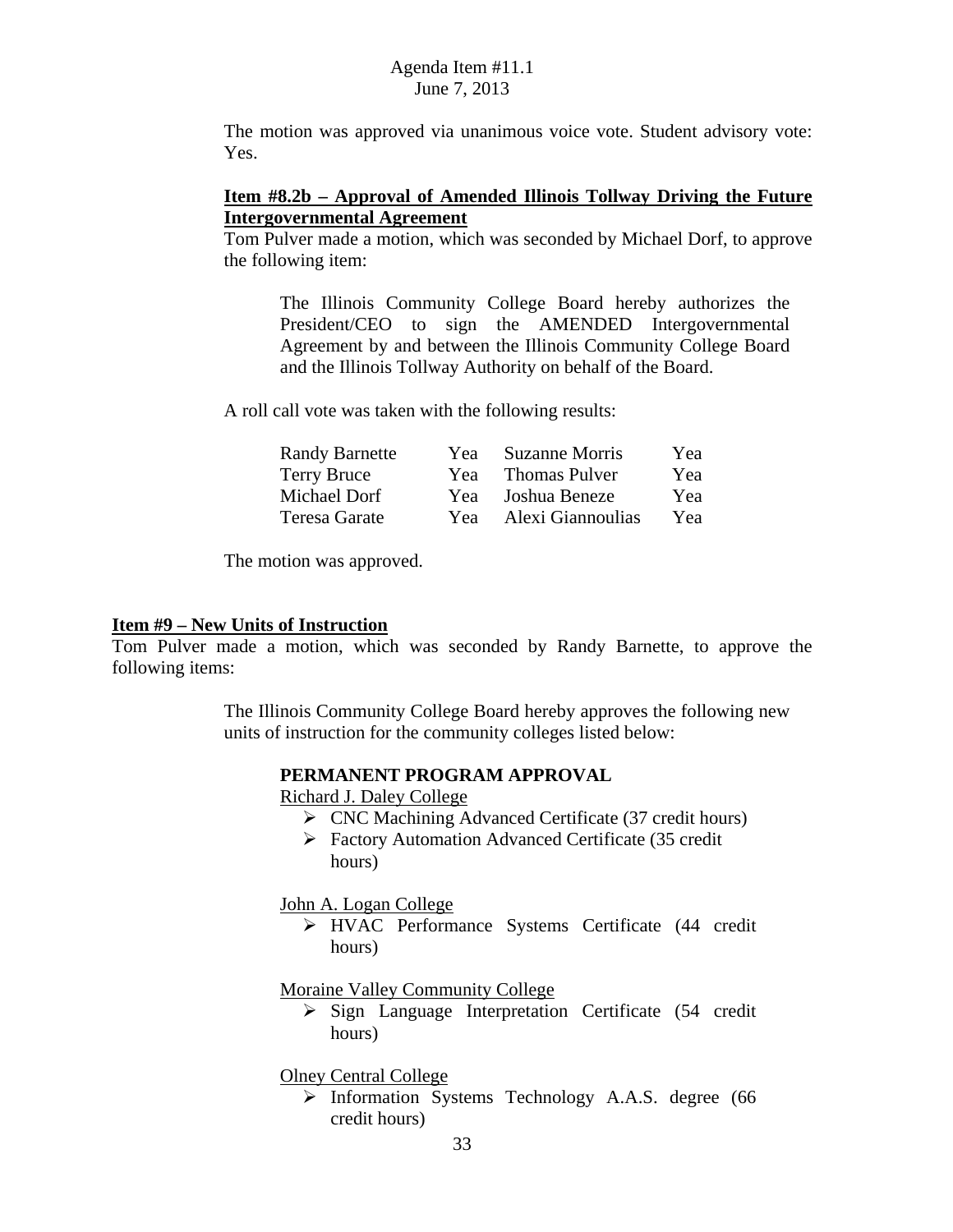Carl Sandburg College

 $\triangleright$  Biofuels Manufacturing Technology A.A.S. degree (61) credit hours)

South Suburban College

 $\triangleright$  Speech Language Pathology Assistant A.A.S. degree (68 credit hours)

### **TEMPORARY PROGRAM APPROVAL**

Lake Land College

 $\triangleright$  Welding A.A.S. degree (65.5 credit hours)

The motion was approved via unanimous voice vote. Student advisory vote: Yes.

Terry Bruce abstained from the Illinois Eastern Community College Program Approval ONLY.

Olney Central College

> Information Systems Technology A.A.S. degree (66) credit hours)

## **Item #10 – Illinois Community College Board Recognition of Community Colleges Item #10.1 – South Suburban College**

Suzanne Morris made a motion, which was seconded by Randy Barnette, to approve the following items:

The Illinois Community College Board hereby grants a status of "recognition continued" to the following districts:

South Suburban College

The motion was approved via unanimous voice vote. Student advisory vote: Yes.

#### **Item #10.2 – Illinois Eastern Community College**

Randy Barnettemade a motion, which was seconded by Tom Pulver, to approve the following items:

The Illinois Community College Board hereby grants a status of "recognition continued" to the following districts:

#### Illinois Eastern Community Colleges

The motion was approved via unanimous voice vote. Student advisory vote: Yes. Terry Bruce abstained.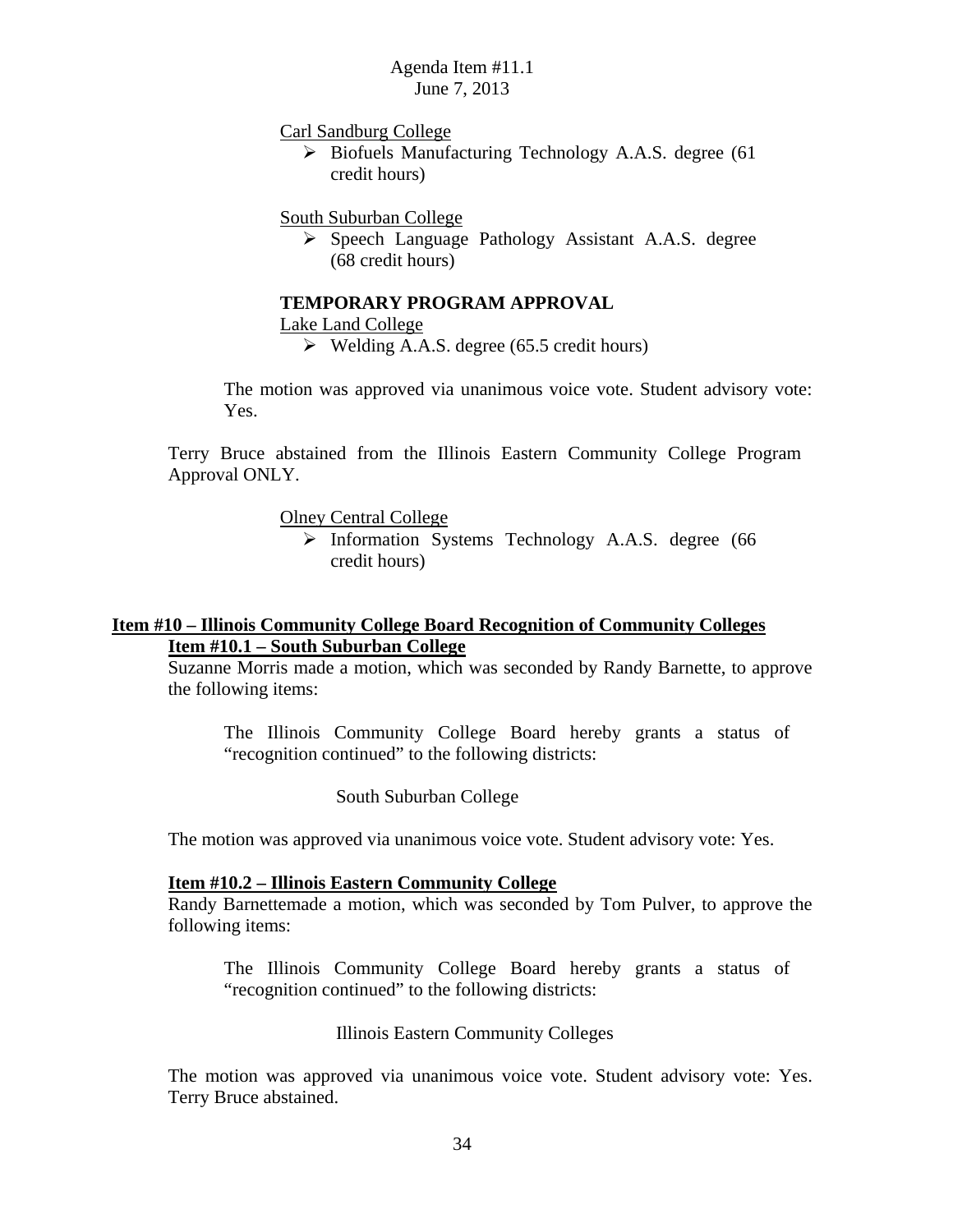## **Item #11 – Consent Agenda**

Randy Barnette made a motion, which was seconded by Tom Pulver, to approve the following items:

## **Item #11.1 – Minutes of the January25, 2013 Board Meeting**

The Illinois Community College Board hereby approves the Board Meeting minutes of the January 25, 2013, meeting as recorded.

## **Item #11.2 –Minutes of the January 25, 2013 Executive Session**

The Illinois Community College Board hereby approves the Executive Session minutes of the January 25, 2013, meeting as recorded

## **Item #11.3 – Minutes of the February 6, 2013 Board Presidential Search Committee Meeting**

The Illinois Community College Board hereby approves the Committee Meeting minutes of the February 6, 2013, meeting as recorded

### **Item #11.4 –Minutes of the February 6, 2013 Board Presidential Search Committee Meeting Executive Session**

The Illinois Community College Board hereby approves the Executive Session minutes of the February 6, 2013, meeting as recorded

### **Item #11.5 – Approval of Confidentiality of Executive Session**

The Illinois Community College Board hereby determines the Executive Session Minutes held on March 25, 2005; April 22, 2005; June 17, 2005; September 16, 2005; September 21, 2005; September 15, 2006; November 17, 2006; January 22, 2007; February 26, 2007; March 26, 2007; June 8, 2007; May 19, 2008; September 19, 2008; July 17, 2009; September 18, 2009; November 20, 2009; January 27, 2010; March 26, 2010; June 4, 2010; January 28, 2011; March 18, 2011; June 3, 2011; September 16, 2011; November 4, 2011; January 27, 2012; November 16, 2012; January 25, 2013; and February 6, 2013 are to remain confidential. All other Executive Session Minutes have been made available for public inspection.

The motion was approved via unanimous voice vote. Student advisory vote: Yes.

\*\*\*\*\*\*\*\*

### **Item #12 – Public Comment**

Mr. Barnette requested the Board take this time to hear from the adjunct faculty who has recently joined the meeting. Terry Bruce stated the Board should take time out of the ordinary course of business to hear the public comment. At this time, three adjunct faculty members spoke out regarding issues surrounding the Affordable Care Act (ACA). Part-time Adjunct faculty members are concerned that community colleges will be forced to cut their hours if they are eligible for healthcare coverage under the eligibility requirements of the ACA.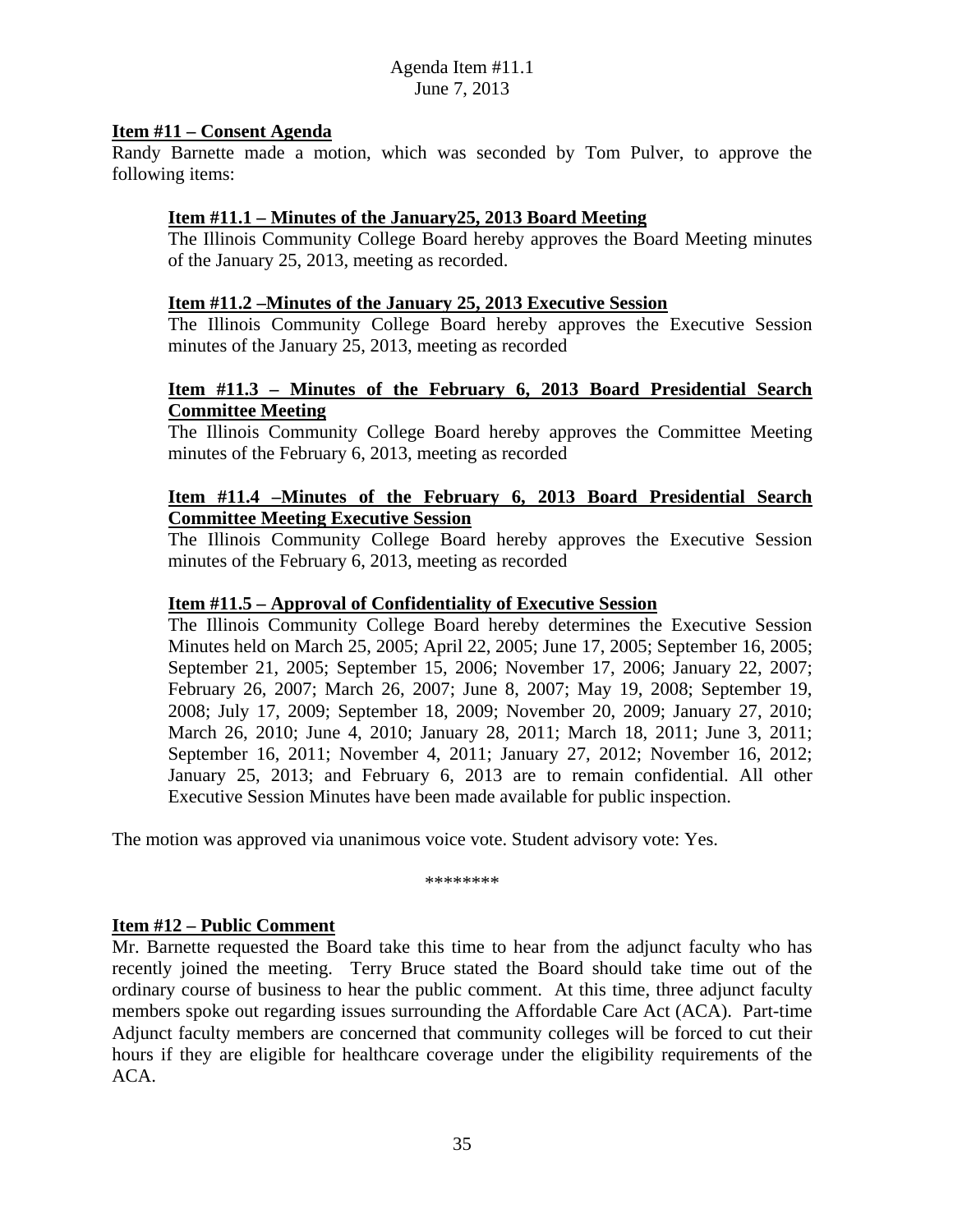> \*\*\*\*\*\*\*\* BREAK

\*\*\*\*\*\*\*\*

## **Item #13 – Information Items**

# **Item #13.1 – Fiscal Year 2013 Financial Statements**

# **Item #13.2 – Summary of Capital Projects Approved by the President/ CEO During Calendar Year 2012**

**Item #13.3 – Recognition Status/Update** 

**Item #13.4 – Workforce Development Grant Report – Business and Industry Services Fiscal Year 2012** 

# **Item #13.5 – Illinois Community College System Program Approval Statewide Summary**

# **Item #14 – Monetary Award Program White Paper Update**

There is no new information at this time.

## **Item #15 – Executive Session**

The Board did not go into Executive Session.

## **Item #15.1 – Employment/Appointment Matters**

**Item #15.2 – Review of Executive Session Minutes** 

## **Item #16 – Other Business**

There was no other business at this time.

## **Item #17 – Adjournment**

Terry Bruce made a motion, which was seconded by Randy Barnette, to adjourn the Board meeting at 11:09a.m.

The motion was approved via voice vote. None opposed. Student member vote: Yea.

Alexi Giannoulias Geoffrey Obrzut

Board Chairman President and Chief Executive Officer

\_\_\_\_\_\_\_\_\_\_\_\_\_\_\_\_\_\_\_\_\_\_\_\_\_\_\_\_\_\_ \_\_\_\_\_\_\_\_\_\_\_\_\_\_\_\_\_\_\_\_\_\_\_\_\_\_\_\_\_\_\_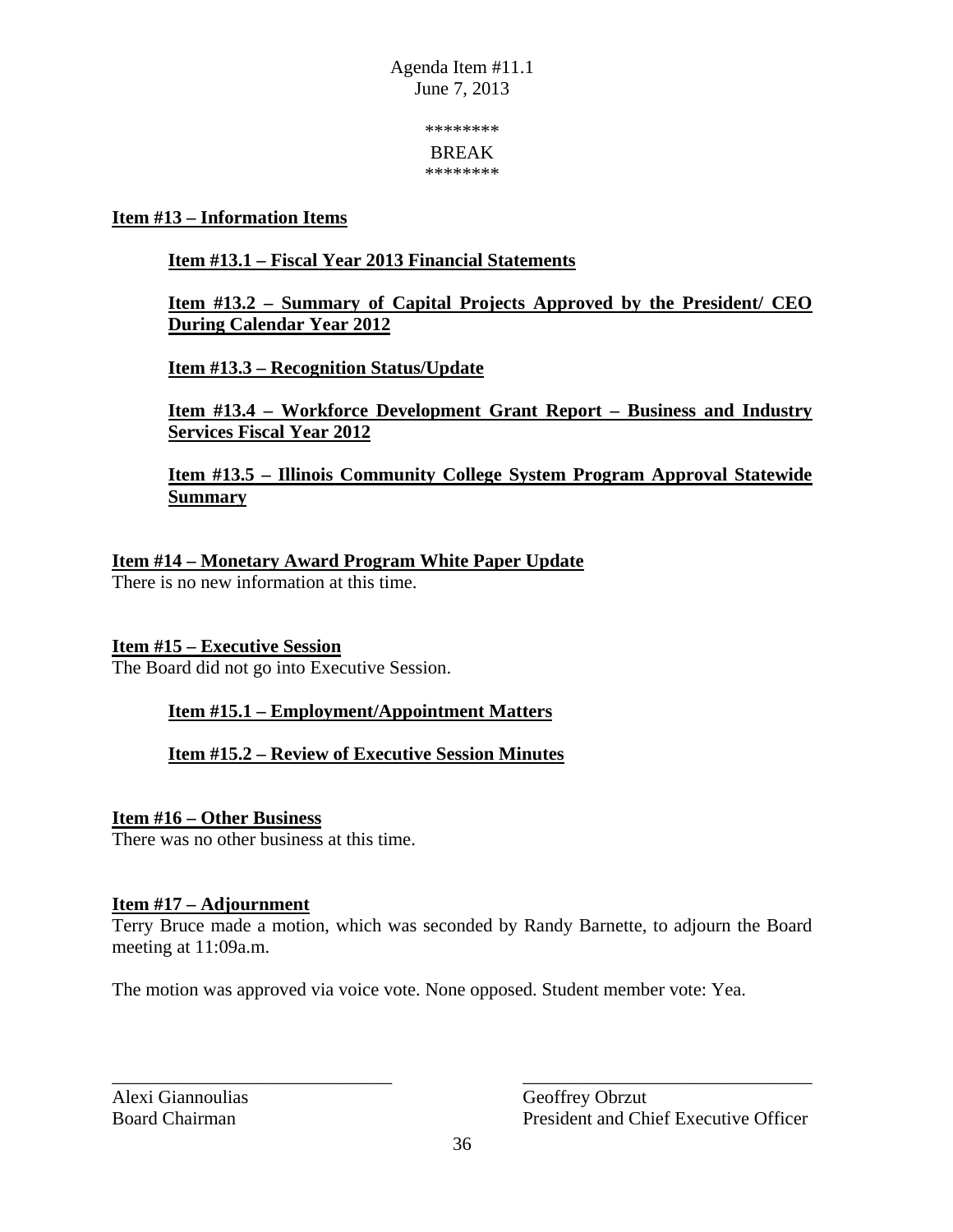#### UNAPPROVED

Minutes of the Presidential Search Committee Meeting of the Illinois Community College Board

> Oakton Community College Board Room 1600 East Golf Road Des Plaines, IL

> > March 22, 2013

#### **RECOMMENDED ACTION**

It is recommended that the following motion be adopted:

The Illinois Community College Board hereby approves the Presidential Committee minutes of the March 22, 2013 meeting as recorded.

#### **Item #1 – Roll Call and Declaration of Quorum**

Chairman Giannoulias called the Committee meeting to order at 11:10 a.m. and asked Ann Knoedler to call roll. The following Committee members were present: Randy Barnette, Terry Bruce, Michael Dorf, Suzanne Morris, Teresa Garate, and Alexi Giannoulias, A quorum was declared. Committee member Jake Rendleman was absent.

Terry Bruce requested the Committee allow Board member Thomas Pulver and Joshua Beneze, Student Board member, to attend the meeting and executive session. The Committee members agreed to allow Thomas Pulver and Joshua Beneze to attend.

#### **Item #2 – Executive Session**

### **Item #2.1 – Employment/Appointment Matters**

Suzanne Morris made a motion, which was seconded by Terry Bruce, to approve the following motion:

To enter Executive Session for the purpose of discussing Employment/Appointment Matters, which qualify as acceptable exceptions under Section 2(c) of the Open Meetings Act to hold a closed session.

A roll call vote was taken with the following results:

| <b>Randy Barnette</b> | Yea | Teresa Garate     | Yea |
|-----------------------|-----|-------------------|-----|
| Terry Bruce           | Yea | Suzanne Morris    | Yea |
| Michael Dorf          | Yea | Alexi Giannoulias | Yea |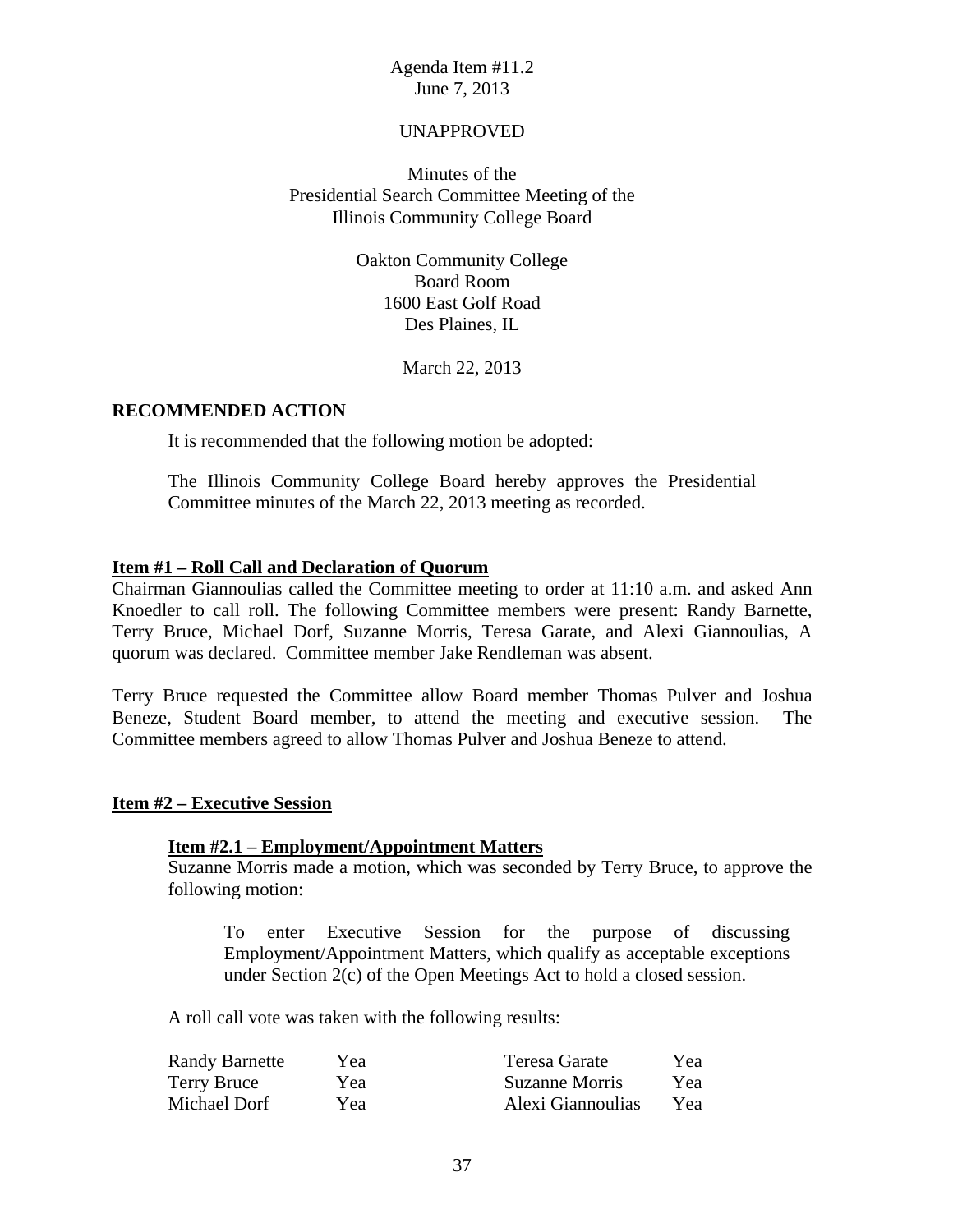The motion was approved and the Board Committee entered Executive Session at 11:12 a.m.

\* \* \* \* \* \* \* \* \* \*

Terry Bruce made a motion, which was seconded by Randy Barnette, to reconvene Public Session at 12:15 p.m.

A roll call vote was taken with the following results:

| <b>Randy Barnette</b> | Yea | Teresa Garate     | Yea |
|-----------------------|-----|-------------------|-----|
| <b>Terry Bruce</b>    | Yea | Suzanne Morris    | Yea |
| Michael Dorf          | Yea | Alexi Giannoulias | Yea |

The motion was approved.

### **Item #3 – Public Comment**

There was no public comment at this time.

# **Item #4 – Adjournment**

Teresa Garate made a motion, which was seconded by Randy Barnette, to adjourn the Board meeting at 12:16 p.m.

The motion was approved via voice vote.

Alexi Giannoulias Board Chairman

\_\_\_\_\_\_\_\_\_\_\_\_\_\_\_\_\_\_\_\_\_\_\_\_\_\_\_\_\_\_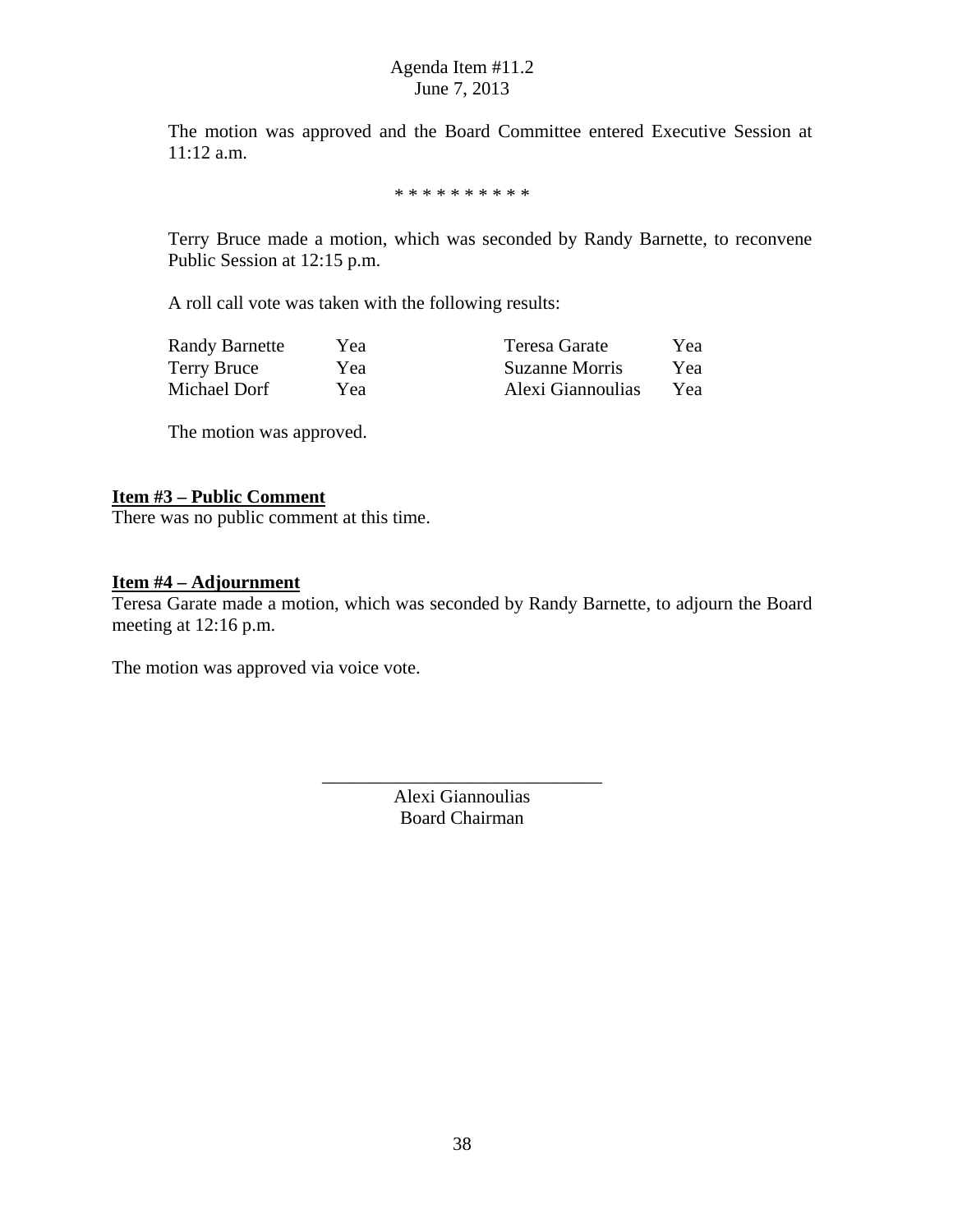## Illinois Community College Board

## **CALENDAR YEAR 2014 BOARD MEETING DATES AND LOCATIONS**

The Illinois Community College Board is requested to approve the Board meeting dates and locations for calendar year 2014:

#### **RECOMMENDED ACTION**

It is recommended that the following motion be adopted:

The Illinois Community College Board hereby approves the Calendar Year 2014 Board Meeting Dates and Locations listed below:

### **Calendar Year 2014 Board Meeting Dates and Locations**

### **January 24**

9:00 a.m. – Harry L. Crisp II Community College Center, Springfield

### **March 21**

9:00 a.m. – Danville Community College, Danville

### **June**\*

9:00 a.m. – Exact Location TBA

#### **July**  Subject to Call

**September 19**  9:00 a.m. – Kishwaukee College, Malta

**November 21**  9:00 a.m. – Harry L. Crisp II Community College Center, Springfield

**December**  Subject to Call

\*June Board meeting is held in conjunction with the ICCTA and Presidents' Council meetings.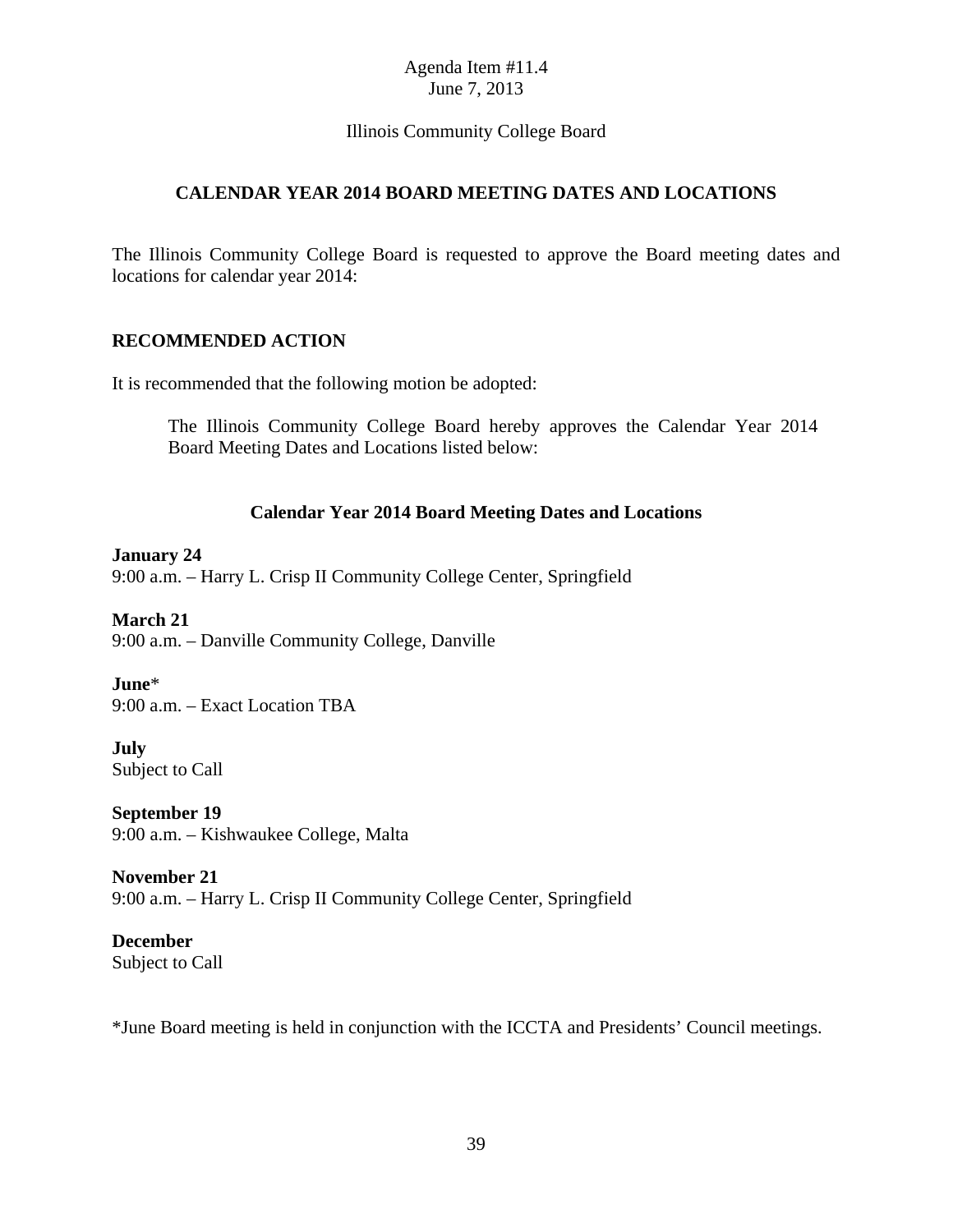#### Illinois Community College Board

## **AUTHORIZATION TO ENTER INTO INTERAGENCY CONTRACTS/AGREEMENTS**

Each fiscal year the ICCB enters into interagency contracts and agreements for the benefit of the community college system.

### **RECOMMENDED ACTION**

It is recommended that the following motion be adopted:

The Illinois Community College Board hereby authorizes its Executive Director or interim agency leader, in concurrence with the ICCB Chair, to enter into interagency contracts/ agreements, as needed for fiscal year 2014.

#### **BACKGROUND**

Each fiscal year, the ICCB enters into interagency contracts and grant agreements for the benefit of the community college system. Examples of annual contracts include Adult Education with the U. S Department of Education, Career and Tech Ed agreement with the Illinois State Board of Education, and Workforce Investment Act incentive grants with the Department of Commerce and Economic Opportunities.

Since several of the fiscal year 2014 grants and contracts will be negotiated during June, July, and August this authorization will allow the Executive Director to execute agreements with concurrence of the Board Chair as they are finalized.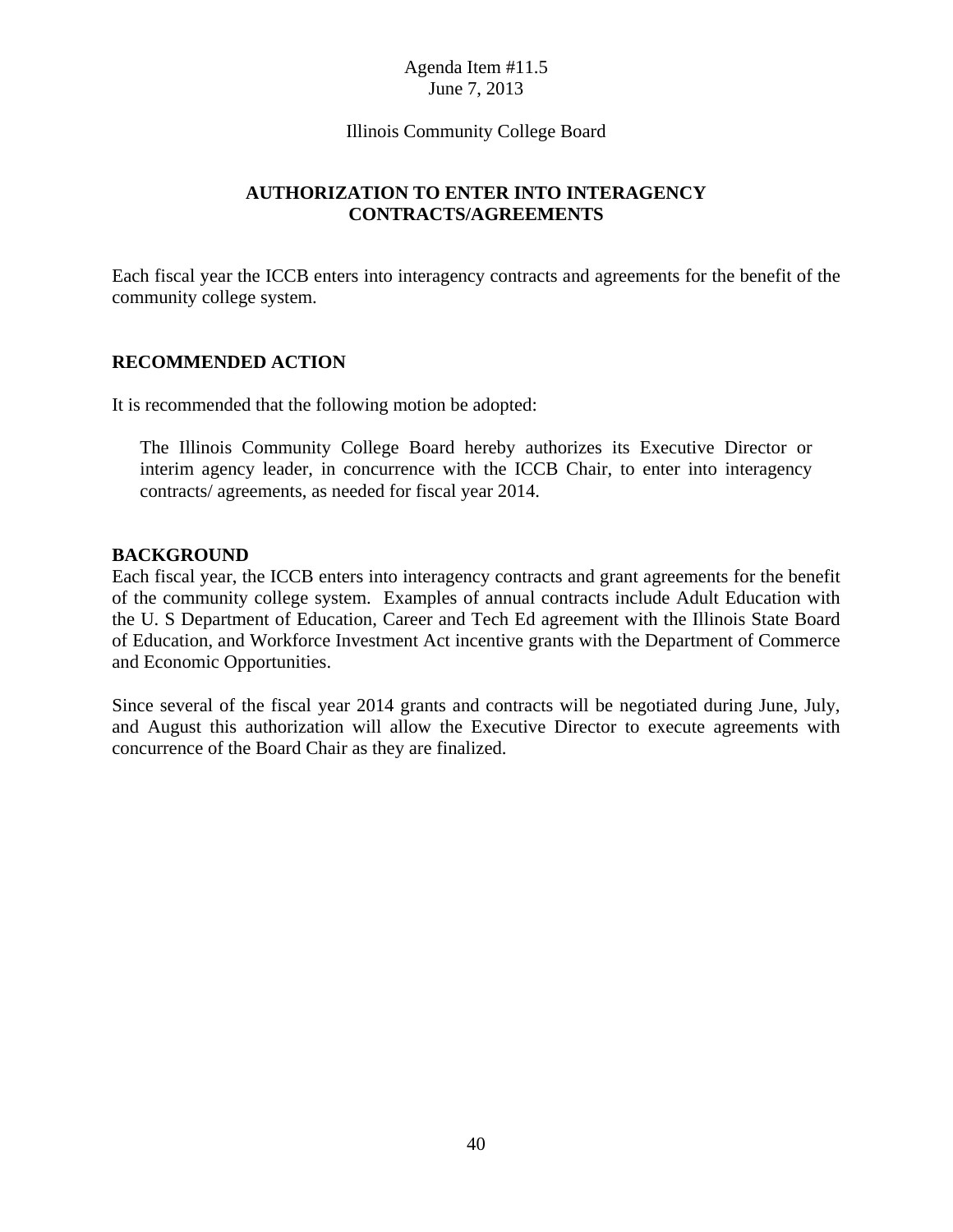#### Illinois Community College Board

## **AUTHORIZATION TO TRANSFER FUNDS AMONG LINE ITEMS**

Each year, the President/CEO seeks ICCB authorization to transfer funds among appropriated line items, as may be necessary.

### **RECOMMENDED ACTION**

It is recommended that the following motion be adopted:

The Illinois Community College Board hereby authorizes its Executive Director to transfer funds among fiscal year 2014 appropriated operating line items, as needed.

#### **BACKGROUND**

The State Finance Act allows state agencies, with approval of the Governor's Office of Management and Budget, to transfer up to two percent of the operating budget among appropriated line items, within the same fund. This authorization will allow the Executive Director to transfer funds among the operating lines in the General Revenue Fund. This is the only flexibility the General Assembly allows in an appropriated budget. Transfers exceeding two percent or lines other than agency operations must have General Assembly approval before the funds can be transferred and expended.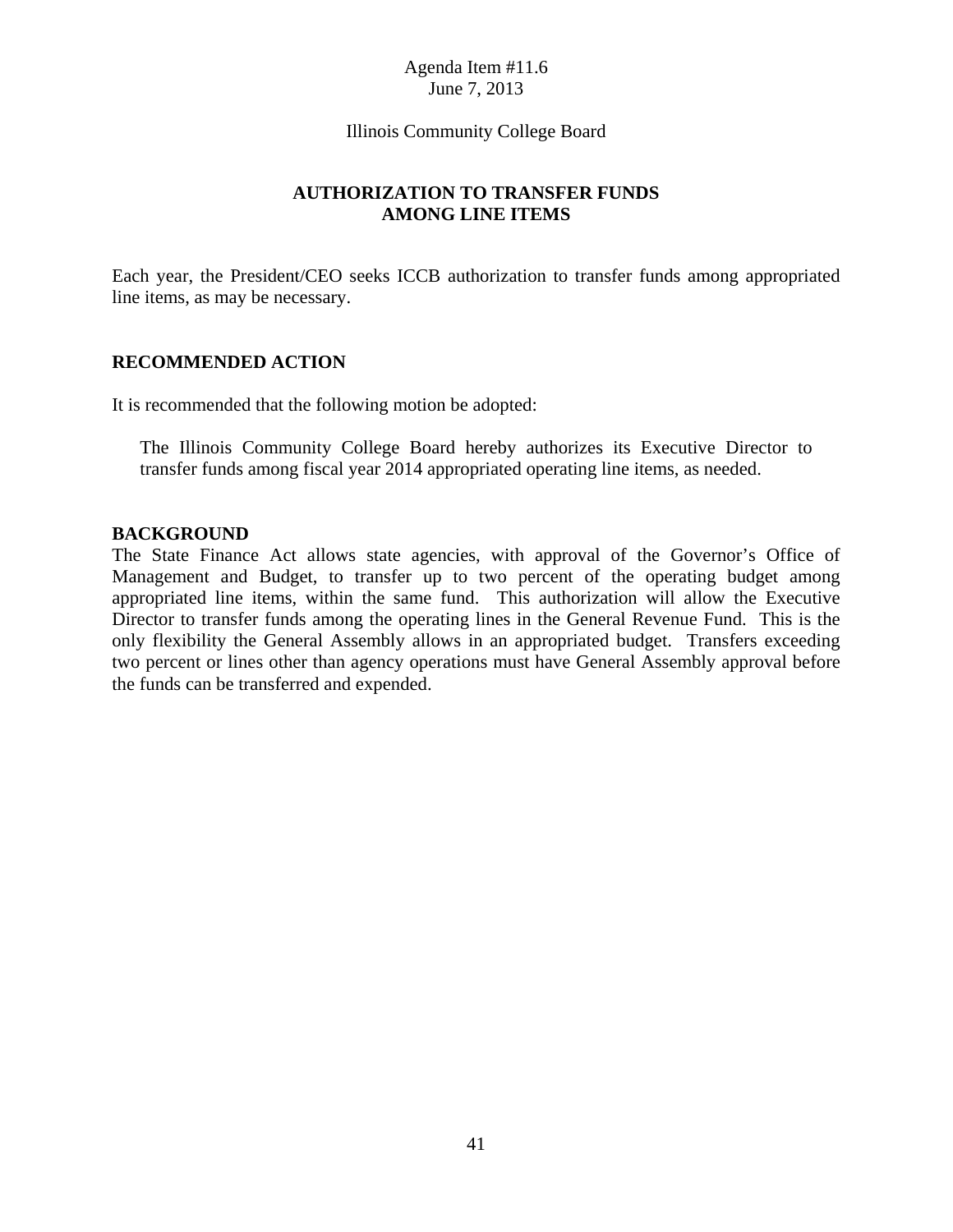#### Illinois Community College Board

## **AUTHORIZATION TO ENTER INTO CONTRACTS**

ICCB policy provides for contracts over \$20,000 to be approved by the Board. Contracts under \$20,000 require notification to the Board Chair before execution and those under \$5,000 require no Board approval or notification. At the beginning of each fiscal year, all known contracts are presented to the Board for approval.

#### **RECOMMENDED ACTION**

It is recommended that the following motion be adopted:

The Illinois Community College Board approves the following Fiscal Year 2014 contractual agreements:

| <b>Funding</b> |                              | Estimated   |                        |                                                           |
|----------------|------------------------------|-------------|------------------------|-----------------------------------------------------------|
| Source         | Contractor                   | Amount*     | <b>Contract Period</b> | Description                                               |
| All funds      | IL Community College         |             |                        |                                                           |
| /allocated     | <b>System Foundation</b>     | \$505,585   | $7/1/13 - 6/30/14$     | Rental of Office Space                                    |
|                |                              |             |                        |                                                           |
|                | Southwestern Illinois        |             |                        | East St. Louis Community                                  |
| <b>GRF</b>     | College                      | \$485,000   | $7/1/13 - 6/30/14$     | <b>College Center</b>                                     |
|                |                              |             |                        |                                                           |
|                | Southern IL Collegiate       |             |                        | East St. Louis Community                                  |
| <b>GRF</b>     | Common Market (SICCM)        | \$961,400   | $7/1/13 - 6/30/14$     | <b>College Center</b>                                     |
|                |                              |             |                        |                                                           |
|                | Sorling, Northrup, Hanna,    |             |                        |                                                           |
| <b>GRF</b>     | Cullen & Cochran Ltd.        | \$190/hr    | $7/1/2013 - 6/30/14$   | Legal                                                     |
|                |                              |             |                        |                                                           |
|                | <b>Alternative Schools</b>   |             |                        | Sole source provider:                                     |
| <b>GRF</b>     | <b>Network</b>               | \$2,930,000 | $7/1/2013 - 6/30/14$   | Re-Enrollment Appropriation                               |
|                |                              |             |                        |                                                           |
|                |                              |             |                        | Legislative add-on for adult education                    |
| GRF            | South Suburban College       | \$250,000   | 7/1/2013 - 6/30/14     | bridge program                                            |
|                |                              |             |                        |                                                           |
|                |                              |             |                        |                                                           |
|                |                              |             |                        | Sole Source Provider:                                     |
|                |                              |             |                        | GED® testing in Illinois - includes fees<br>and materials |
| GED/GRF        | <b>GED® Testing Services</b> | \$255,000   | $7/1/13 - 6/30/14$     |                                                           |
|                |                              |             |                        |                                                           |
|                |                              |             |                        | Sole Source Provider:                                     |
|                | Turn-Key Solutions           |             |                        | GED <sup>®</sup> scoring and data submission to           |
| GED/GRF        | International, Inc.          | \$120,00    | $7/1/13 - 6/30/14$     | feds                                                      |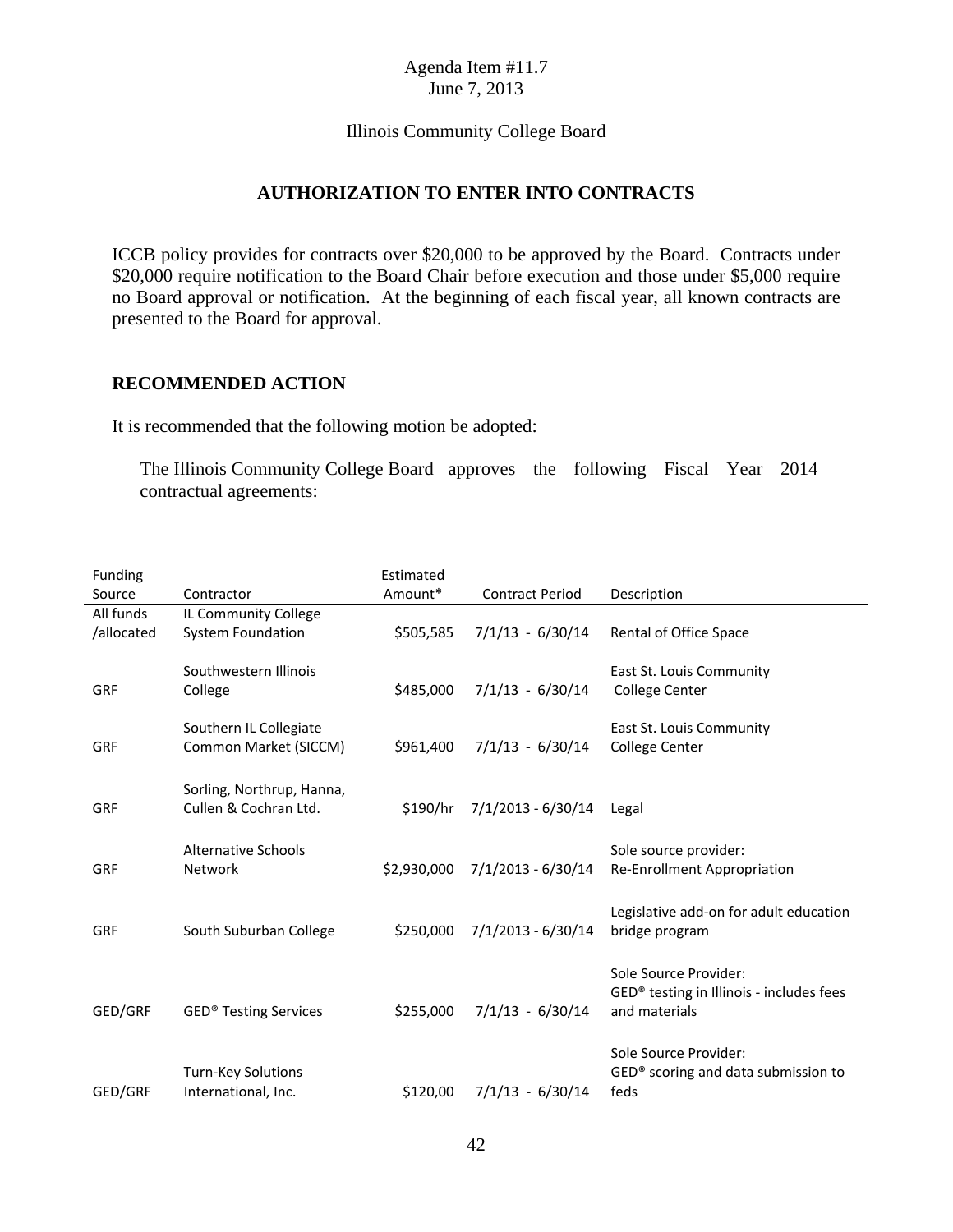| Funding                           |                                                                      | Estimated  |                        |                                                                                                                            |
|-----------------------------------|----------------------------------------------------------------------|------------|------------------------|----------------------------------------------------------------------------------------------------------------------------|
| Source                            | Contractor                                                           | Amount     | <b>Contract Period</b> | Description                                                                                                                |
| CTE/GRF                           | Capital Area Career Center                                           | \$347,000  | 7/1/13-6/30/14         | Specific Legislation to contractor:<br><b>CTE Nursing Program</b>                                                          |
| CTE/GRF                           | <b>Career Center of Southern</b><br><b>Illinois</b>                  | \$153,000  | 7/1/13-6/30/14         | Specific Legislation to contractor:<br><b>CTE Nursing Program</b>                                                          |
| <b>CTE</b>                        | <b>ISU-IL Center for</b><br><b>Specialized Support</b>               | \$514,100  | $7/1/13 - 6/30/14$     | Program monitoring and staff<br>development                                                                                |
| <b>CTE</b>                        | U of I                                                               | \$375,000  | $7/1/13 - 6/30/14$     | Administration of Carl Perkins federal<br>grant program.                                                                   |
| GED/GRF                           | Sangamon Co Regional<br>Office of Education                          | \$745,500  | $7/1/13 - 6/30/14$     | Administration for Cook Co GED®                                                                                            |
| Multiple:<br>federal and<br>state | <b>WIU-Center for Application</b><br>of Information<br>Technologies  | \$523,209  | $7/1/13 - 6/30/14$     | Career & Academic Readiness System<br>Hosting of Adult Education data system<br>and I-Pathways and curriculum<br>expansion |
| Adult Ed                          | <b>WIU-Central Illinois Adult</b><br><b>Education Service Center</b> | \$371,520  | $7/1/13 - 6/30/14$     | Staff Development, as required by<br>federal grant                                                                         |
| Adult Ed                          | <b>WIU-Curriculum Publishers</b><br>Clearinghouse                    | \$115,425  | $7/1/13 - 6/30/14$     | Adult Education instructional materials                                                                                    |
| Adult Ed                          | <b>Adult Learning Resource</b><br>Center                             | \$689,600  | $7/1/13 - 6/30/14$     | Staff Development, as required by<br>federal grant                                                                         |
| Adult<br>Ed/Gates                 | SIU-E Southern IL<br><b>Professional Development</b><br>Center       | \$739,600  | $7/1/13 - 6/30/14$     | Accelerating Opportunity and Adult<br>Education-professional development                                                   |
| Gates                             | Kathy Pampe                                                          | \$50.00/hr | $7/1/13 - 6/30/14$     | <b>Project Manager for Accelerating</b><br>Opportunity -low bid contractor                                                 |

 Amounts are estimated based on the Fiscal Year 2013 appropriation or obligations. Amounts may vary from the estimate. Any contract that exceeds 5 percent of the estimate will be brought back to the Board for approval.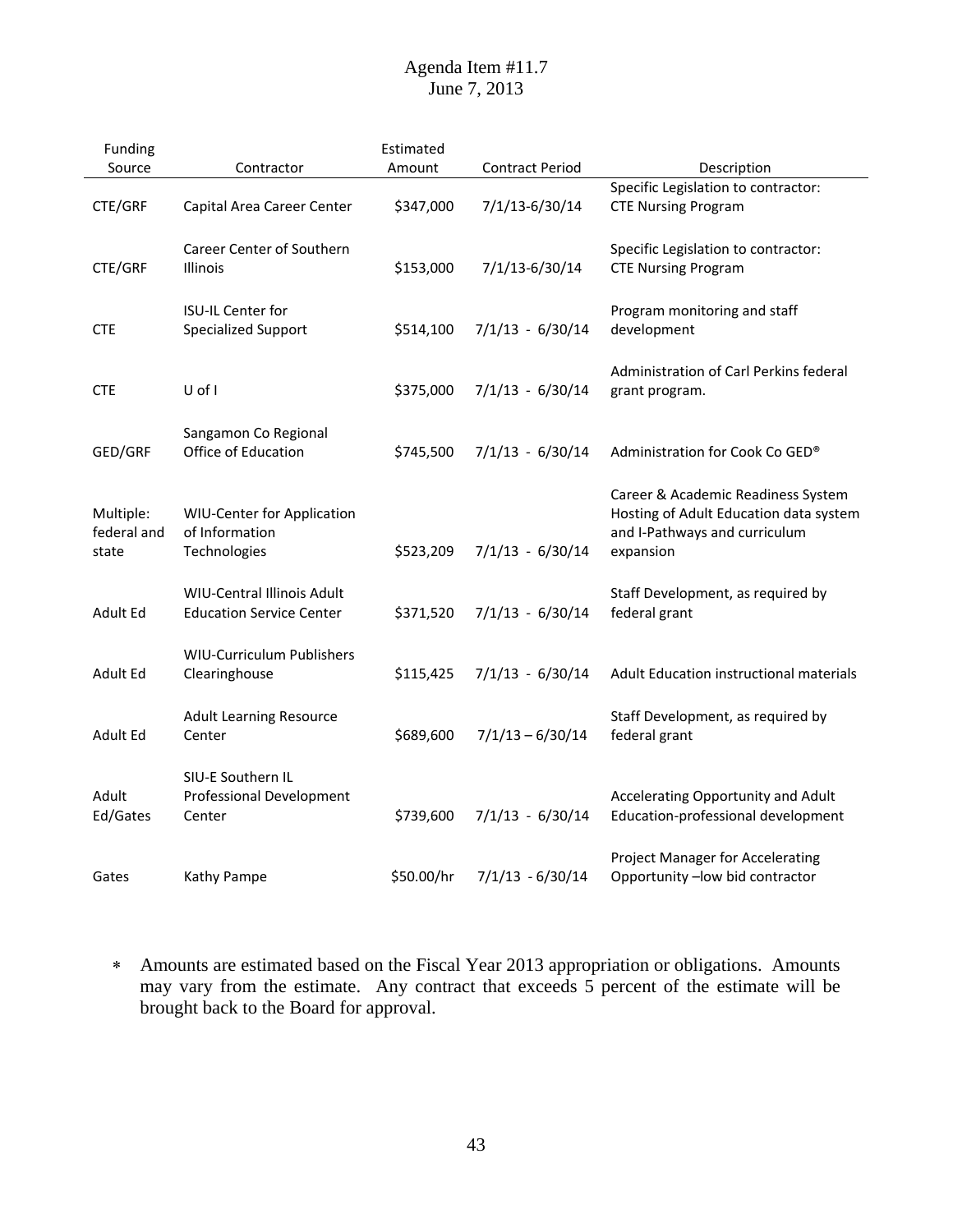#### Illinois Community College Board

## **ILLINOIS COMMUNITY COLLEGE SYSTEM AFRICAN AMERICAN EMPLOYMENT PLAN SURVEY RESULTS – FISCAL YEAR 2012; THE ILLINOIS COMMUNITY COLLEGE SYSTEM HISPANIC/LATINO EMPLOYMENT PLAN SURVEY RESULTS– FISCAL YEAR 2012; AND THE ILLINOIS COMMUNITY COLLEGE SYSTEM ASIAN AMERICAN EMPLOYMENT PLAN SURVEY RESULTS – FISCAL YEAR 2012**

This is the third year that community colleges and public universities have participated in the *African American Employment Plan Survey* (S.B. 3531/P.A. 96-1341 http://www.ilga.gov/legislation/publicacts/fulltext.asp?Name=096-1341&GA=96) and the *Hispanic Employment Plan Survey and the Bilingual Needs and Bilingual Pay Survey* (SB 387/P.A. 96-1286 http://www.ilga.gov/legislation/publicacts/fulltext.asp?Name =096- 1286&GA=96). This is the first year for the *Asian American Employment Plan Survey* (HB4510/P.A. 97-0856 http://www.ilga.gov/legislation/publicacts/fulltext.asp?Name=097- 0856&GA=97).

The legislation requires that each community college provide an annual assessment of allocations, strategies, and progress in the hiring and promotion of African American, Hispanic, and Asian American persons at supervisory, technical, professional and managerial levels. Within each report, each community college provided all results or plans of any studies or surveys it has undertaken to monitor success concerning the number of minority staff employed by the institution. Using U.S. Census data to capture overall minority population in the district, Illinois community colleges report on the utilization of minorities in specific employment classifications. Overall in the Illinois Community College System, utilization of minority staff is slightly less than the demographic district ratio of the minority (African American  $= -2.9$ ) percent; Hispanic/Latino = -8.4 percent; and Asian American = -1.8 percent).

Faculty, staff, administrators, and board members at each community college accept the responsibility of meeting the needs and demands of the area community and their constituents. To thrive in the competitive higher education marketplace, community colleges have adopted a strong customer and community focus. Hence, the colleges continue striving to reflect the communities in which they are located. In Fiscal Year 2012, Minority faculty and staff accounted for 17.1 percent of tenured faculty/officials and managers, 14.9 percent of non-tenured faculty, 23.7 percent of professional staff/protective service workers, 27.3 percent of office and clerical/para-professionals, and 39.6 percent of service maintenance employees (see table below).